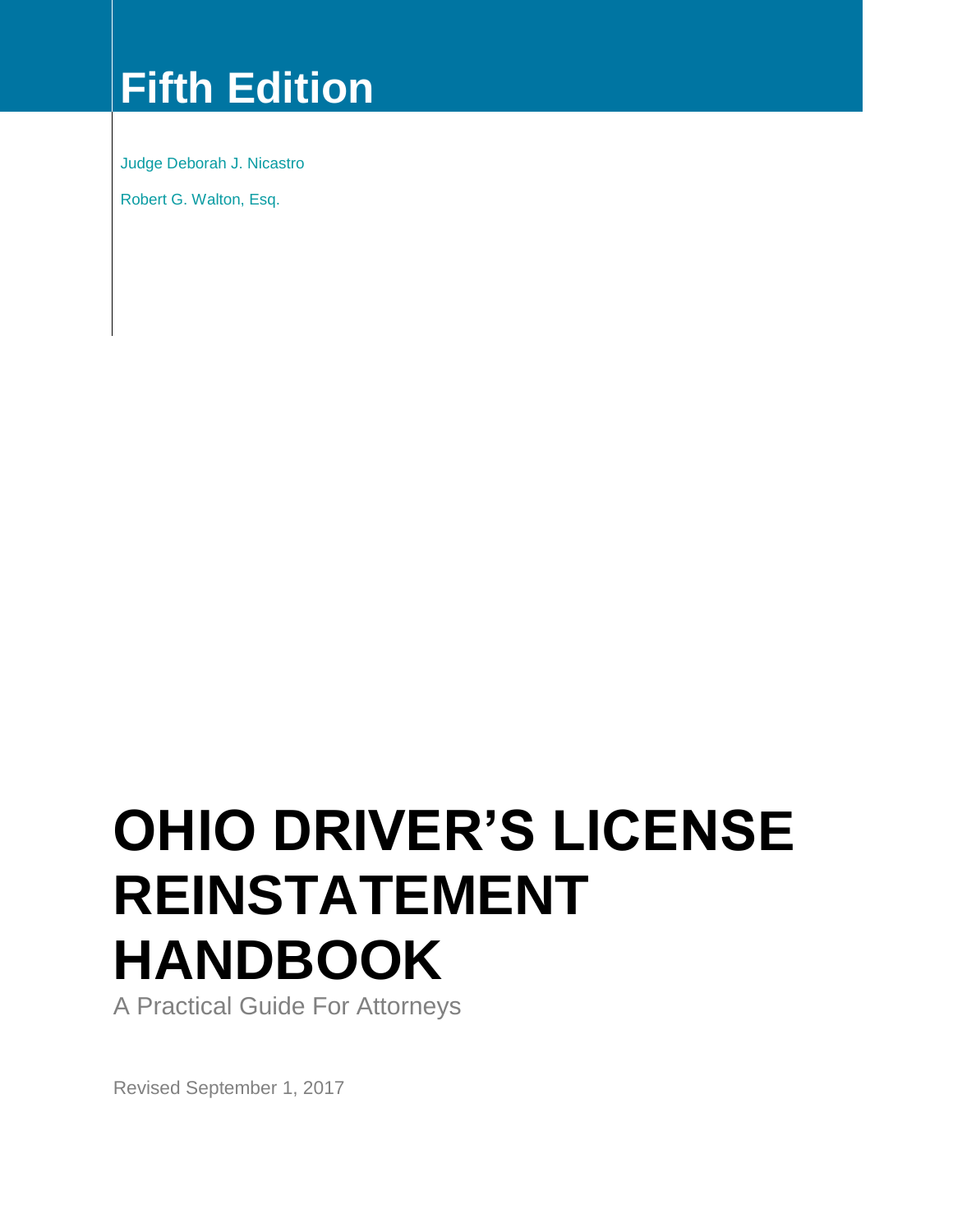# About the Authors

**Judge Deborah J. Nicastro** was elected in 1993 and took office as a Garfield Heights Municipal Court Judge on January 2, 1994 and will serve through 2023. Currently she serves as the Presiding and Administrative Judge of the Court.

A graduate of the Case Western Reserve School of Law in 1979, Judge Nicastro actively practiced law from 1979 through 1993 in the areas of criminal defense and prosecution, real estate law, commercial contracts, taxation, civil rights, and municipal law. She has taught for the Ohio Judicial College, Cleveland-Marshall College of Law CLE Program, the former Cuyahoga County Bar Association, the Cleveland Metropolitan Bar Association, and other organizations in many areas of law including criminal. OVI and traffic law. She provides annual training to new judges and administrative court teams on court budgets and management.

Judge Nicastro currently serves on the Executive Board of the Ohio Judicial Conference (OJC), is Chair of the OJC Publications Committee, and as Chair of the OJC's Collaborative on the Local Budget Process, is editor of the *Budget Process Handbook for Judges and Local Funding Authorities.* She also serves as a Trustee and the Chair of the Judicial Administration and Practice Committee of the Association of Municipal/County Judges of Ohio and is currently writing for and coordinating revisions of the AMCJO *Benchbook*.

Judge Nicastro co-founded the License Reinstatement Clinic with Robert Walton, Esq. and in partnership with the Cleveland Marshall College of Law Pro Bono Clinic and the Legal Aid Society of Cleveland, conducts volunteer License Reinstatement Clinics in Cuyahoga County, Ohio.

Judge Nicastro has been awarded the Kiwanis Walter Heller Fellowship Award, Freedom Award from the American Nationalities Movement, Association of Municipal and County Judges of Ohio President's Award for Judicial Excellence, Public Service Award from the Cleveland Italian American Heritage Committee, Kiwanis Hixson Award, Kiwanian of the Year and Columbian of Year from the Federation of Italian American Societies.

**Robert G. Walton** graduated from Cleveland-Marshall College of Law and has been in private practice since 1983. Mr. Walton has conducted cross-examination of witnesses during more than 200 suppression hearings and successfully defended clients in many jury trials. For the past 20 years the focus of Mr. Walton's practice has been defending persons charged with alcohol and drug related vehicular crimes. During that time, he has frequently taught OVI law, Driving under Suspension law, Reinstatement Of License law, and Misdemeanor Practice at CLE seminars sponsored by Cleveland-Marshall College of Law, the Ohio Judicial College, the Cleveland Legal Aid Society and several bar associations. Mr. Walton serves as the volunteer Magistrate for the University Heights Juvenile Diversion Program. He was named University Heights Volunteer of the year in 2008, and University Heights Citizen of the Year in 2013. Since 1996 Mr. Walton has served as an acting judge in the Shaker Heights Municipal Court.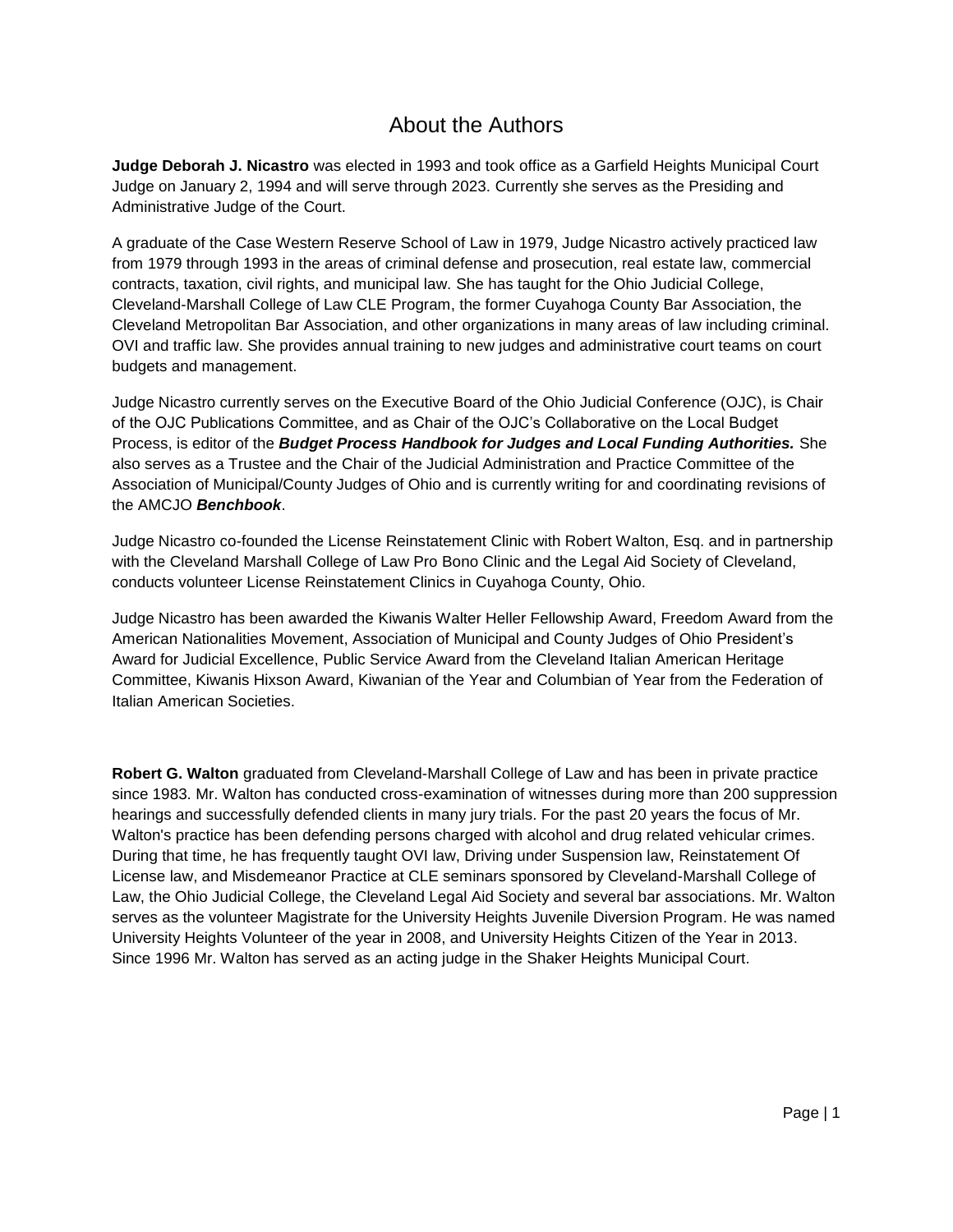# **TABLE OF CONTENTS**

| Impact of Vehicle Immobilization and Vehicle Forfeiture on License Reinstatement - ORC §§4503.233, |  |
|----------------------------------------------------------------------------------------------------|--|
| Impact of the Ohio Points System on Reinstatement of Licenses - ORC §4510.036  15                  |  |
|                                                                                                    |  |
|                                                                                                    |  |
|                                                                                                    |  |
|                                                                                                    |  |
|                                                                                                    |  |
|                                                                                                    |  |
| Administrative License Suspension (Positive Test or Refusal) - ORC 4511.191 (B) & (C) 24           |  |
|                                                                                                    |  |
| Operating Vehicle After Underage Consumption (Under 21) - ORC §4511.19(B)27                        |  |
| Aggravated Vehicular Homicide, Vehicular Homicide, And Vehicular Manslaughter - ORC § 2903.06 28   |  |
|                                                                                                    |  |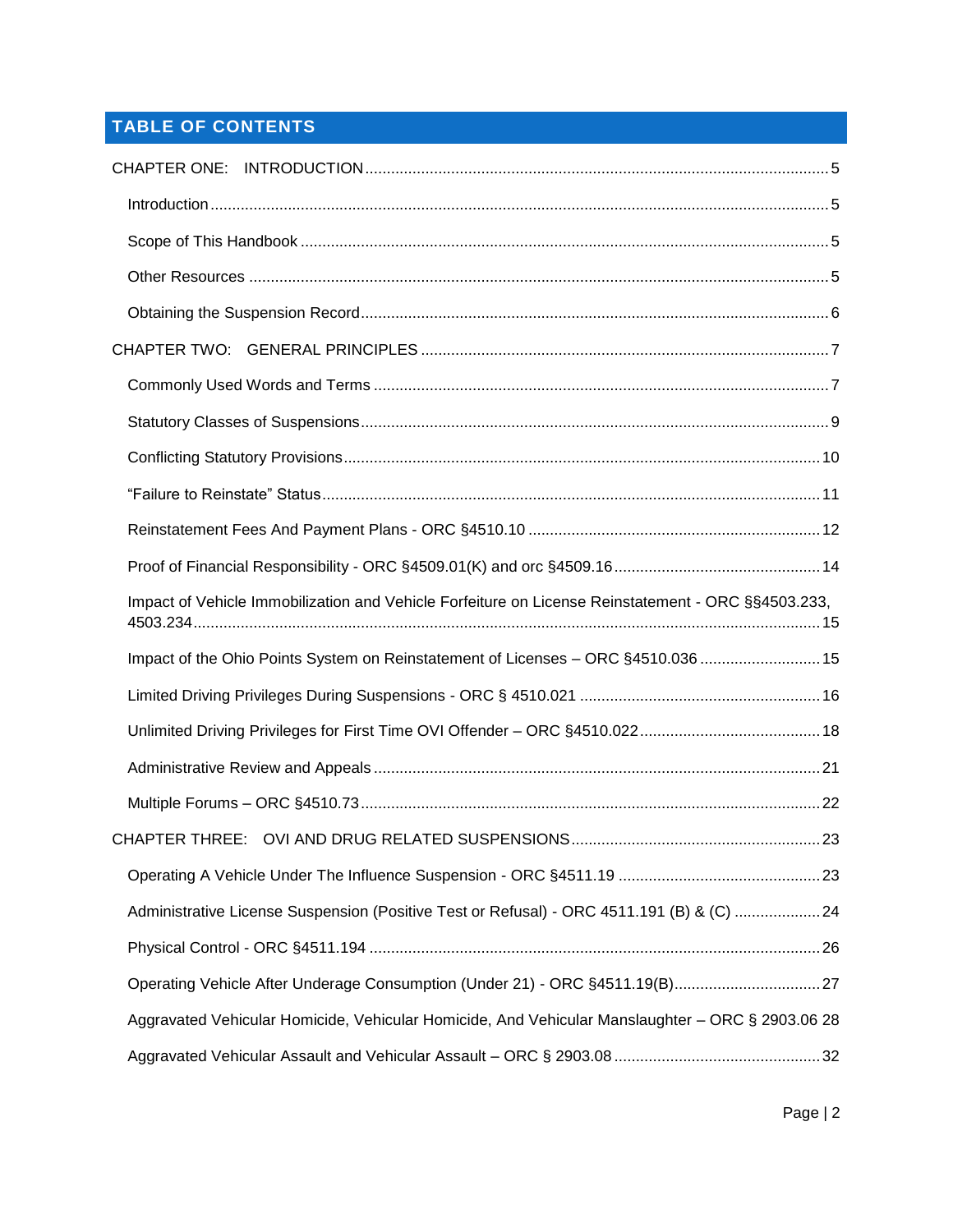| CHAPTER FOUR: FINANCIAL RESPONSIBILITY SUSPENSIONS (ORC CHAPTER 4509) 38                            |  |
|-----------------------------------------------------------------------------------------------------|--|
|                                                                                                     |  |
|                                                                                                     |  |
|                                                                                                     |  |
|                                                                                                     |  |
| Failure To Provide Proof Of Financial Responsibility When Required To File An Accident Report - ORC |  |
|                                                                                                     |  |
|                                                                                                     |  |
|                                                                                                     |  |
|                                                                                                     |  |
|                                                                                                     |  |
|                                                                                                     |  |
|                                                                                                     |  |
|                                                                                                     |  |
|                                                                                                     |  |
| Leaving the Scene After an Accident (Hit-Skip) Suspension - ORC §§ 4549.02 AND 4549.021 54          |  |
| Failure to Comply With Order or Signal of Police Officer and Fleeing or Eluding Police Officer      |  |
|                                                                                                     |  |
|                                                                                                     |  |
|                                                                                                     |  |
| Driver License Compact Suspension Due to Certain Out Of State Convictions - ORC § 4510.61, Article  |  |
| National Driver Registry or Driver's License Compact Block - ORC §4510.61, Article V 60             |  |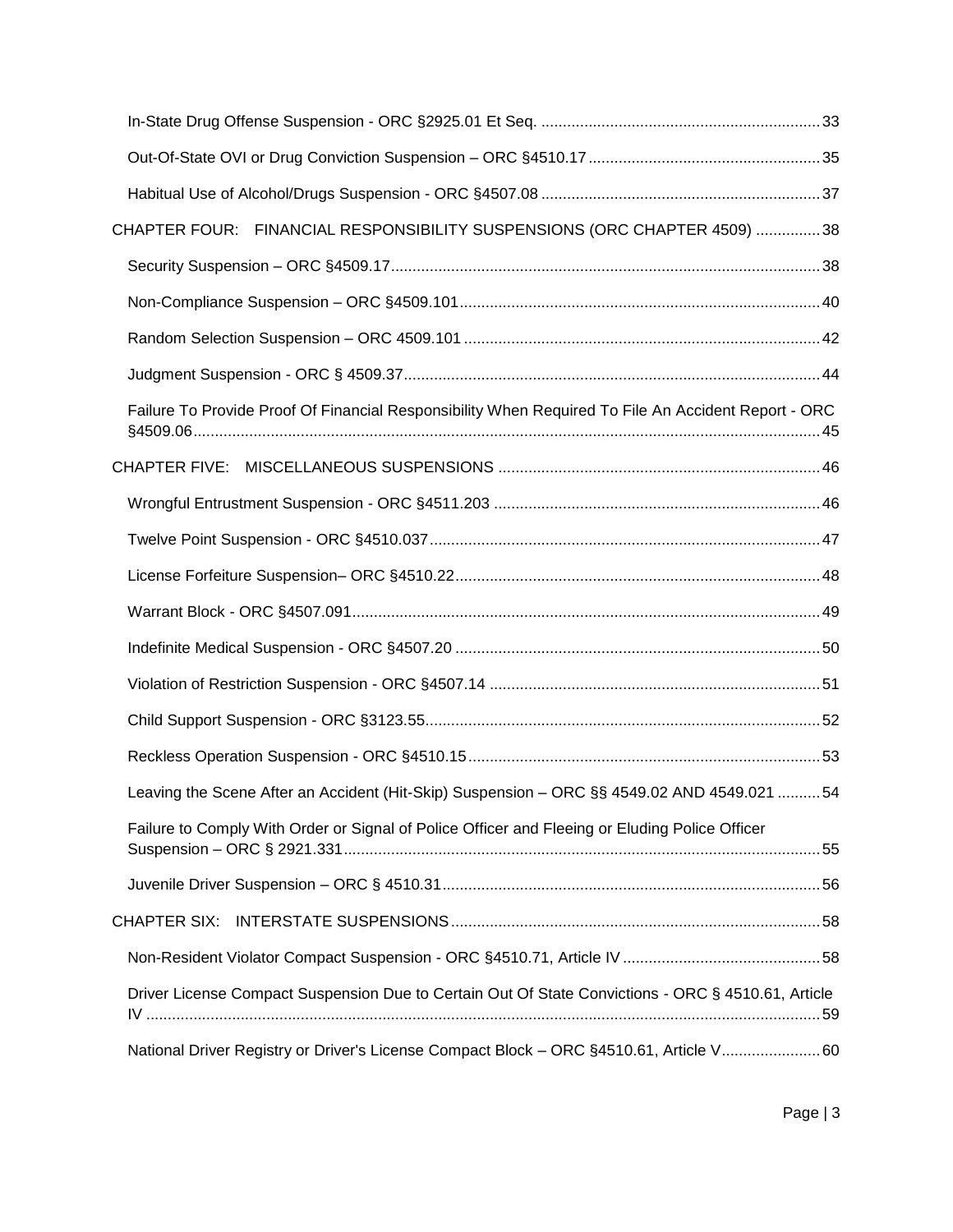| CHAPTER SEVEN: COURT SUSPENSIONS UPON CONVICTION FOR DRIVING UNDER VARIOUS                            |
|-------------------------------------------------------------------------------------------------------|
| Operating Under Suspension or in Violation of a License Restriction (Catch All - Other than under ORC |
|                                                                                                       |
|                                                                                                       |
|                                                                                                       |
|                                                                                                       |
|                                                                                                       |
|                                                                                                       |
|                                                                                                       |
| Commercial Driver's License Suspensions and Disqualifications ORC §4506.1666                          |
|                                                                                                       |
|                                                                                                       |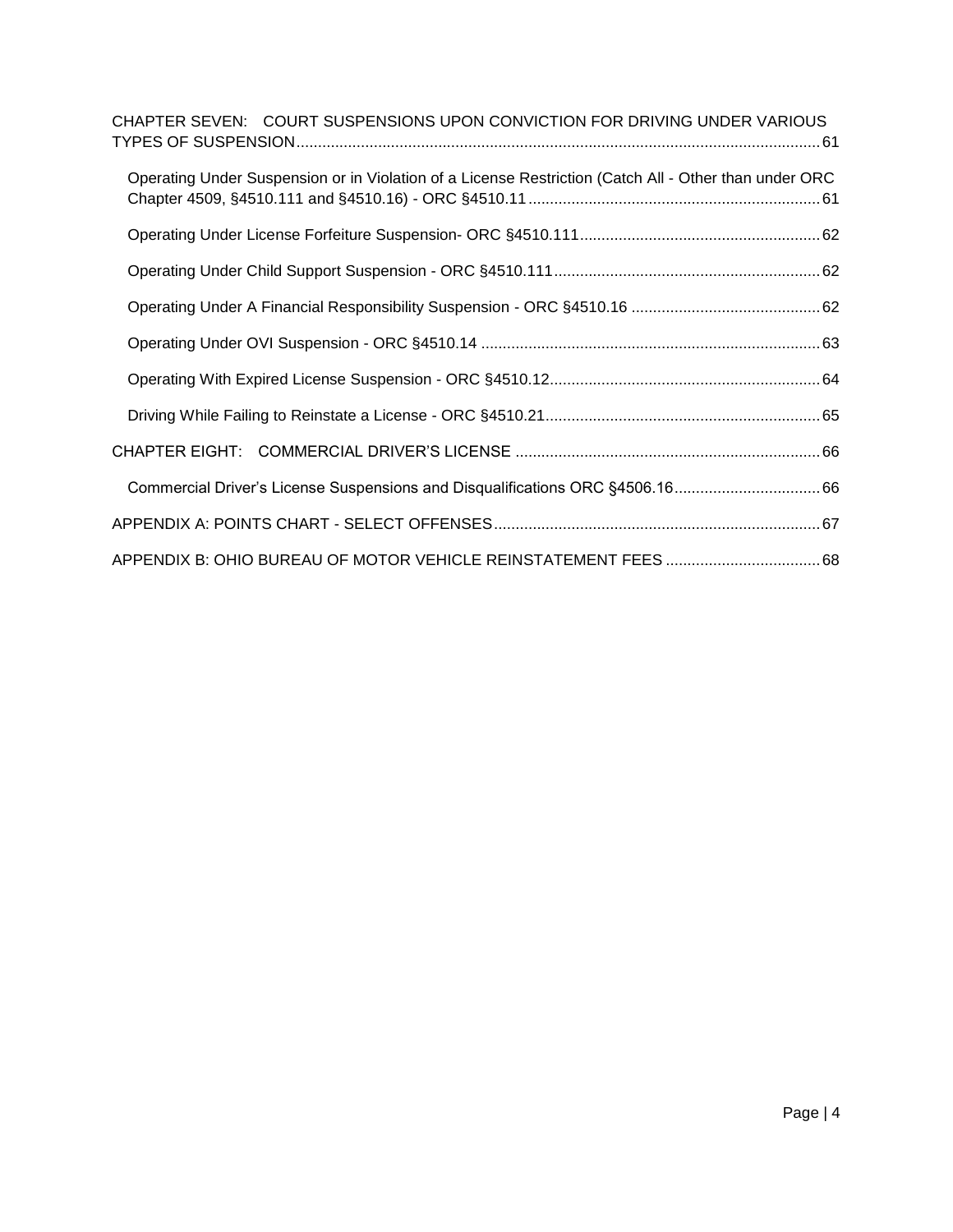# <span id="page-5-0"></span>**CHAPTER ONE: INTRODUCTION**

#### <span id="page-5-1"></span>Introduction

In today's economic environment, the lack of driving privileges for Ohio workers often results in loss of employment or the inability to gain employment, slowing economic recovery even more. The periodic creation of new types of suspensions by an aggressive Ohio legislature and the suspended drivers' apparent willingness to ignore the suspensions by continuing to drive without valid licenses has placed a burden on law enforcement and municipal and county courts' statewide.

In 2012, the Ohio Bureau of Motor Vehicles ("OBMV") processed 677,132 new suspensions, reinstated 474,779 licenses and collected \$39,595,534 in reinstatement fees. By 2016, the OBMV processed 541,040 new suspensions, reinstated 308,156 licenses, and collected \$19,351,898 in reinstatement fees. Although suspensions have decreased, the continuing need for an aggressive program in every county to promote reinstatement of driver's licenses is evident.

#### <span id="page-5-2"></span>Scope of This Handbook

The purpose of this Handbook is to assist practitioners in reinstating Ohio driver's licenses which have been suspended, cancelled or forfeited by an Ohio court or the Ohio Bureau of Motor Vehicles. Only the major suspensions are reviewed in this Fifth Edition. Many other court suspensions are possible but are not as frequent as those discussed herein. The purpose does not include strategies for trial or sentencing of drivers charged with traffic offenses.

This Handbook is not a substitute for skilled legal research. The reader will find that the statutory provisions which govern reinstatement of licenses can be confusing, conflicting and illogical. Study of those provisions and relevant case law is necessary for a full understanding of the available alternatives. Thus, this Handbook may, in many instances, provide quick answers to simple questions but, in other instances, it will be the beginning of your research on more complicated issues.

On September 6, 2016, this Handbook was cited as authority by Judge Stuart A. Friedman on a licensing issue in *State v. Traci M. Philpott*, Cuyahoga County Common Pleas Case No. CR 602053. Thus, the practitioner may be able to rely on that decision to use this Handbook as authority in license related matters.

#### <span id="page-5-3"></span>Other Resources

As the agency entrusted with driver's licensing, the Ohio Bureau of Motor Vehicles (OBMV) has developed helpful materials which provide the practitioner with insight into its policies and procedures. To the extent that you believe these policies and procedures are accurate, they will also guide you in the task of reinstating a license. If you believe them to be inaccurate at times, you at least will understand the OBMV perspective.

The OBMV publishes an on-line pamphlet, OBMV Form 2401 and entitled "Driver License Reinstatement Procedure" at [http://publicsafety.ohio.gov/links/bmv2401.pdf.](http://publicsafety.ohio.gov/links/bmv2401.pdf)

The OBMV also has on-line resources that explain the information contained in the above referenced manual at http://www.bmv.ohio.gov/suspensions-reinstatements.aspx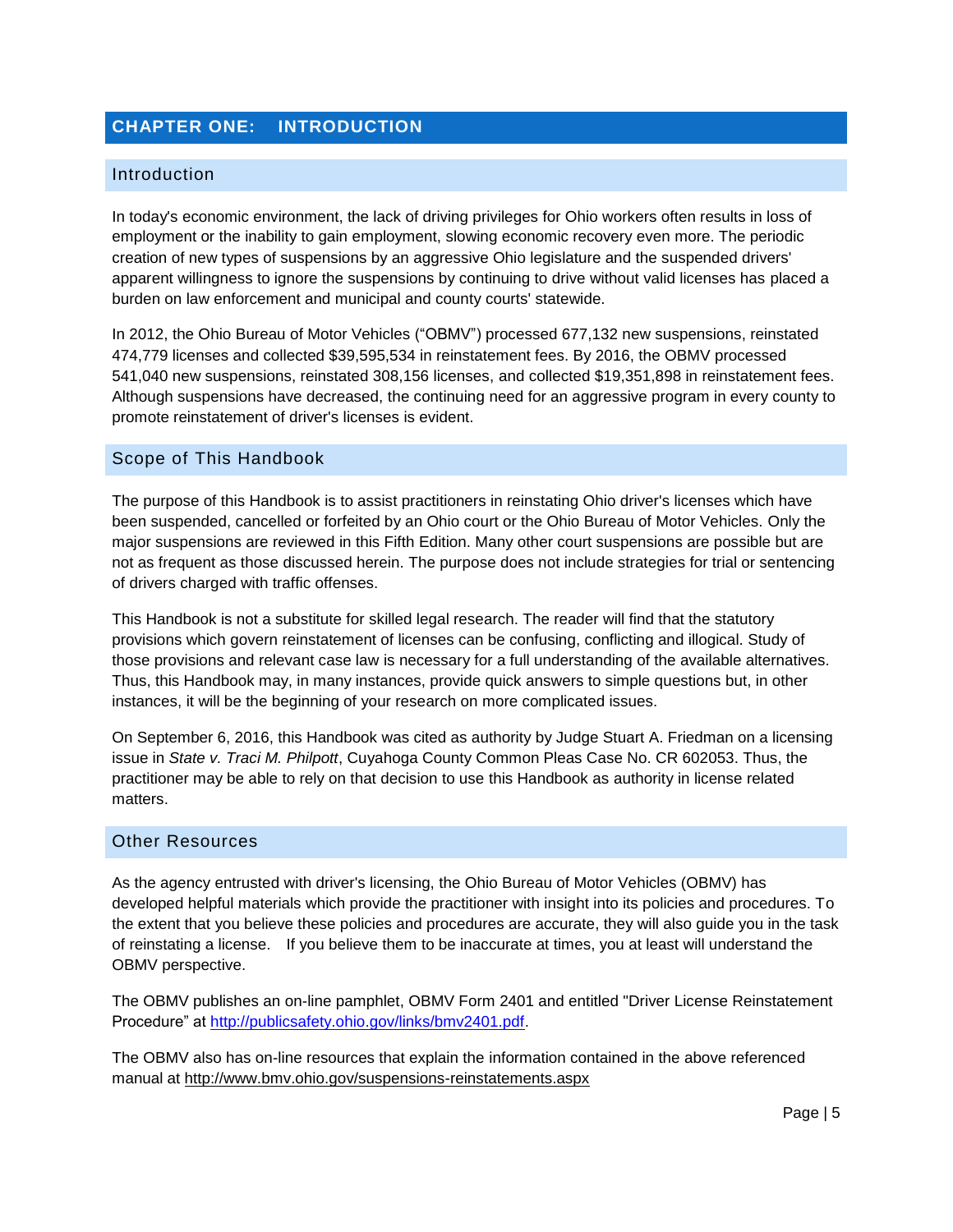#### <span id="page-6-0"></span>Obtaining the Suspension Record

The first step in reinstating a license is to discover the reasons for the suspension. The driver may go to an OBMV reinstatement office and obtain a printout that lists all pending impediments to reinstatement and some reinstatement requirements.

The OBMV also provides the same information on-line but the driver must know his or her social security number and driver's license number, ID card number or the number from a suspension notice. The search begins at

https://services.dps.ohio.gov/BMVOnlineServices/Home/Login?returnUrl=%2FBMVOnlineServices%2FDL %2FReinstatement

If the driver has a pending court case, the court may access this information on-line at your request with only the driver's social security number.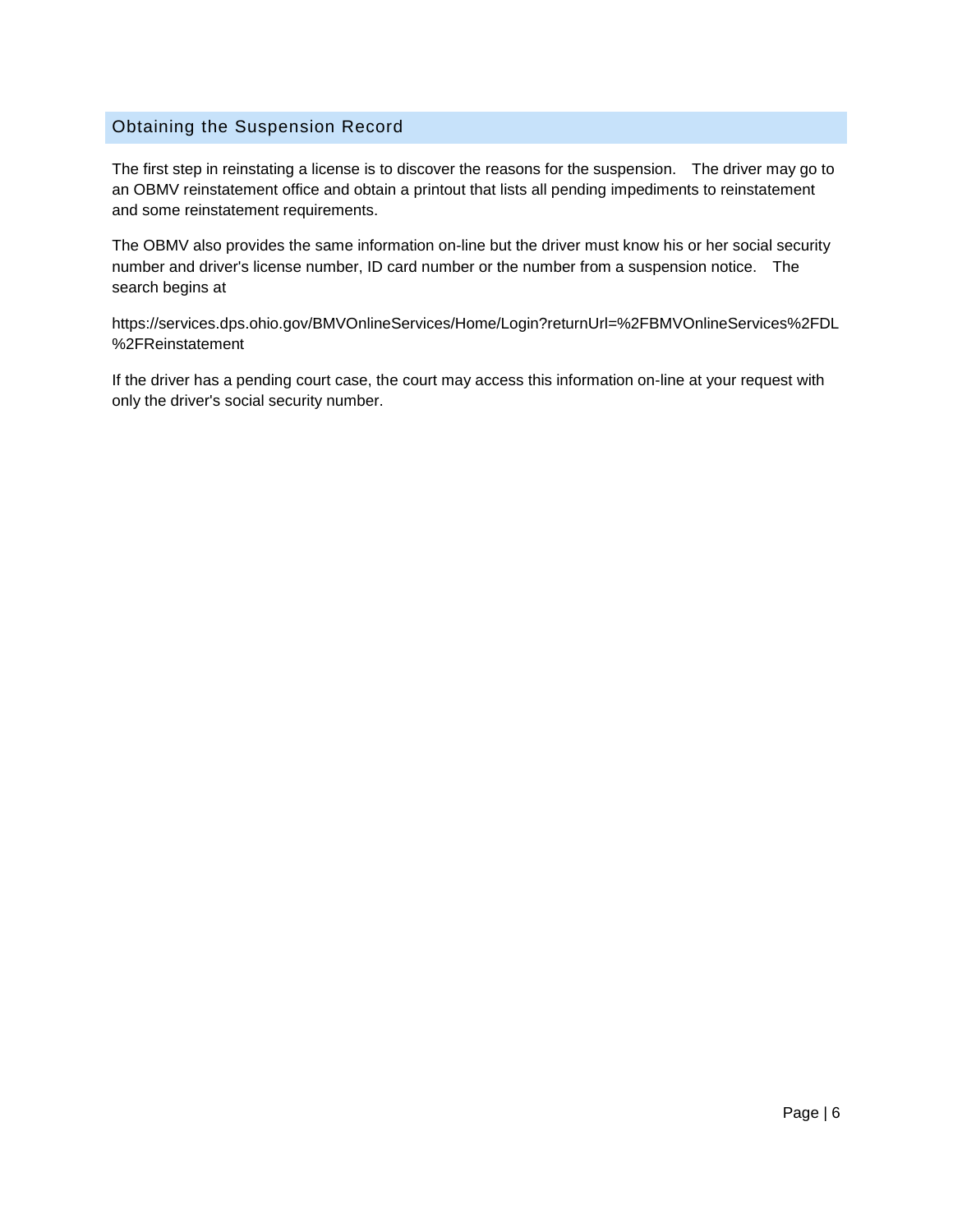# <span id="page-7-0"></span>**CHAPTER TWO: GENERAL PRINCIPLES**

#### <span id="page-7-1"></span>Commonly Used Words and Terms

**"License"** typically refers to a driver's license, probationary license (persons between 16 and 18 years of age), restricted license (persons subject to conditions imposed by the OBMV), and commercial license (issued to persons to operate commercial motor vehicles).

**"Suspension"** means the withdrawal, by action of a court or the OBMV, of a license or nonresident operating privilege for a specific period of time or until conditions are met. See ORC § 4510.01(H). A suspension may be "over" but the person cannot restore full driving privileges until reinstatement conditions are met.

**"Court Suspension"** generally means a suspension that a court elects (optional) or is required (mandatory) to impose pursuant to a conviction for an offense. Most court suspensions are based on a numerical class system (1 through 7). The sentencing provisions for an offense designate whether suspension is an available sanction and, whether it is optional (may), or mandatory (shall), and the applicable class. Each class has a minimum and maximum range from which the court imposes a definite period of suspension. See ORC §4510.02(A).

**"OBMV Suspension"** generally means a suspension that the OBMV is required to impose pursuant to an applicable statute. Most OBMV suspensions arise from circumstances unrelated to a conviction. The statute that requires a suspension specifies its length, based upon an alphabetical class system (A through F). OBMV suspensions are for a precise period of time or "until conditions are met". See ORC §4510.02(B).

**"Unclassified Suspension"** means that the statute which provides for the suspension does not refer to a class. Rather, the statute states the length of the suspension. Except as otherwise provided in such statutes, a suspension imposed thereunder is subject to ORC Chapter 4510, which deals primarily with suspensions and driving privileges. See ORC § 4510.02(D).

**"Reinstatement Requirement"** generally means a requirement that must be met by a driver after the suspension is over but before driving privileges may be fully restored. Some suspensions involve numerous reinstatement requirements. Some, but not all, potential requirements may include: paying a reinstatement fee; completing a remedial driving course; passing a complete driver's examination; showing proof of financial responsibility; filing and maintaining proof of financial responsibility for a designated period of time; obtaining a release of a warrant block or license forfeiture; and paying past due child support.

**"Proof of Financial Responsibility"** [See ORC §4509.01(K)] means proof of ability to respond in damages for liability, on account of accidents occurring subsequent to the effective date of such proof and arising out of the ownership or use of a motor vehicle in the amount of…

- 1. \$25,000.00 because of bodily injury to or death of one person in an accident;
- 2. \$50,000.00 because of bodily injury to or death of two or more persons in an accident;
- 3. \$25,000.00 because of injury to property of others in an accident.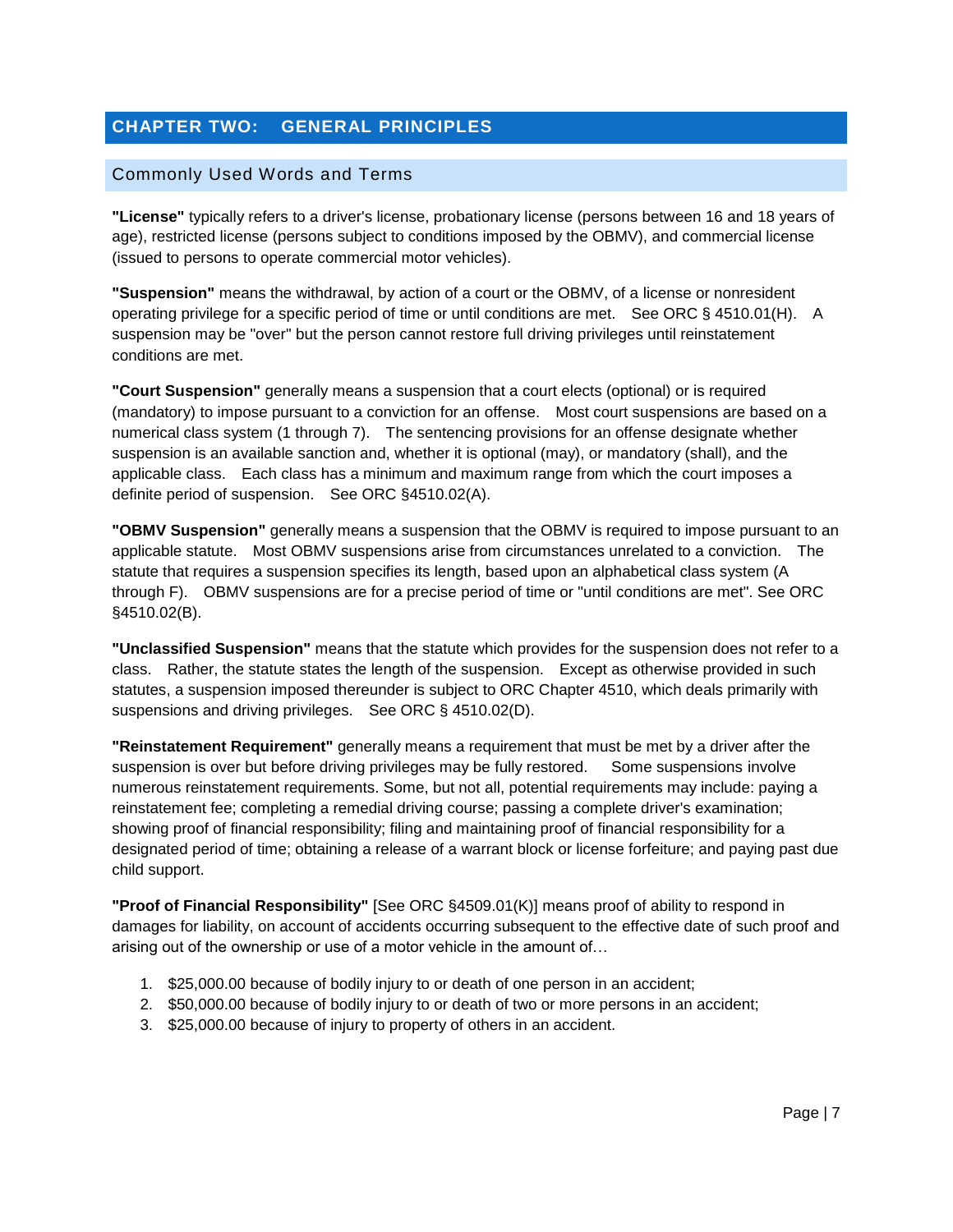**"Accident"** means any accident involving a motor vehicle which results in bodily injury to or death of any person, or damage to the property of any person in excess of \$400.00. See ORC §4509.01(J).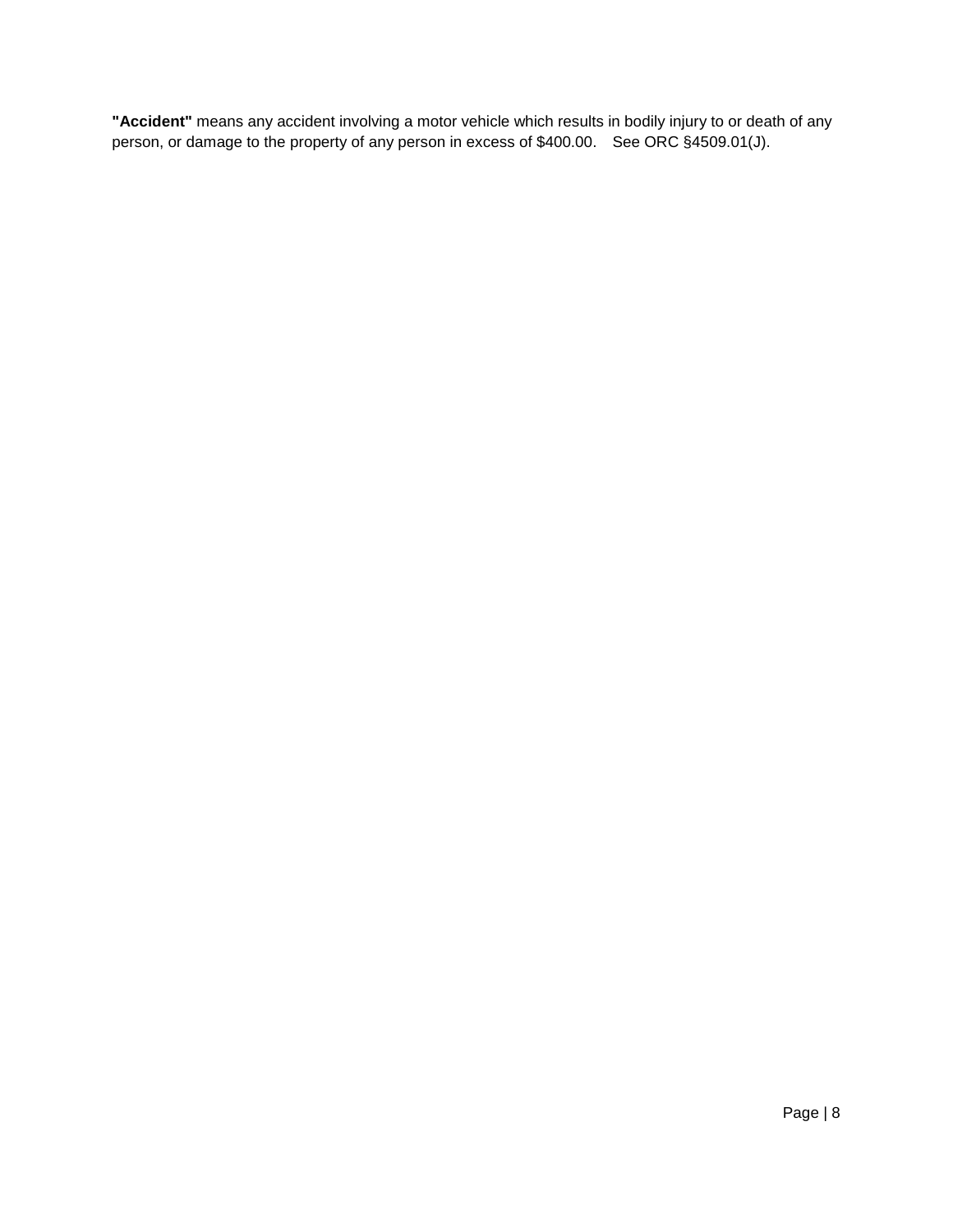#### <span id="page-9-0"></span>Statutory Classes of Suspensions

License suspensions are either imposed by a Court or the OBMV under statutory authority. Courts do not have the inherent authority to suspend a driver's license in the absence of statutory authority. In most cases, the Ohio Revised Code defines the length of suspensions by classes.

CLASSES OF COURT IMPOSED SUSPENSIONS – ORC §4510.02(A)

Class One: Life Class Two: 3 years to Life Class Three: 2 years to 10 years Class Four: 1 year to 5 years Class Five: 6 months to 3 years Class Six: 3 months to 2 years Class Seven: Not to exceed 1 year Unclassified: Set by statute

Some court imposed suspensions are optional, depending on the discretion of the court, and others are mandatory. A court must impose a mandatory suspension for a definite period of time from the range above. The statute for each offense specifies the class of suspension and whether the suspension is mandatory or optional.

A few court suspensions are unclassified, e.g., OVI suspensions court suspensions after April 6, 2017. The statute itself, rather than referring to §4510.02(A) and identifying a class thereunder, specifies the period of suspension.

#### CLASSES OF OBMV IMPOSED SUSPENSIONS – ORC §4510.02(B)

| Class A:    | 3 years                  |
|-------------|--------------------------|
| Class B:    | 2 years                  |
| Class C:    | 1 year                   |
| Class D:    | 6 months                 |
| Class $E$ : | 3 months                 |
| Class F:    | Until conditions are met |

OBMV imposed suspensions are mandatory and the period of suspension is not left to the discretion of the agency. The OBMV will impose the required period of suspension from the classes described above. The Class F suspension is the only suspension which is for an indefinite period of time because it is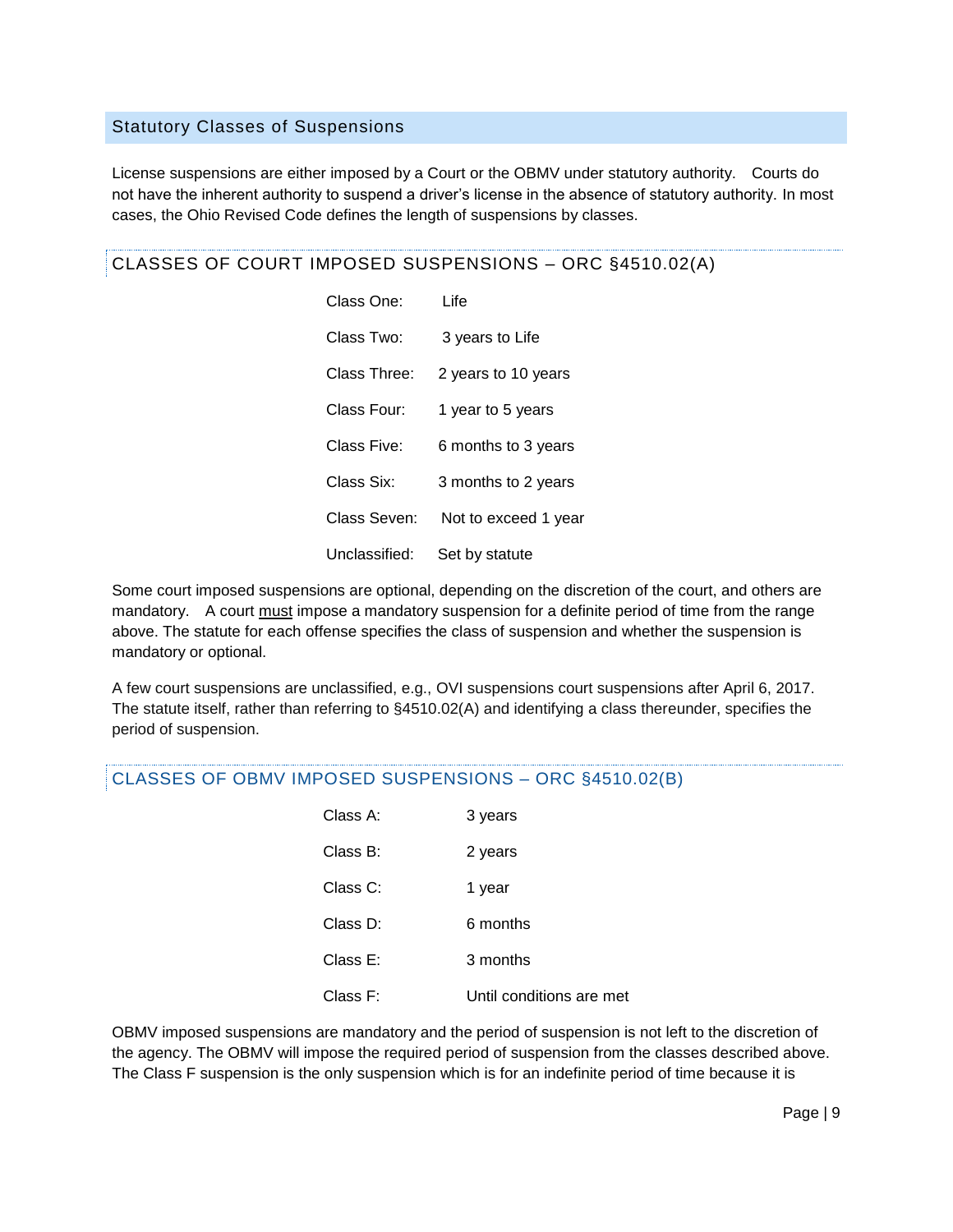solely dependent upon the driver taking the necessary steps to meet all the conditions required for reinstatement.

# <span id="page-10-0"></span>Conflicting Statutory Provisions

Vigilance is required in order to understand the laws applicable to suspensions and reinstatement and to properly advise drivers seeking reinstatement. Some of the laws are conflicting and require integration and analysis to determine what the reinstatement requirements actually are and whether a driver is being subjected to an erroneous reinstatement requirement.

Keep in mind ORC §2901.04(A), which provides in relevant part that "sections of the Revised Code defining...penalties shall be strictly construed against the state, and liberally construed in favor of the accused."

For example, it is sometimes difficult to determine for what period of time a driver must file and maintain proof of financial responsibility with the OBMV after suspension of a license. If a driver is convicted of Operating a Vehicle after Underage Consumption, the court must impose a Class 6 suspension under ORC § 4510.038 and the driver must file and maintain proof of financial responsibility in accordance with ORC §4509.45. However, ORC § 4509.45(B) designates the length of time that a driver must file and maintain proof while under a OBMV imposed, Class A through F suspension, only. It makes no provision for court imposed, Class 1 through 7 suspensions. As ORC § 4509.45 (B) gives no guidance as to how long the OVUAC offender should have to file and maintain proof under a Class 6 suspension, the practitioner is left to speculate and the driver is left to the interpretation of the OBMV as to how it will implement the conflicting statutes. In this case the OBMV informs drivers that they must "provide evidence of liability insurance currently in effect."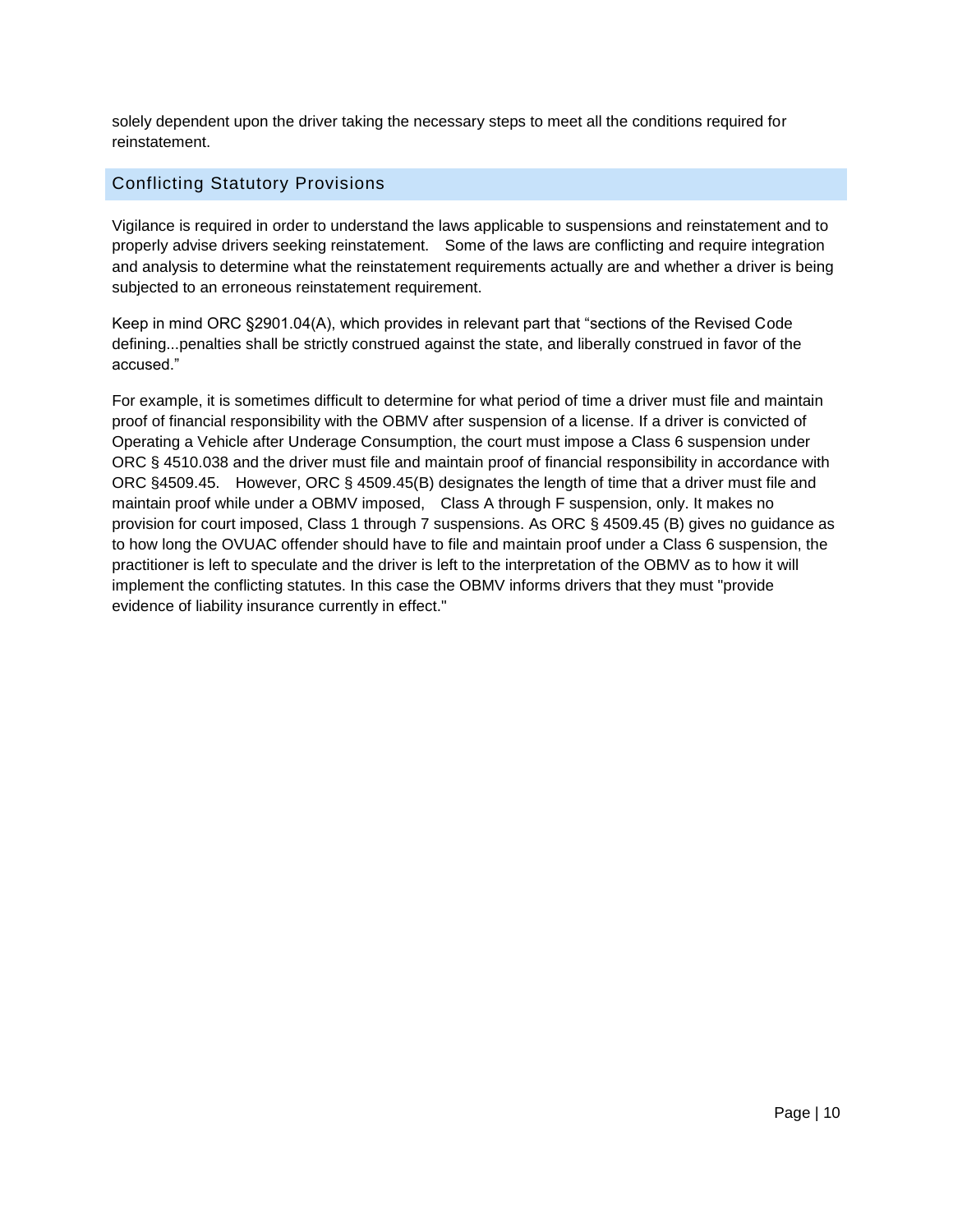#### <span id="page-11-0"></span>"Failure to Reinstate" Status

The status of a license between the expiration of all suspension periods and compliance with all reinstatement requirements is commonly referred to as "failure to reinstate." The license is not suspended because the periods of all suspensions have expired. However, the license is not reinstated until all reinstatement requirements are met, such as payment of reinstatement fees and showing proof of financial responsibility.

The penalties for driving under the "failure to reinstate" status may be less onerous than for driving under suspension. For instance, if a driver is convicted of driving under an OVI suspension, the sentence includes mandatory jail time, another license suspension and the assessment of 6 points. The sentence for the driver convicted of driving with a "Failure to Reinstate" status after expiration of a suspension period does not include jail absent multiple prior convictions, allows an optional license suspension, and is a two point offense.

If a license status is "failure to reinstate" but the driver complies with all OBMV reinstatement requirements except payment of all reinstatement fees, the driver may apply to the OBMV for a driver's license with a reinstatement fee payment plan.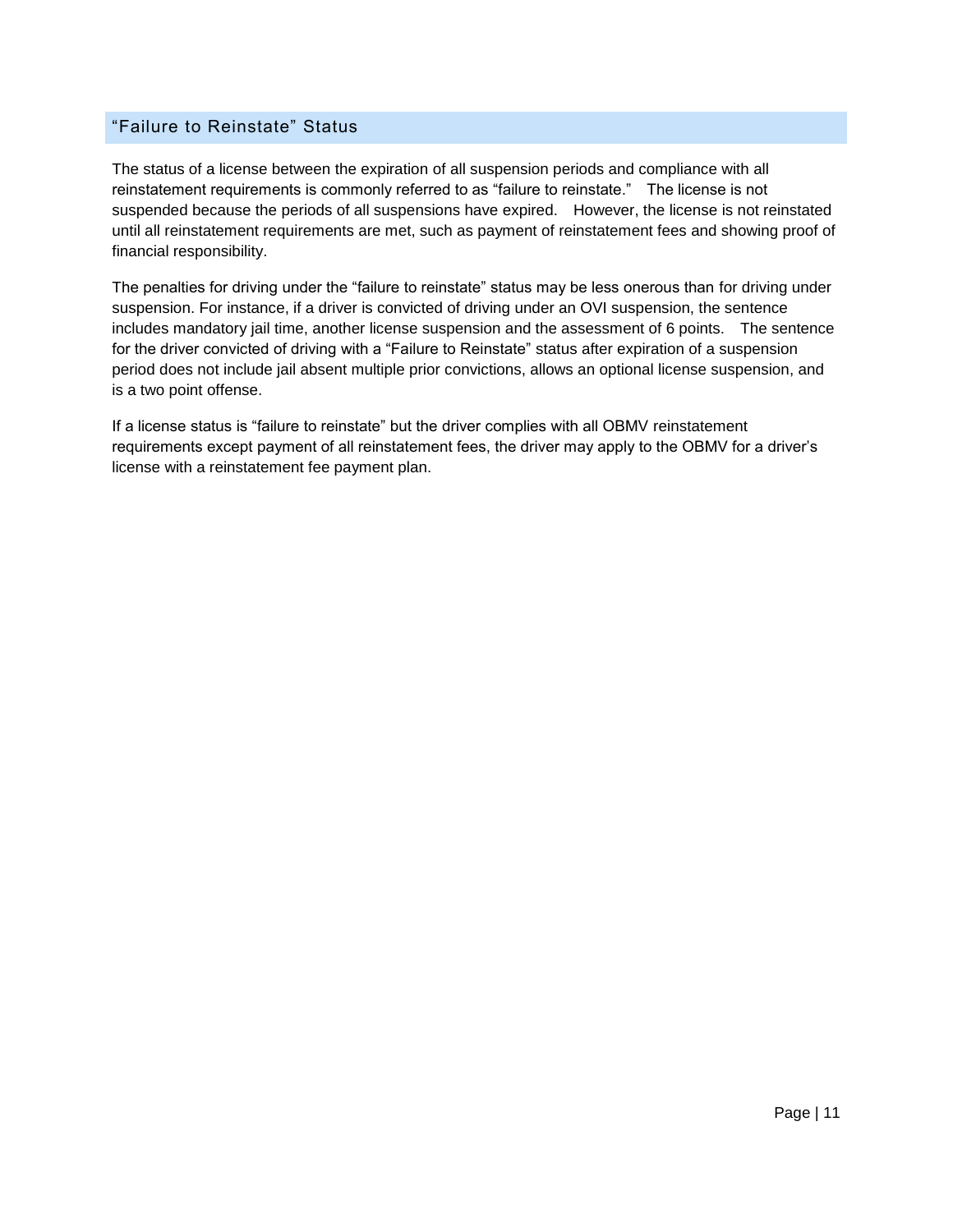#### <span id="page-12-0"></span>Reinstatement Fees And Payment Plans - ORC §4510.10

Whether a license suspension is imposed by a court or the OBMV, a reinstatement fee is usually assessed by the OBMV pursuant to a statutory directive. These fees are to be paid to the OBMV.

Currently, the OBMV may not reinstate a license until the driver has paid all reinstatement fees; the fees are discharged in bankruptcy; a court orders a reinstatement fee payment plan or extension of time to pay the fee; or the driver enters into a reinstatement fee payment plan directly with the OBMV. Reinstatement fees may be discharged in bankruptcy if they are listed in the schedule of debts.

#### COURT ORDERED REINSTATEMENT FEE PAYMENT PLAN

A driver may petition for, and a municipal or county court may grant, a payment plan or extension for the payment of the reinstatement fees if it determines that the driver cannot reasonably pay the fees. The court may order the driver to pay no less than \$50 per month to the OBMV until all fees are paid in full or grant an extension to pay all reinstatement fees for a period not to exceed 180 days. A court has jurisdiction and authority to modify payment plans. A driver may not be prosecuted for failing to pay reinstatement fees if an order grants a reinstatement fee plan or extension.

For practical purposes, the court should only grant a reinstatement fee payment plan if it is granting limited driving privileges as the OBMV is required to grant the reinstatement fee payment plan if there are no impediments to reinstating the license other than the fees that are due.

# OBMV REINSTATEMENT FEE PAYMENT PLAN

Pursuant to ORC 4510.10 (G) and rules adopted by the Registrar, a driver may apply directly to the OBMV for an OBMV Reinstatement Fee Installment Plan (OBMV Plan).

To be eligible for the OBMV Plan, a driver must meet all of the eligibility requirements, as follows:

- owes at least \$150.00 in reinstatement fees
- has met all reinstatement requirements except for paying the fees
- does not have a pending suspension
- has current proof of financial responsibility
- is not currently on a court ordered reinstatement fee payment plan

Application may be made on-line at *ohiobmv.gov* or in person at a Regional Reinstatement or Deputy Registrar office. BMV Form 1152 must be completed, and that Form is available on line at the above address. If approved, the driver will receive a OBMV 2006 information letter and the license status will be listed as " valid," "expired," or "cleared to retest," as applicable. If denied, the OBMV will provide a notice indicating the reasons.

The minimum monthly payment under the OBMV Plan is \$ 50.00. If a driver misses a payment, the Plan will become inactive and the license status will revert to "failure to reinstate." If a driver makes a \$ 50.00 payment after the Plan becomes inactive it will be reactivated when the payment has been applied to the OBMV record.

If a driver is currently on a court ordered reinstatement fee payment plan, a termination order must be obtained from the court and submitted to the OBMV before applying for the OBMV Plan.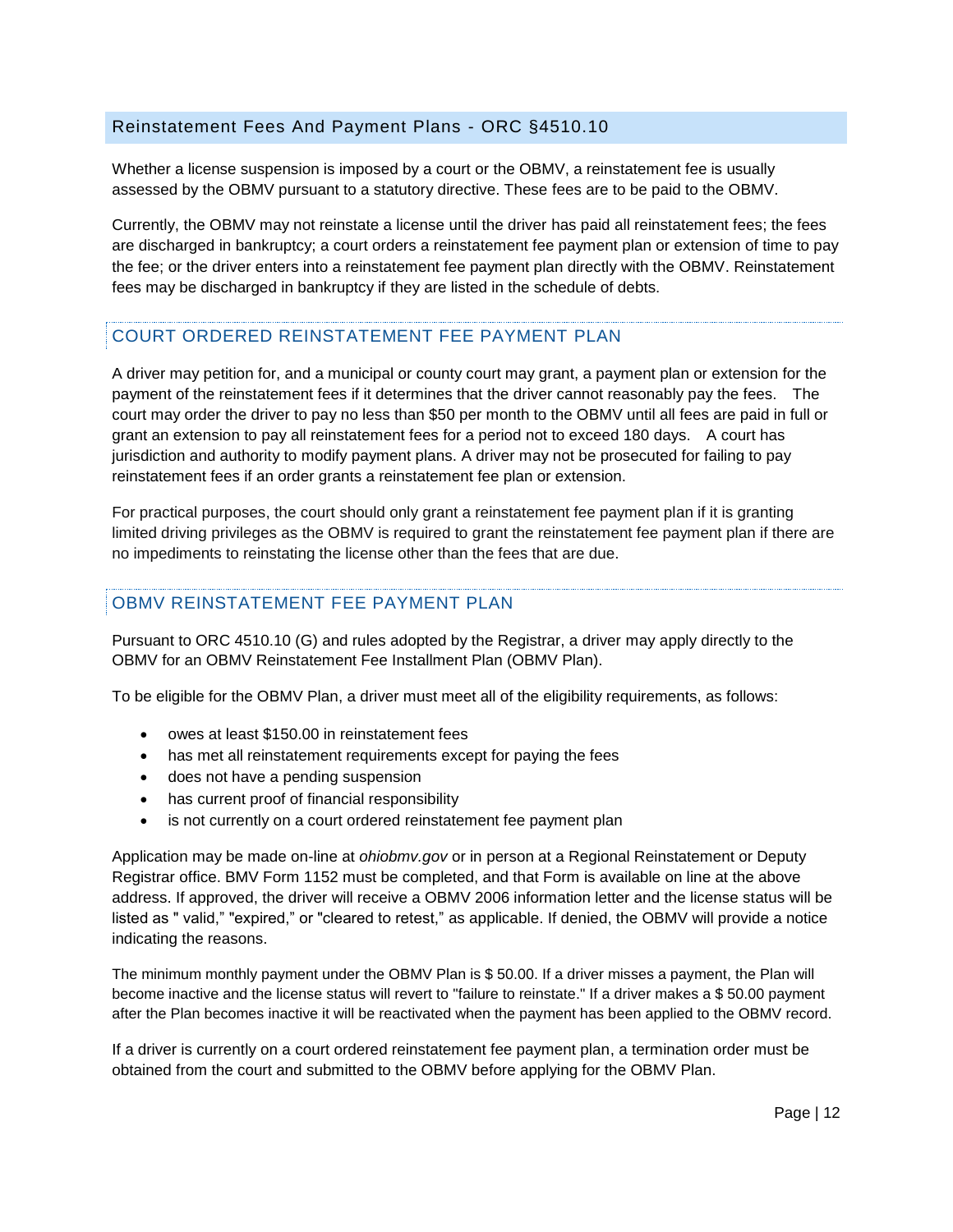The significant difference between a court ordered plan and the OBMV Plan is that under the OBMV Plan the Registrar will record a driver's license status as "valid," "expired," or" eligible to test" as long as the payments are current and the driver does get another suspension. With a court ordered plan, the Registrar records the driver's status as "failure to reinstate" with limited driving privileges. Thus, the major benefit of the OBMV Plan is that the driver will have a valid license (or "expired" or "eligible to test," as applicable) during compliance with the Plan.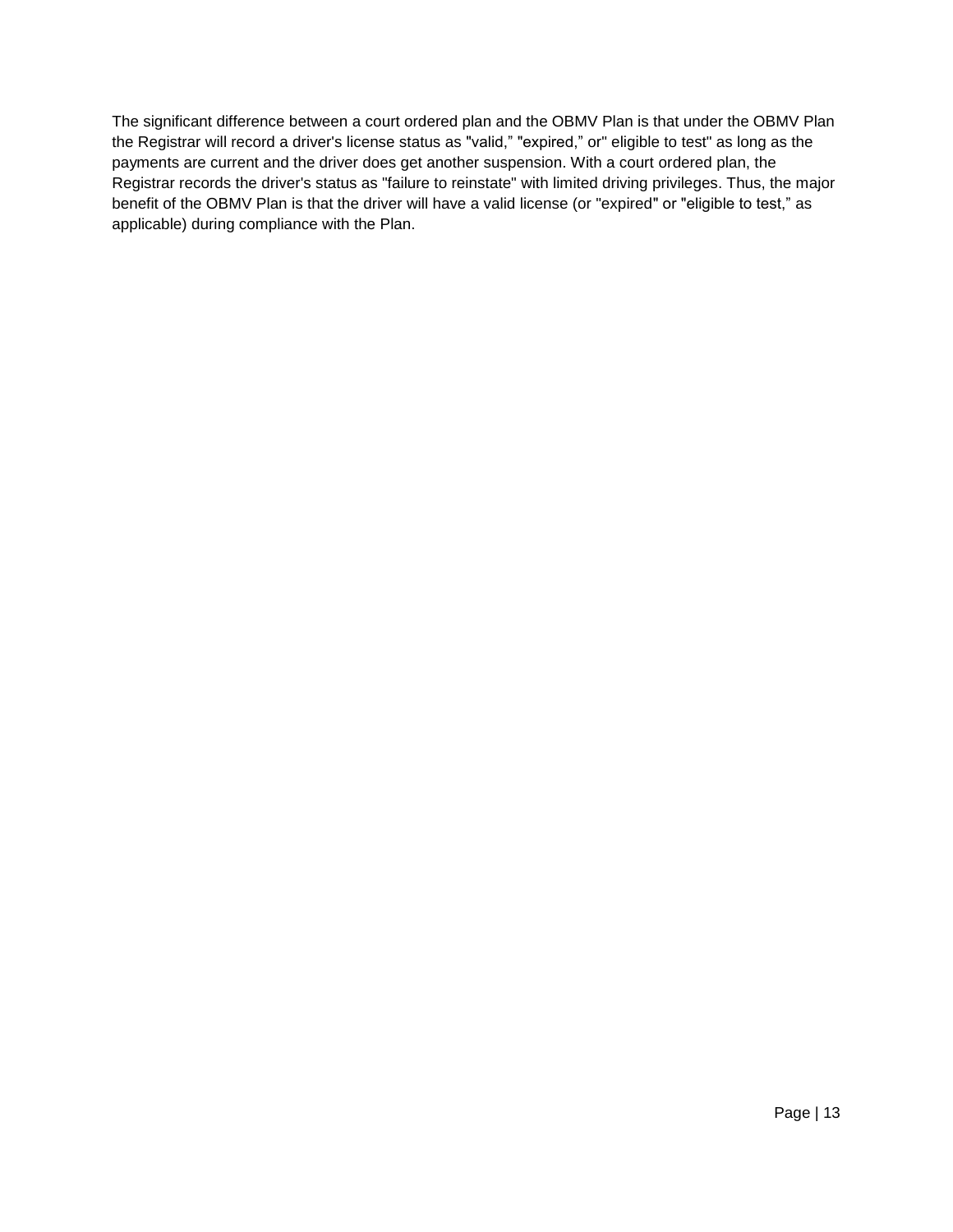#### <span id="page-14-0"></span>Proof of Financial Responsibility - ORC §4509.01(K) and ORC §4509.16

Proof of financial responsibility is required to operate a motor vehicle in Ohio. But providing proof of financial responsibility to the OBMV is a significant reinstatement requirement for most suspensions.

Proof of financial responsibility may be shown by providing a copy of the declaration page of a policy of liability insurance, certificate of insurance, a financial responsibility identification card issued by an insurance company, or a binder of liability insurance bearing the original signature of an authorized insurance agent, a bond, a certificate of self-insurance. [ORC 4509.45(B)]

Proof must indicate current coverage, and if submitted prior to the end of the suspension, must cover the end date of the suspension. Additionally, the name of the person suspended must be listed as an insured on the policy, or on some other insurance documentation presented, or on the liability bond.

Proof of financial responsibility may be given through use of an electronic wireless communication device

If a driver is required to file and maintain proof of financial responsibility with the OBMV, the most commonly recognized form of proof is the SR 22 certificate which is an OBMV form completed by an insurance agent, filed with the OBMV and carried by the driver. The SR 22 certificate is frequently, but incorrectly, referred to as an "SR 22 bond." In fact it is not a bond but merely a document which proves that the driver has the mandatory minimum coverage in Ohio.

In addition to providing proof of financial responsibility to the OBMV, a driver may be under a statutory duty to file and maintain that proof for a definite period of time after the reinstatement of the license in order to avoid another OBMV imposed suspension. Hence, a difference exists between the requirements of showing proof of financial responsibility to the OBMV and filing and maintaining proof of financial responsibility with the OBMV.

Proof must be filed and maintained for 5 years from the OBMV imposition of some class A, B, or C suspension and shall be filed and maintained for 3 years from the date of the OBMV imposition of some class D, E, or F suspensions. Where proof is required to be filed AND maintained, an electronic wireless communication device cannot be used to prove financial responsibility.

For example, when an OVI conviction suspension expires, a driver must show proof of financial responsibility to the OBMV. In contrast, when a non-compliance suspension for failure to show proof of financial responsibility after a traffic stop expires, a driver must file and maintain proof of financial responsibility with the OBMV for a statutorily prescribed period of time. If the driver successfully files and maintains proof, the license status is described as "in compliance."

If the coverage is cancelled during the period when proof must be filed and maintained, the license status reverts to "suspended" status until new proof is filed. Insurance companies are required to inform the OBMV of the cancellation of coverage during the period when proof must be filed and maintained. If the driver operates a motor vehicle during the "suspended" status, he or she will be charged with driving under a financial responsibility suspension.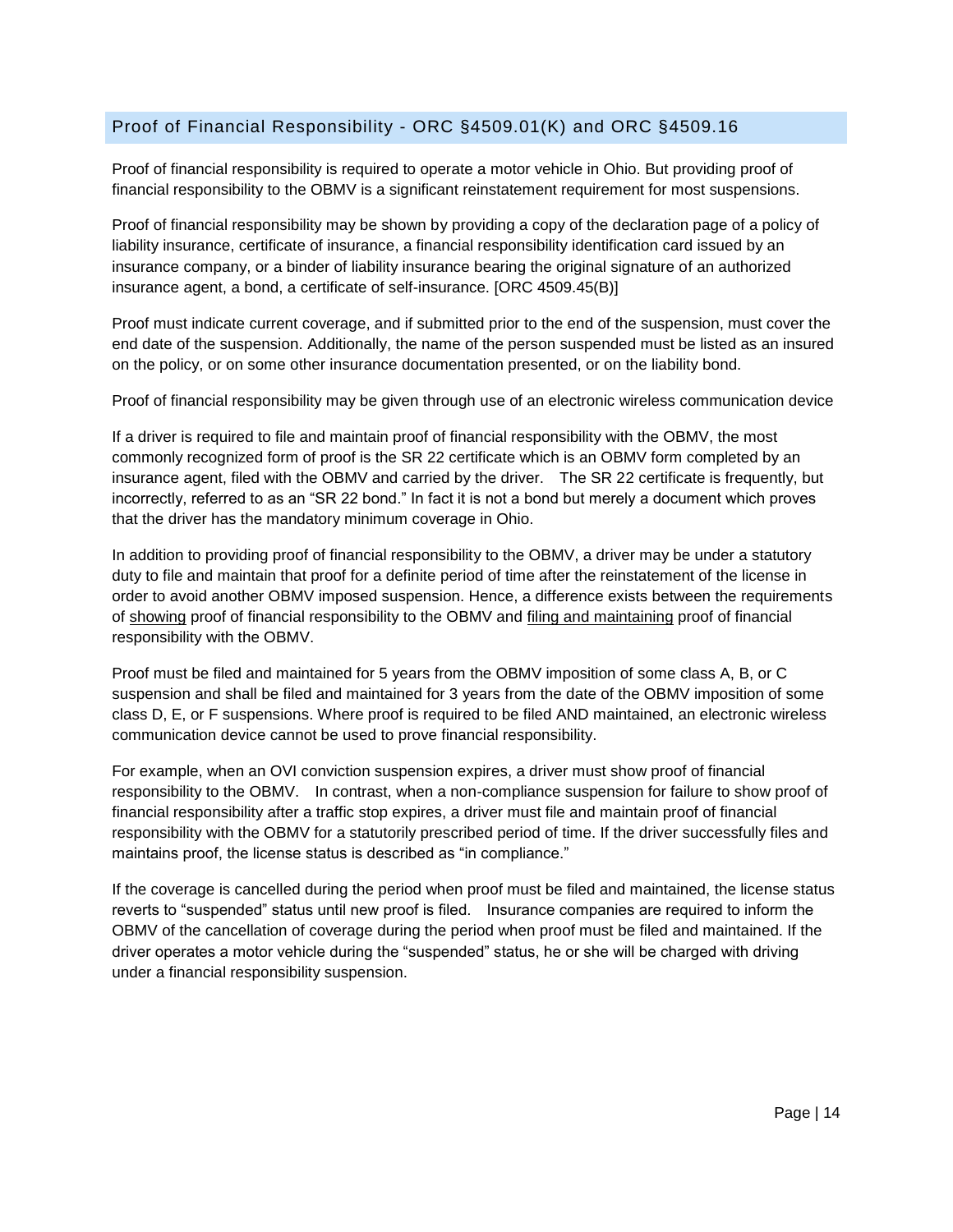#### <span id="page-15-0"></span>Impact of Vehicle Immobilization and Vehicle Forfeiture on License Reinstatement - ORC §§4503.233, 4503.234

As a sanction for a conviction of driving under some suspensions and wrongful entrustment, the court has the option to order the immobilization (§4503.233), or in some cases, forfeiture (§4503.234) of the offender-owned vehicle. Immobilization or forfeiture is mandatory for some OVI offenses and driving under an OVI suspension. If a vehicle is forfeited, the offender's ability to register a vehicle is blocked for 5 years (§4503.234).

The imposition of these sanctions, including the 5 year registration block, commonly referred to as a "Q" block, has no impact upon the reinstatement of a suspended license except that the offender is required to pay the \$100 immobilization/ forfeiture fee to the OBMV before the offender can qualify for reinstatement

#### <span id="page-15-1"></span>Impact of the Ohio Points System on Reinstatement of Licenses – ORC §4510.036

Points as designated in ORC §4510.036 must be imposed upon conviction for certain offenses. In recognition of the license suspension problem in Ohio, the legislature reduced the points for most driving under suspension offenses effective September 23, 2011.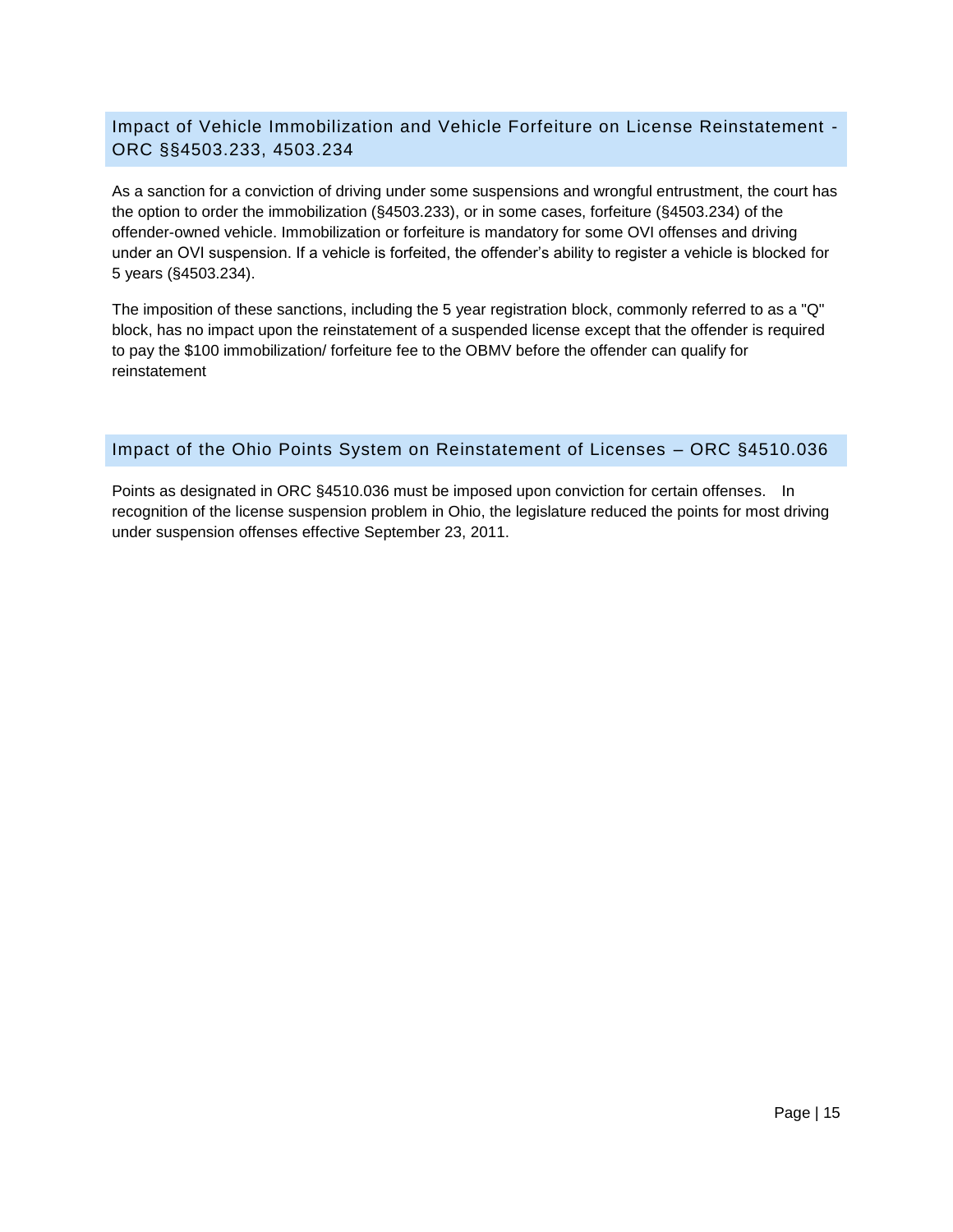# <span id="page-16-0"></span>**Limited** Driving Privileges During Suspensions - ORC § 4510.021

A court may grant limited driving privileges during a court imposed suspension unless expressly prohibited by statute. [ORC §4510.021(A)]

In contrast, a court may not grant limited driving privileges during any OBMV imposed suspension unless expressly authorized by statute. If driving privileges are authorized for an OBMV suspension, the driver may file a petition "in a court of record in the county in which the person resides." [ORC §4510.021(B)]

The Court is required to specify the purposes, times and places of the privileges and, in its discretion, may impose any other reasonable conditions.

Limited driving privileges may be granted, where authorized, for the following purposes:

- occupational, educational, vocational, or medical purposes
- taking the driver's license exam
- attending court-ordered treatment
- any other purpose the court determines to be appropriate
- attending any court proceeding related to the offense for which the offender's suspension was imposed
- transporting a minor to a child care provider, day-care, preschool, school, or any other location for purposes of receiving child care
- where the driver is under the age of 18, practicing driving with the driver's parent, guardian, or other custodian who holds a valid license and occupies the seat next to the driver

Some suspensions carry a "hard time" period during which the court may not grant driving privileges. [ORC §4510.13] A court cannot give limited driving privileges to an eligible driver absent proof of current financial responsibility.

If driving privileges are granted, the court may be required to order that the vehicle be operated with restricted plates or a disabling device such as an ignition interlock. If the restricted plates and disabling device are not mandatory, the court, generally, has the discretion to impose those requirements. [ORC §4510.21(C)]

The offender must obtain a restricted license from the OBMV if granted limited driving privileges with an ignition interlock device as follows [ORC §4510.13]:

- 1. The court must send a certified copy of the driving privileges order to the OBMV
- 2. The offender shall present to the OBMV
	- a. the court order granting unlimited driving privileges
	- b. a certificate signed by the installer affirming a certified ignition interlock device is installed in his/her vehicle
- 3. The OBMV will issue a license which states that the offender is prohibited from operating a vehicle without being equipped with an ignition interlock device. The OBMV may not issue the restricted license if the offender has other suspensions for which limited driving privileges have not been granted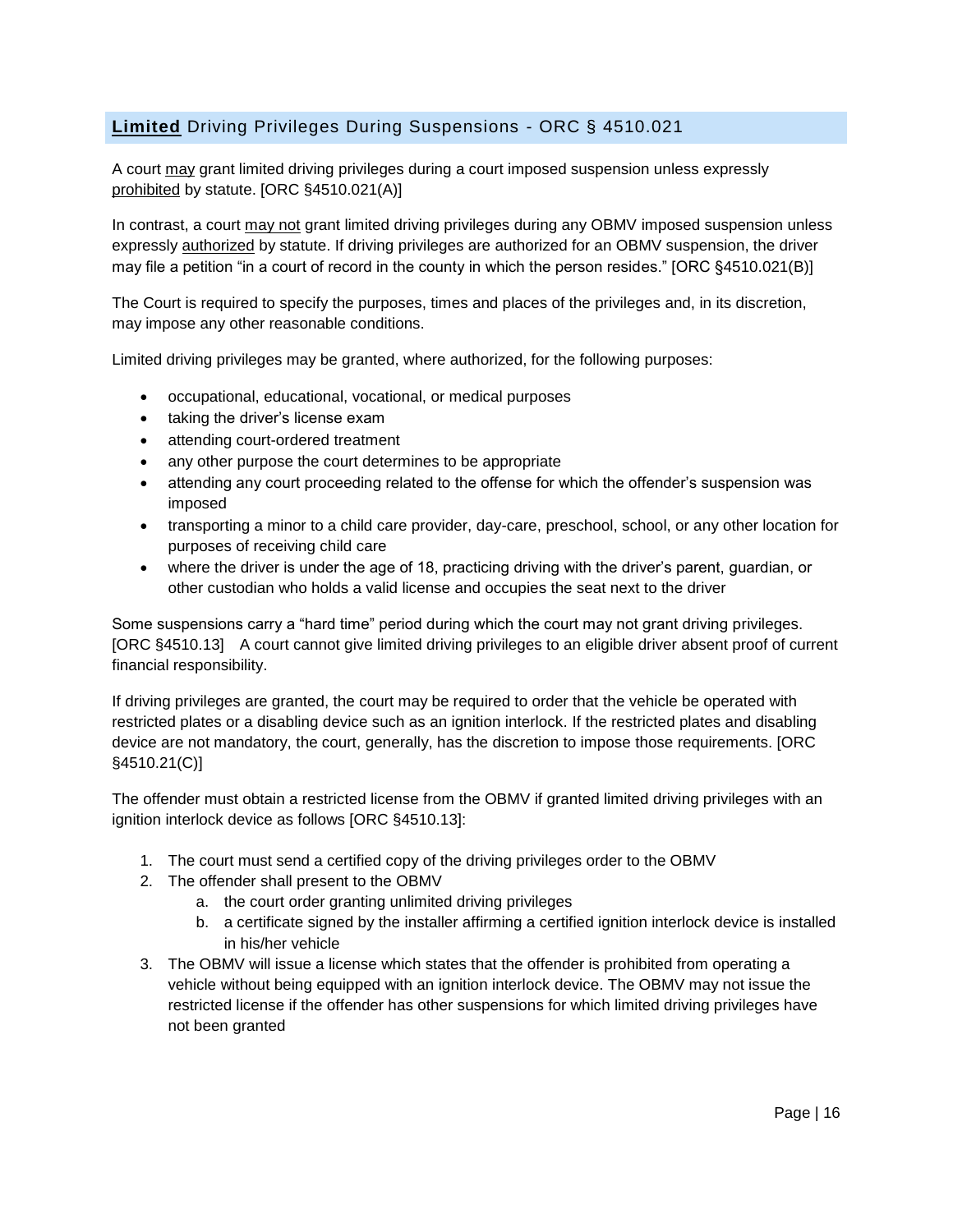4. If the offender operates a vehicle without obtaining the restricted license, the offender is subject to the same penalties as driving under an OVI suspension under ORC §4510.14. This is a strict liability offense and ORC §2901.20 does not apply.

Some basic prerequisites for limited driving privileges are required by statute. The minimum statutory requirements are as follows:

- 1. Serve any "hard time" portion of suspension, if any
- 2. Pay court filing fee
- 3. Obtain court order granting privileges
- 4. Must have unexpired license
- 5. Must be in compliance with all other suspensions and reinstatement requirements
- 6. Provide proof of financial responsibility to the court and file and maintain proof with the OBMV for a specific period of time if required by statute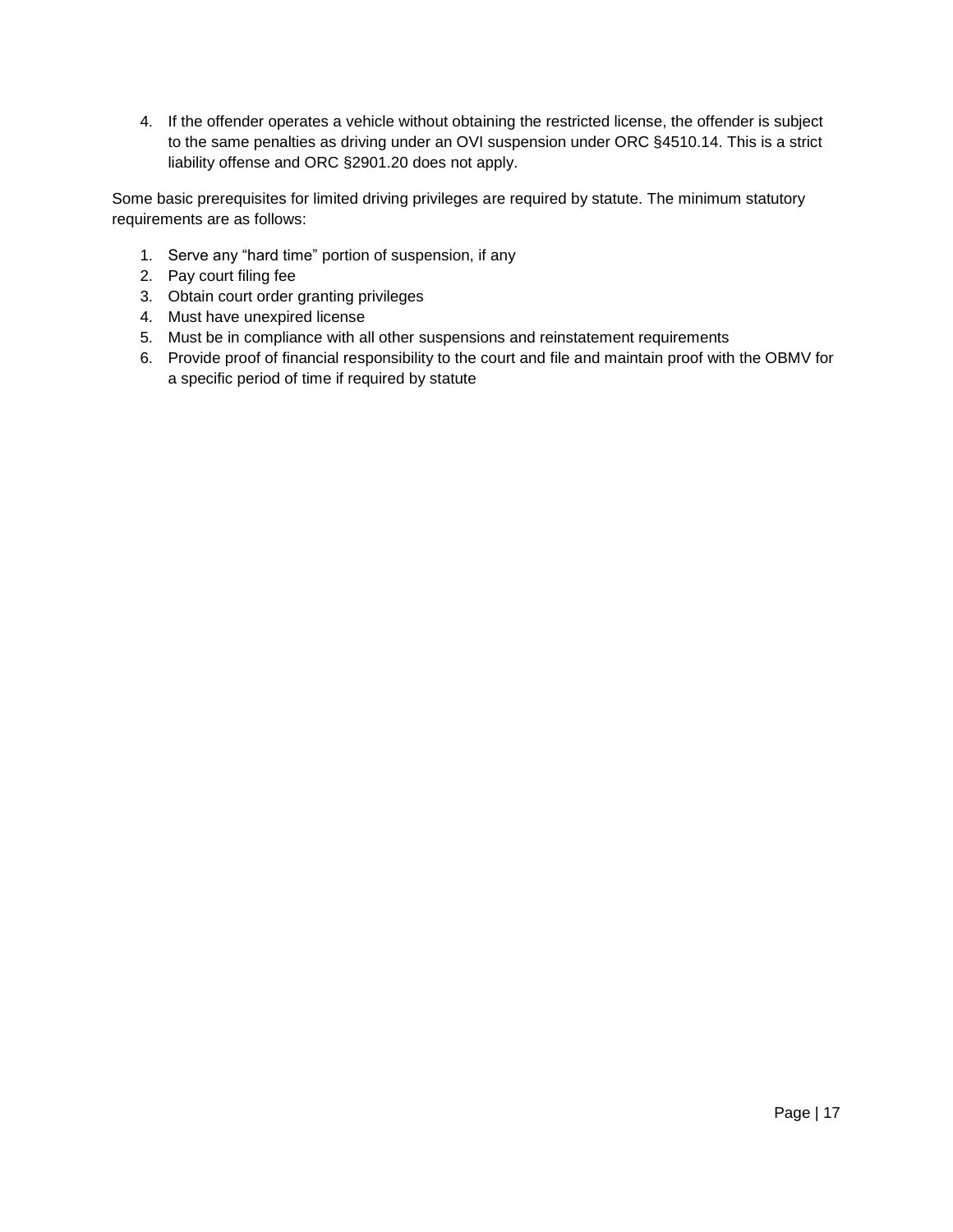# <span id="page-18-0"></span>**Unlimited** Driving Privileges for First Time OVI Offender – ORC §4510.022

Effective April 6, 2017, a driver whose license is suspend because of a conviction of operating a vehicle while under the influence of alcohol, a drug of abuse or combination of both for the first time within ten years qualifies for unlimited driving privileges.

"Unlimited driving privileges" means there are no restrictions as to purpose, time or place but the suspending court

- Has discretion to impose other reasonable conditions
- MUST require operation with a certified ignition interlock device and "restricted license"

Unlimited driving privileges with a certified ignition interlock device may only be granted if driving privileges are permitted by statute in the first instance. The "hard time" period during which the court may not grant driving privileges still applies to unlimited driving privileges.

Unlimited driving privileges are not available pretrial and may only be granted upon conviction by the court imposing the suspension.

The court may reduce the period of the court's suspension by half if unlimited driving privileges are granted.

The court must suspend the jail term it imposed if unlimited privileges are granted but if the offender violates any condition of the order during the period of suspension, the court shall require the offender to serve the jail term. The court may still impose the 72 hour driver intervention program as part of community control sanctions.

The court must assess a \$2.50 fee to be deposited into the state highway safety fund which will be used to maintain the habitual OVI/OMWI registry. The court may assess an additional \$2.50 to be deposited into the court's special project fund.

There are serious penalties for an "ignition interlock device violation," which means that a certified ignition interlock device indicates that it has prevented an offender from starting a motor vehicle, because of either of the following [ORC §4510.46]:

- The device was tampered with or circumvented
- The analysis of the deep-lung breath sample or other method employed by the ignition interlock device to measure the concentration by weight of alcohol in the offender's breath indicated the presence of alcohol in the offender's breath in a concentration sufficient to prevent the ignition interlock device from permitting the motor vehicle to be started.

If the court grants unlimited driving privileges, the court must provide the offender with the following:

- 1. A certified order granting unlimited driving privileges
- 2. A notice that he/she is subject to the following sanctions for an ignition interlock device violation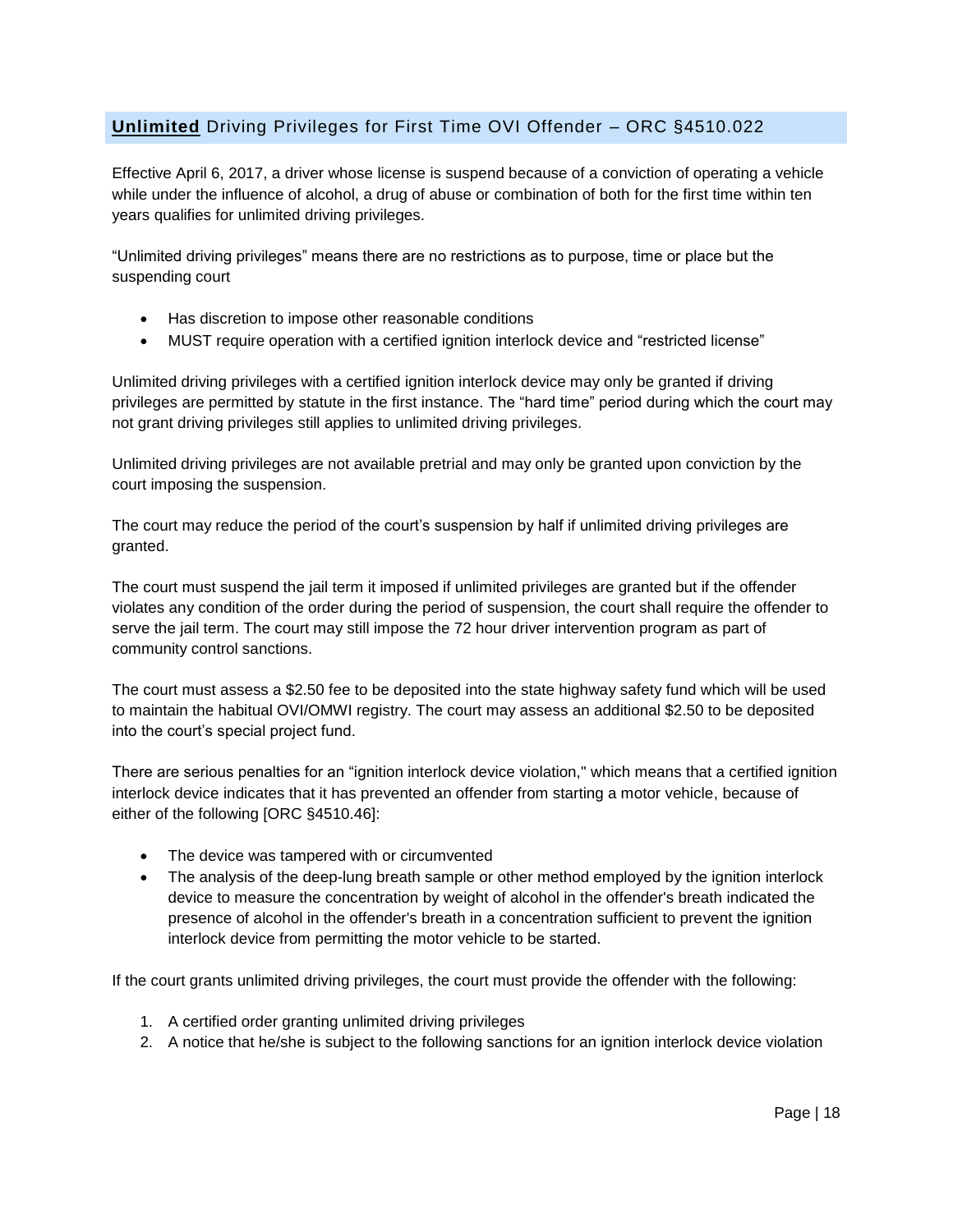- a. For a first violation, court may order the offender to wear a remote monitor that provides continuous alcohol monitoring
- b. For a second violation, the court shall order the offender to wear a remote monitor that provides continuous alcohol monitoring for 40 days
- c. For a third and subsequent violation, the court shall order the offender to wear a remote monitor that provides continuous alcohol monitoring for 60 days
- d. For any ignition interlock device violation or operation of a vehicle without the required ignition interlock device, the court may increase the period of license suspension and the period for use of the certified ignition interlock device by a factor of two. However, the increase may not exceed the maximum suspension or period for use of the interlock device permitted for the offense, i.e. 3 years.
- e. If the violation occurs within 60 days of the end of the suspension and the court does not increase the suspension, the court shall
- f. Extend the period of suspension and the period for use of the ignition interlock for 60 days from the date of the violation
- g. If a violation occurs after the 60-day extension is ordered, enter another order extending the suspension and the period for use of the ignition interlock by 60 days from the date of the violation.
- h. The OBMV is prohibited from reinstating the offender's license unless the period of suspension is served and no ignition interlock device violations have been committed with 60 days prior to the reinstatement application

The offender may appeal any extension of the period of suspension or use of the ignition interlock as follows [ORC §4510.46]:

- 1. The ignition interlock monitor is required to notify the court and the OBMV of any alleged violation
- 2. Upon receipt of the monitor's notice, the court must send a notice to the offender as follows
	- a. The court has received evidence of an ignition interlock violation
	- b. If applicable, that the offender must now wear a remote monitor that provides for continuous alcohol monitoring
	- c. The court may increase the period of suspension by a factor of two and may increase the period of time for using the ignition interlock device by a factor of two and whether, in fact the court is increasing the suspension and the time for use of the device
	- d. Whether the court is increasing the period of suspension by 60 days if the alleged violation is within 60 days of the termination of suspension
- 3. The offender has 14 days of receiving the violation notice and if filed later than 14 days, the appeal is untimely
- 4. The court may hold a hearing on the appeal but the hearing is limited to "determining whether the offender in fact was prevented from starting a motor vehicle…because the offender committed an ignition interlock device violation."
- 5. If the court finds by a preponderance of evidence that a violation occurred, the appeal will be denied. If the court finds no violation, the order increasing the suspension will be terminated.
- 6. Nothing in this statute prevents the court from revoking driving privileges once granted.

The offender must obtain a restricted license from the OBMV if granted unlimited driving privileges with an ignition interlock device as follows: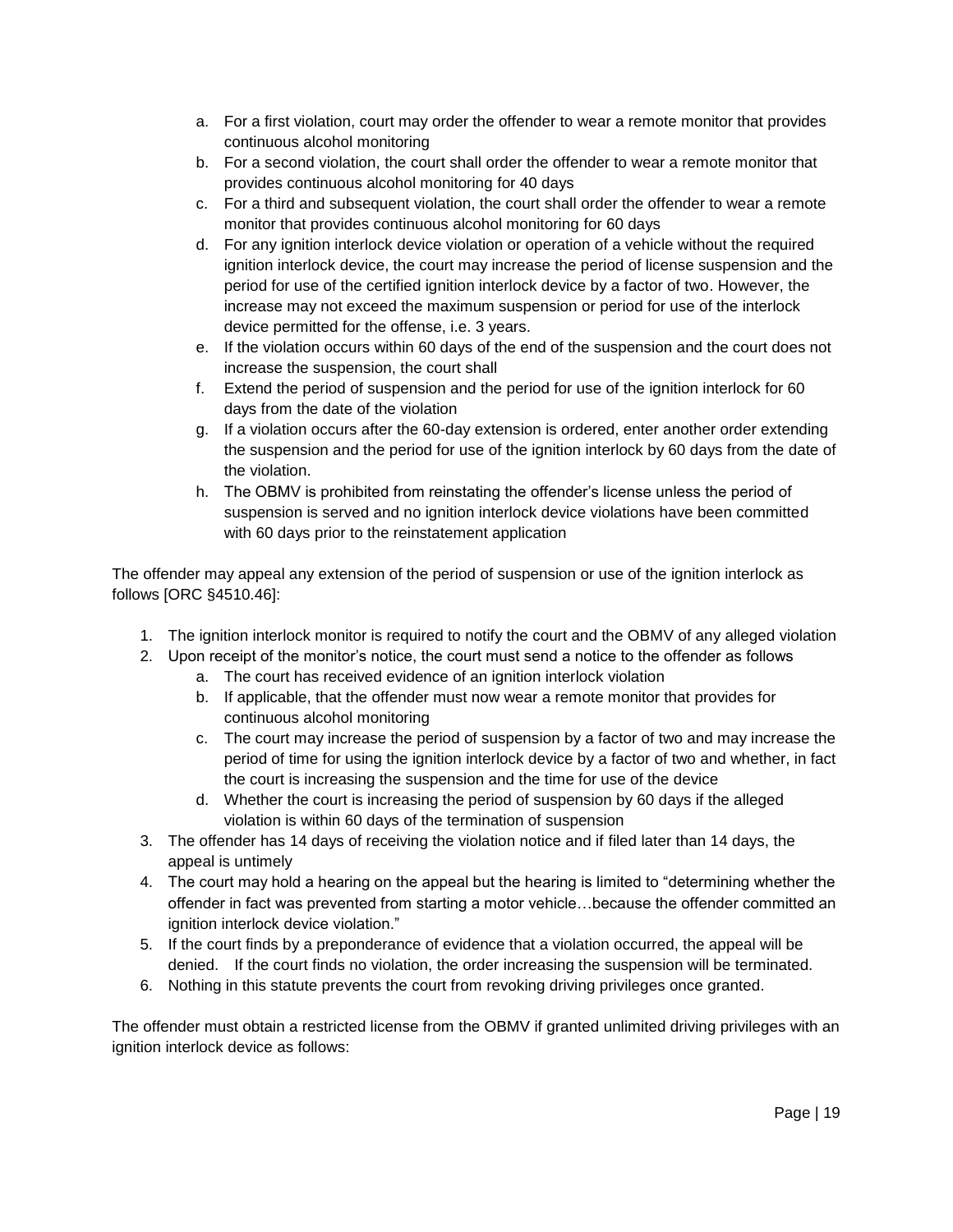- 1. The court must send a certified copy of the driving privileges order to the OBMV
- 2. The offender shall present to the OBMV
	- a. the court order granting unlimited driving privileges
	- b. a certificate signed by the installer affirming a certified ignition interlock device is installed in his/her vehicle
- 3. The OBMV will issue a license which states that the offender is prohibited from operating a vehicle without being equipped with an ignition interlock device. The OBMV may not issue the restricted license if the offender has other suspensions for which limited driving privileges have not been granted
- 4. If the offender operates a vehicle without obtaining the restricted license, the offender is subject to the same penalties as driving under an OVI suspension under ORC §4510.14. This is a strict liability offense and ORC §2901.20 does not apply.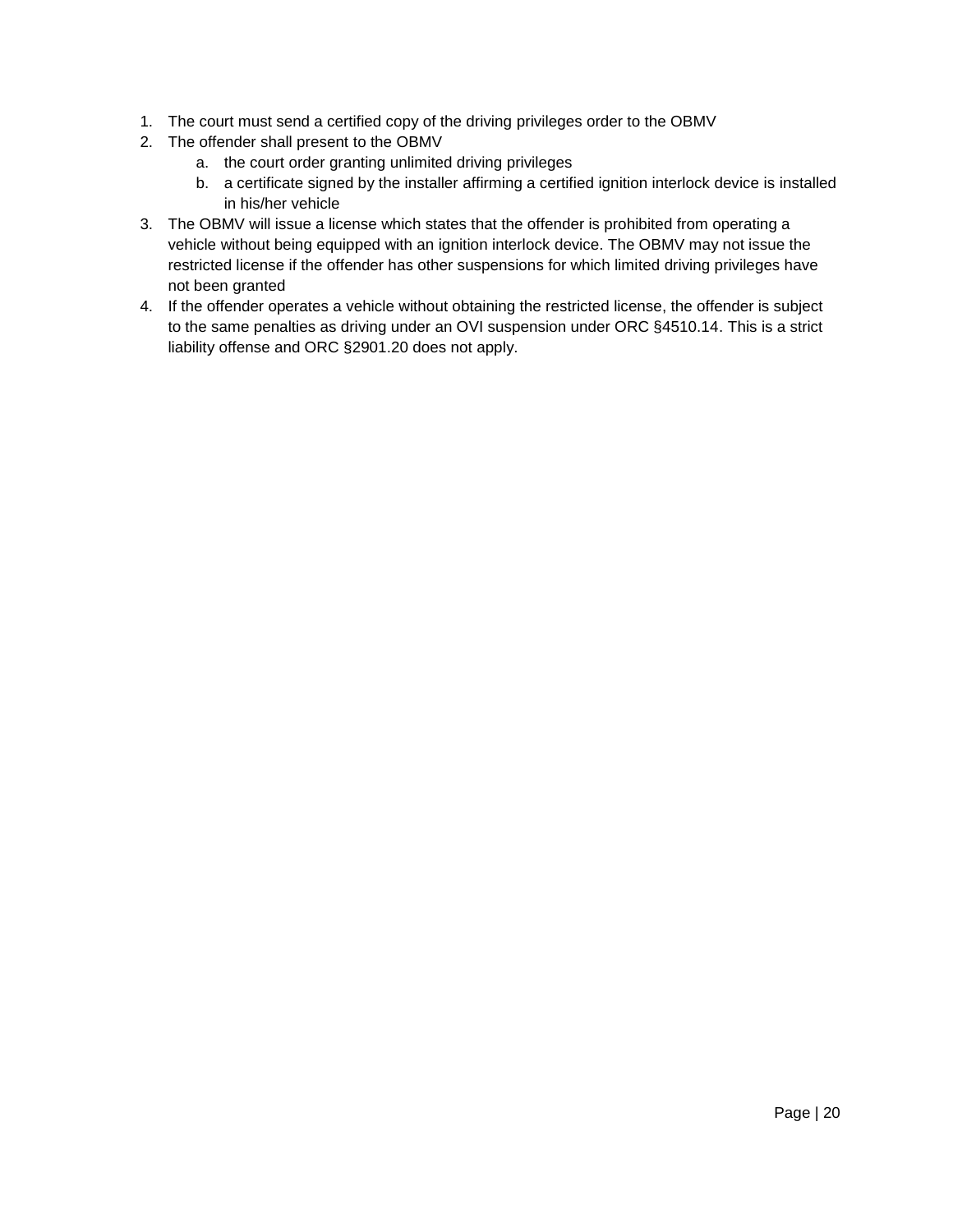#### <span id="page-21-0"></span>Administrative Review and Appeals

ORC §119.06 provides the right to a hearing before the suspension of a driver's license by the Registrar. ORC Chapter 119 provides for the review mechanism, including notice of suspension and right to a hearing, unless another provision of the Ohio Revised Code provides for a different procedure. An example of a different procedure is the 12 point suspension where ORC §4510.037 provides for a direct appeal to the municipal or county court rather than an adjudicatory hearing before the Registrar or any litigation in a court pursuant to ORC §4510.73.

ORC §119.062 expressly provides also that the Registrar is not required to hold any prior hearing in connection with an order canceling or suspending a motor vehicle driver's or commercial driver's license pursuant to section 2903.06, 2903.08, 2907.24, 2921.331, 4549.02, 4549.021, or 5743.99 or any provision of Chapter 2925, 4509, 4510, or 4511 of the Revised Code or in connection with an out-ofservice order issued under Chapter 4506 of the Revised Code.

ORC §119.12 provides that any party adversely affected by the final action of the Registrar in connection with a driver's license may appeal the decision to the court of common pleas.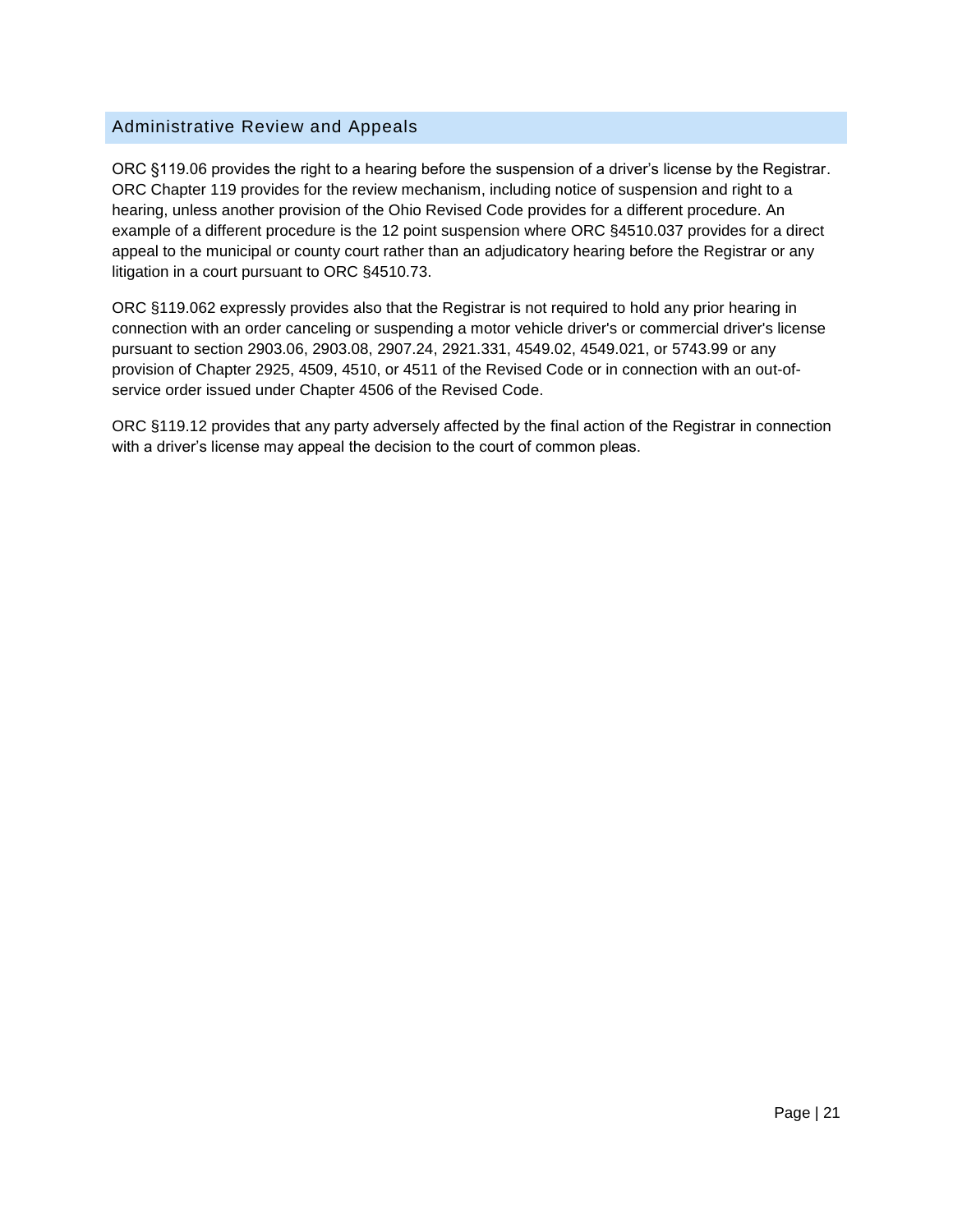#### <span id="page-22-0"></span>Multiple Forums – ORC §4510.73

As the practitioner begins to study the morass of available administrative appeals and hearings for OBMV imposed suspensions, forfeitures and blocks as well as the multitude of court suspensions, he or she will find that a single driver may be involved in multiple forums and multiple time-consuming proceedings in an attempt to avoid or clear suspensions.

To partially address the multiplicity of forums, ORC §4510.73 provides that any court shall have concurrent jurisdiction to "adjudicate all issues and appeals" including validity and suspension issues as well as driving privileges under a OBMV imposed suspension, notwithstanding any provision of the ORC to the contrary. Thus, courts may now hear any appeal or conduct any hearing which was formerly within the sole jurisdiction of the OBMV or restricted to certain courts. Once the jurisdiction of a court is invoked, that jurisdiction cannot be divested unless the court consents to a transfer of jurisdiction by issuance of a court order.

To facilitate the court proceedings, a court may stay any suspension and may order the OBMV to renew an expired license, if expired for less than 6 months, pending its resolution of any issue.

ORC §4510.73 does not authorize a court do any of the following:

- 1. Waive or alter a reinstatement requirement including reinstatement fees
- 2. Modify an order from another court, resulting in a suspension, forfeiture or block
- 3. Exceed the scope of an appeal or administrative hearing prescribed by statute or the administrative code

Two express restrictions on the courts' authority under ORC §4510.73 are as follows:

- 1. A court may not hear any matter that involves a Commercial Driver's License disqualification. The court may address other issues pertaining to the holder of such a License but may not alter the status of the Commercial Driver's License.
- 2. A court may not unilaterally assume jurisdiction of all matters pertaining to a suspended license. The court's jurisdiction must be invoked by a "holder of a driver's license" by means of a motion, appeal or petition which expressly states the issue to be determined by the court.

Note that jurisdiction may only be invoked by a "holder of a driver's license," pursuant to ORC §4510.73. Presumably persons who have never been issued a license may not invoke the jurisdiction of a court to adjudicate issues regarding suspensions which prevent them from applying for a license.

In *State v, McPhillamy,2012 Ohio 3612m* (6<sup>th</sup> District August 10, 2012), the Court of Appeals held that the municipal court retained jurisdiction to hear an appeal of an administrative license suspension (ALS) after the felony OVI was bound over to common pleas court pursuant to ORC §4510.73.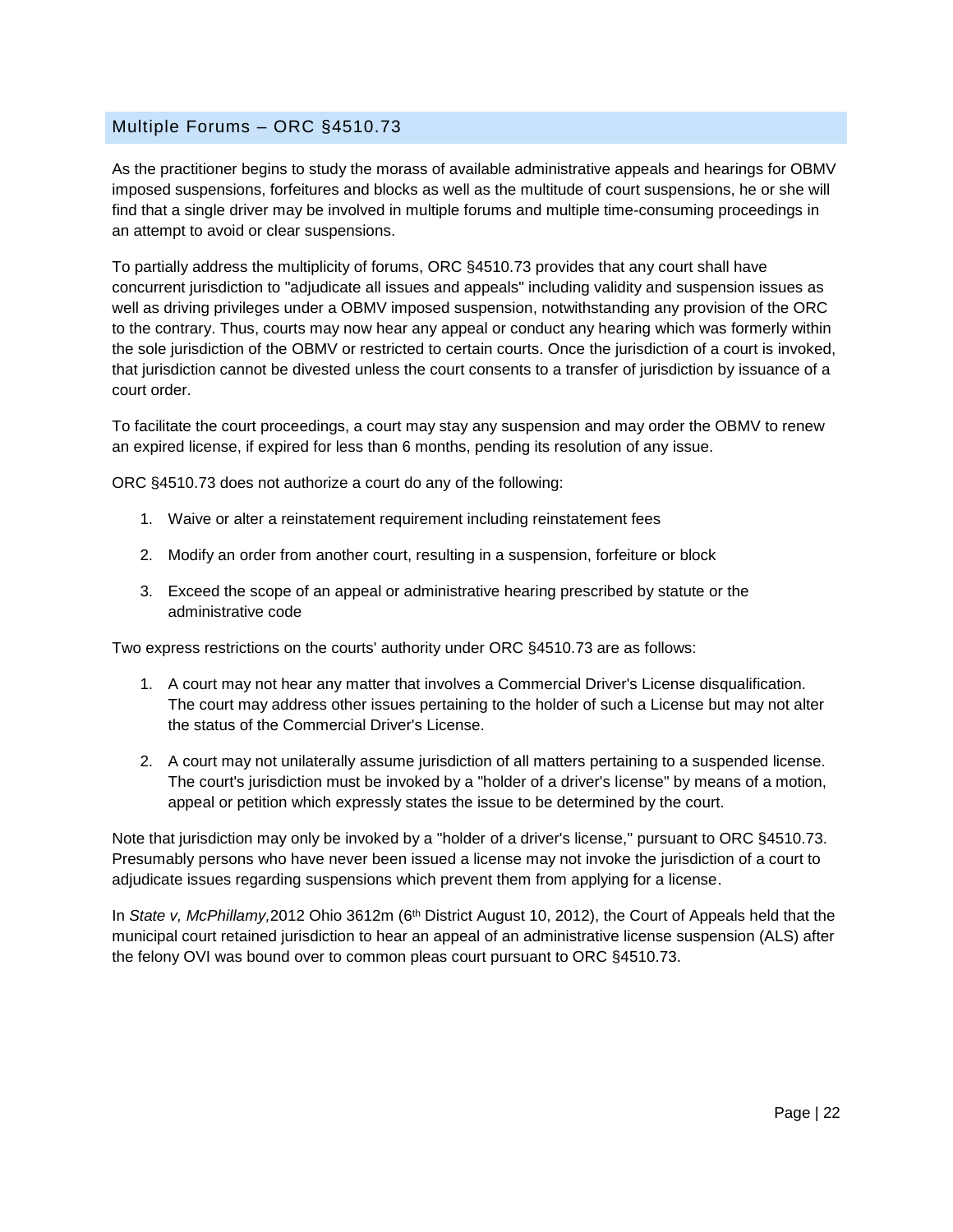# <span id="page-23-0"></span>**CHAPTER THREE: OVI AND DRUG RELATED SUSPENSIONS**

#### <span id="page-23-1"></span>Operating A Vehicle Under The Influence Suspension - ORC §4511.19

A court must impose an OVI suspension when a person is convicted of operating a vehicle under the influence of alcohol, a drug of abuse, or a combination of them, in violation of ORC §4511.19(A)(1) or ORC §4511.19(A)(2). Effective April 6, 2017 the "look back" period, length of suspensions and restricted plates provisions have changed.

| 10 years<br>after<br>04/06/2017                               | Applicable<br><b>ORC</b><br><b>Section</b> | <b>Class</b><br>Prior to<br>04/06/2017 | Unclassified<br>After<br>04/06/2017                                                      | Limited<br><b>Driving</b><br><b>Privileges</b> | Ignition<br><b>Interlock</b>                  | <b>Restricted</b><br><b>Plates</b> | Fee   |
|---------------------------------------------------------------|--------------------------------------------|----------------------------------------|------------------------------------------------------------------------------------------|------------------------------------------------|-----------------------------------------------|------------------------------------|-------|
| <b>No Prior</b><br><b>Convictions</b><br>Within 6/10<br>Years | §4511.19(G)<br>(1)(a)(iv)                  | Class 5-<br>6 months<br>to 3 years     | 1 to 3 years<br>May be<br>reduced by<br>half with<br>unlimited<br>driving<br>privileges* | Yes<br>15 day waiting<br>period                | Optional                                      | Optional                           |       |
| 1 Prior<br><b>Conviction</b><br>Within<br>6/10Years           | §4511.19(G)<br>(1)(b)(iv)                  | Class 4-<br>$1$ to $5$<br>years        | 1 to 7 years                                                                             | Yes<br>45 day waiting<br>period                | Mandatory<br>if alcohol<br>related<br>offense | Mandatory if<br>high test          | \$475 |
| 2 Prior<br><b>Convictions</b><br>Within 6/10<br>Years         | §4511.19(G)<br>(1)(c)(iv)                  | Class 3-<br>2 to 10<br>years           | 2 to 12 years                                                                            | Yes<br>180 day waiting<br>period               | Mandatory<br>if alcohol<br>related<br>offense | Mandatory                          |       |

\* See Section on Unlimited Driving Privileges for First Time Offenders

- 1.Show proof of financial responsibility to OBMV
- 2. Pay the reinstatement fee
- 3. Serve the period of suspension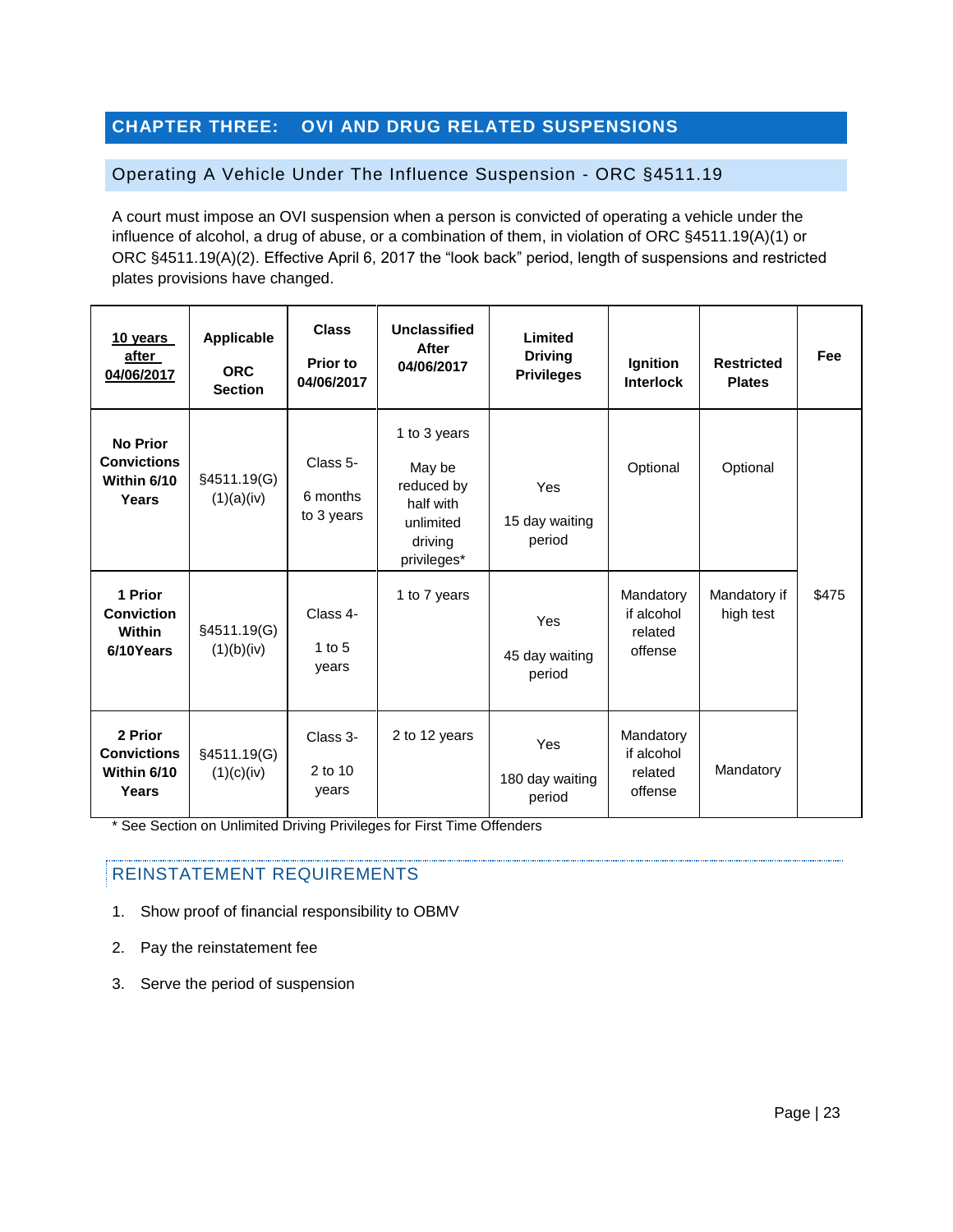# <span id="page-24-0"></span>Administrative License Suspension (Positive Test or Refusal) - ORC 4511.191 (B) & (C)

The arresting officer, on behalf of the OBMV, imposes an Administrative License Suspension at the time of arrest for OVI, or OVUAC when the driver refuses to take the chemical test or takes it and has an alcohol concentration in his whole blood of .08%, blood serum or plasma of .096%, breath of .08%, or in his urine of .11 grams.

The arresting officer, on behalf of the OBMV imposes an Administrative License Suspension at the time of arrest for physical control when the driver refuses to take the test. If the driver takes the chemical test, **no** Administrative License Suspension is imposed. ORC §4511.191(C)(1).

The effective time and date of the suspension is when the arresting police officer seizes the driver's license and issues an OBMV Form 2255, *Report of Law Enforcement Officer Administrative License Suspension,* but the suspension appears on the driver's record when the OBMV receives Form 2255 and enters it in the computer system.

| <b>Prior Refusals and/or</b><br><b>Convictions Within 6</b><br>years-10 years after<br>04/06/2017 | Applicable<br><b>ORC</b><br><b>Section</b> | <b>Class</b>       | <b>Limited Driving</b><br><b>Privileges</b> | <b>Review Process</b>                                       |
|---------------------------------------------------------------------------------------------------|--------------------------------------------|--------------------|---------------------------------------------|-------------------------------------------------------------|
| <b>None</b>                                                                                       |                                            | Class C<br>1 Year  | Yes<br>After 30 days                        | Appeal to Court                                             |
| <b>One</b>                                                                                        | §4511.191(B)                               | Class B<br>2 Years | Yes<br>After 90 days                        | under<br>ORC §4511.197<br>Or<br><b>Petition for Limited</b> |
| Two                                                                                               |                                            | Class A<br>3 Years | Yes<br>After 1 year                         | <b>Driving Privileges</b>                                   |
| Three or more                                                                                     |                                            | 5 Years            | Yes<br>After 3 years                        |                                                             |

# SUSPENSION FOR REFUSAL TO TAKE THE TEST

#### SUSPENSION FOR A FAILED CHEMICAL TEST

| <b>Prior Convictions</b><br>in past 6 years-10<br>vears after<br>04/06/2017 | <b>Applicable ORC</b><br><b>Section</b> | Class              | <b>Limited Driving</b><br><b>Privileges</b> | <b>Review Process</b>    |
|-----------------------------------------------------------------------------|-----------------------------------------|--------------------|---------------------------------------------|--------------------------|
| <b>None</b>                                                                 |                                         | Class E<br>90 days | <b>Yes</b><br>After 15 days                 |                          |
| One                                                                         | §4511.191(C)                            | Class C<br>1 year  | Yes<br>After 45 days                        | Appeal to Court<br>under |
| Two                                                                         |                                         | Class B<br>2 years | Yes<br>After 180 days                       | ORC §4511.197            |
| <b>Three or More</b>                                                        |                                         | Class A<br>3 years | None<br>$\S$ 4510.13(A)(5)(g)               |                          |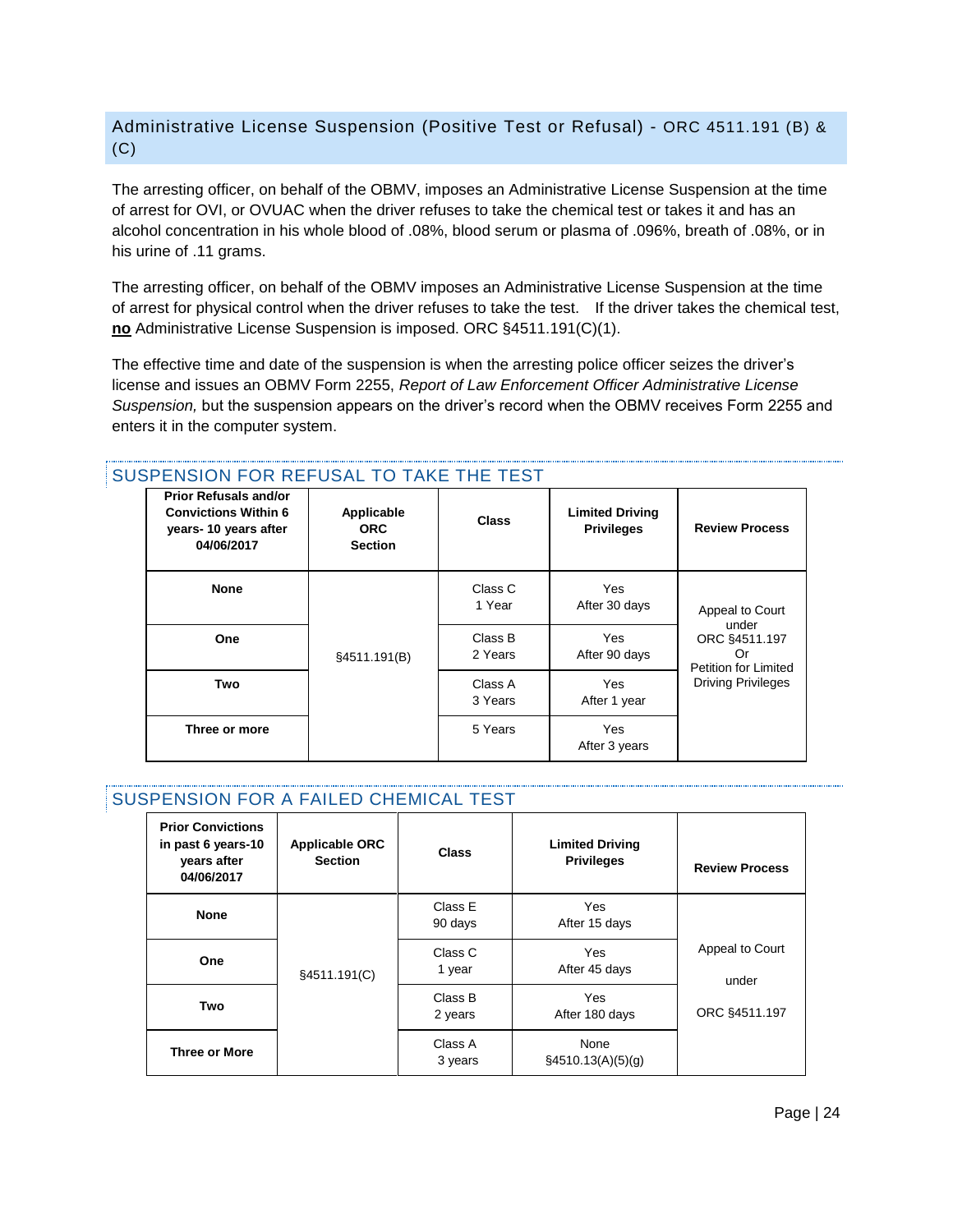# ADMINISTRATIVE LICENSE SUSPENSION TERMINATION

**Refusal Suspension:** The refusal suspension terminates upon a guilty or no contest plea resulting in a conviction for OVI or OVUAC. A finding of not guilty does not result in a termination of the refusal suspension. ORC §4511.191(D)(1). Thus, a refusal suspension will continue beyond the termination of the underlying OVI case if the driver is found not guilty of the OVI offense.

**Failed Test Suspension:** The failed test suspension terminates upon a guilty or no contest plea resulting in a conviction for OVI or OVUAC and a finding of not guilty. ORC §4511.197(D) Thus, even if the driver fails the test, the suspension terminates with the conviction for or dismissal of the OVI charge.

The court may terminate the administrative license suspension as part of a plea agreement with the prosecutor and the driver will not be required to pay the reinstatement fee. OBMV Form 2261 may be submitted by the court to the OBMV for this purpose

#### REINSTATEMENT REQUIREMENTS

- 1. Show proof of financial responsibility to OBMV
- 2. Serve the period of suspension
- 3. Pay the \$475.00 Reinstatement fee. If the driver is convicted of the OVI offense, the driver pays only one reinstatement fee for both the Administrative License Suspension and the OVI suspension. ORC § 4511.191(F)(3)

#### APPEAL PROCESS

- 1. The driver may appeal the suspension at the initial court appearance which is held within 5 days of the arrest or issuance of the citation but the appeal must be made within 30 days after the initial appearance. ORC §4511.197
- 2. The suspension is not automatically stayed during the appeal without a court ordering staying the suspension. The court has the authority to stay the suspension. *State v. Hochhausler*, 77 Ohio St. 3rd 455 (1996).
- 3. The court may grant limited driving privileges during the suspension after the expiration of the waiting period, commonly known as the "hard time."

*Cautionary Note- if an OVI arrestee is not placed under an Administrative License Suspension or successfully appeals the Administrative License Suspension, the court has the discretion to impose a pretrial suspension under ORC §4511.196. The pretrial suspension remains in effect until the OVI case is determined on the merits but there is no waiting period for limited driving privileges*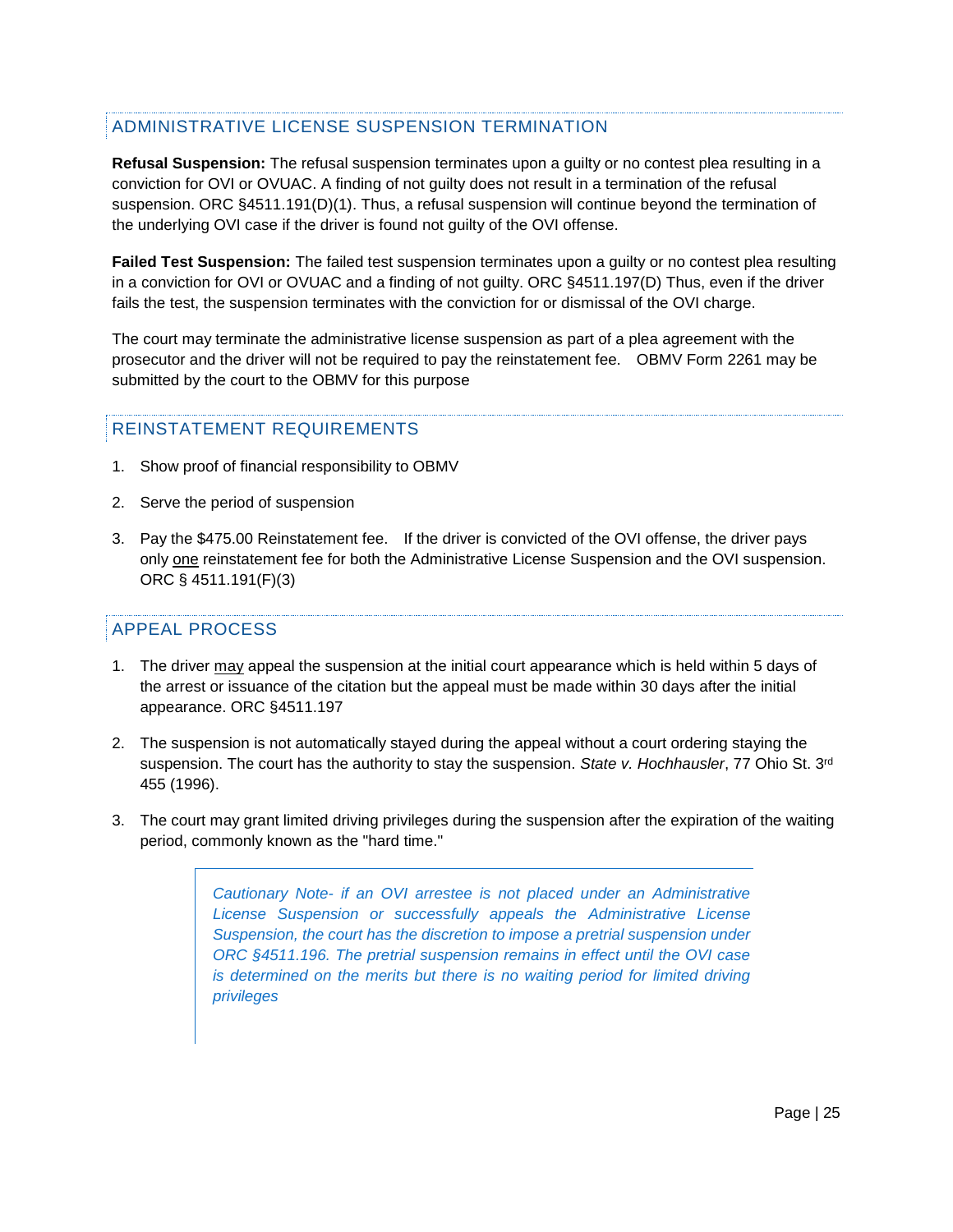# <span id="page-26-0"></span>Physical Control - ORC §4511.194

The Court may, but is not required to, impose a physical control suspension when a driver is convicted of being seated in the driver's seat of a vehicle and having possession of the vehicle's ignition key or other ignition device while under the influence of alcohol and/or drug of abuse.

| <b>Applicable</b><br><b>ORC</b><br><b>Section</b> | Class                                           |                             | Fee                                                      |
|---------------------------------------------------|-------------------------------------------------|-----------------------------|----------------------------------------------------------|
| §4511.194(D)                                      | Optional<br>Class 7-<br>Not to exceed<br>1 year | Yes<br>No waiting<br>period | \$475 if court<br>imposes<br>discretionary<br>suspension |

# REINSTATEMENT REQUIREMENTS, IF COURT EXERCISES ITS DISCRETION TO IMPOSE A SUSPENSION

- 1. Provide proof of financial responsibility to OBMV
- 2. Pay the reinstatement fee of \$475
- 3. Serve the period of suspension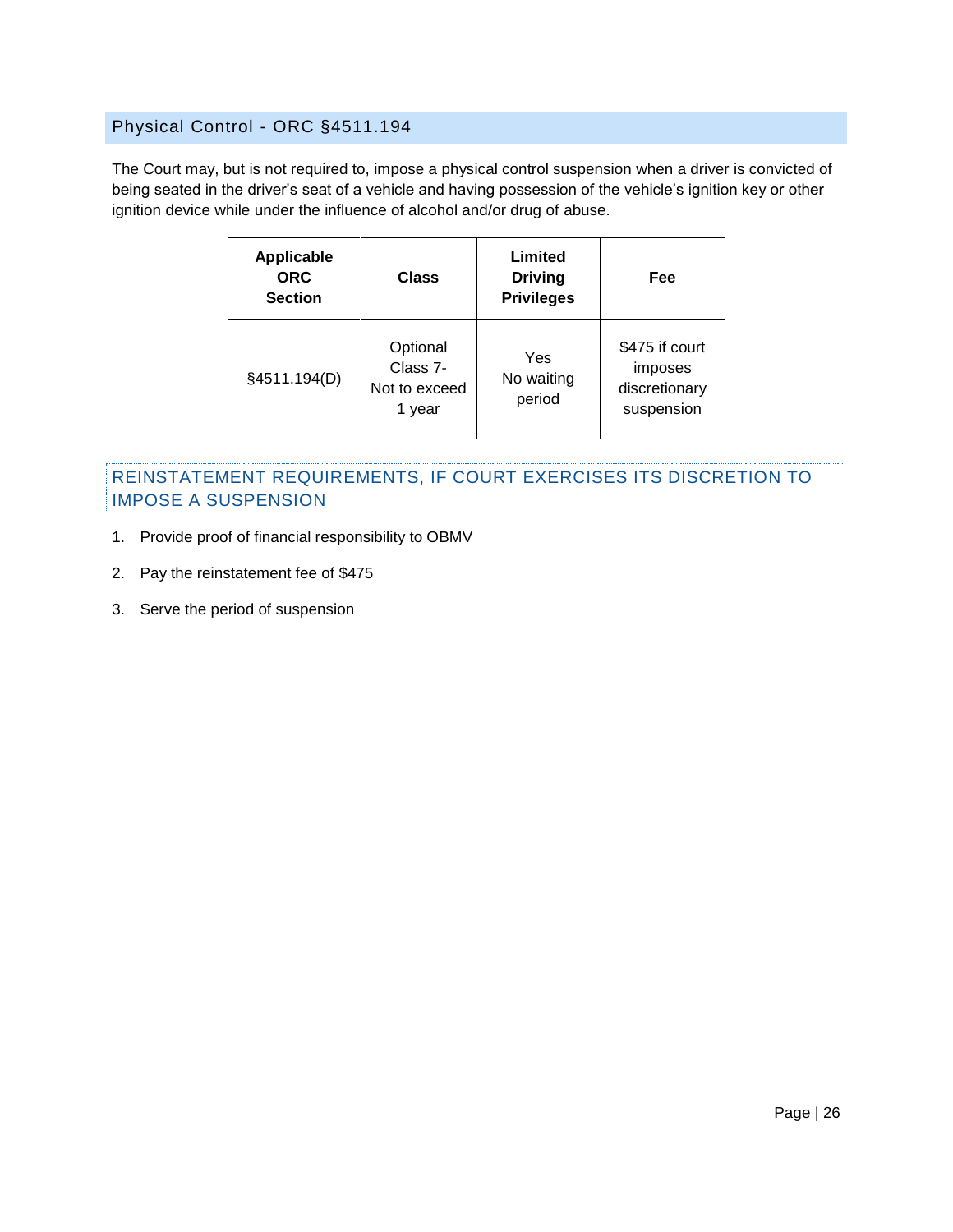# <span id="page-27-0"></span>Operating Vehicle After Underage Consumption (Under 21) - ORC §4511.19(B)

A court must impose a suspension if a person under the age of 21 is convicted of operating a vehicle with a blood alcohol content of .02% or more but less than .08% ("OVUAC")

If a driver is convicted of OVUAC, the statute requires the court to impose a Class 6 suspension and the driver must file and maintain proof of financial responsibility in accordance with §4509.45. However, §4509.45(B) designates the length of time that a driver must file and maintain proof while under a OBMV imposed, Class A through F suspension, only. It makes no provision for a court imposed, Class 6 suspension.

As §4509.45 (B) gives no guidance as to how long the OVUAC offender will have to file and maintain proof of financial responsibility under a Class 6 suspension, the OBMV instructs the driver to show current proof of financial responsibility only.

| <b>Applicable</b><br><b>ORC</b><br><b>Section</b> | <b>Class</b>                      | Limited<br><b>Driving</b><br><b>Privileges</b> | <b>Unlimited</b><br><b>Driving</b><br><b>Privileges</b> | Fee  |
|---------------------------------------------------|-----------------------------------|------------------------------------------------|---------------------------------------------------------|------|
| §4511.19(B)                                       | Class 6-<br>90 days to 2<br>years | Yes<br>After 60 days                           |                                                         | \$40 |

- 1. Complete a remedial driving course
- 2. Retake a complete driver license examination
- 3. Pay the reinstatement fee
- 4. Serve the period of suspension
- 5. Show proof of financial responsibility to OBMV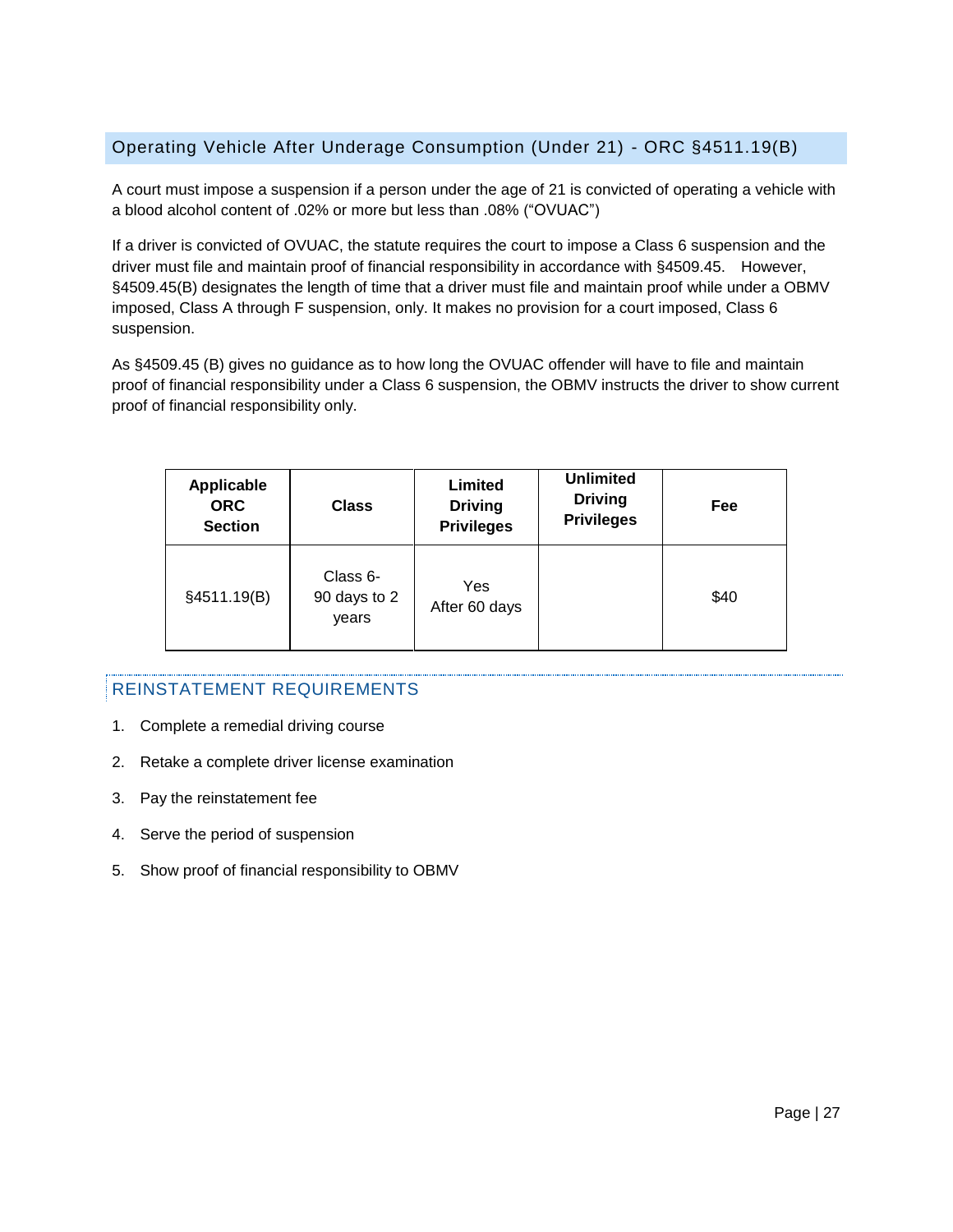# <span id="page-28-0"></span>Aggravated Vehicular Homicide, Vehicular Homicide, And Vehicular Manslaughter – ORC § 2903.06

A court must impose a suspension when a person is convicted of aggravated vehicular homicide, vehicular homicide, and vehicular manslaughter.

|                     | Applicable         | <b>Class</b> | Limited           | Ignition         | <b>Restricted</b> | <b>Reinstatement</b> |
|---------------------|--------------------|--------------|-------------------|------------------|-------------------|----------------------|
|                     | <b>ORC Section</b> |              | <b>Driving</b>    | <b>Interlock</b> | <b>Plates</b>     | Fee                  |
|                     |                    |              | <b>Privileges</b> |                  |                   |                      |
| Aggravated          | $\S2903.06(B)(2)$  | Class $1 -$  | Yes               | Optional         | Optional          | \$40                 |
| <b>Vehicular</b>    | (d)                | Life         | No waiting        |                  |                   |                      |
| Homicide -          |                    |              | period            |                  |                   |                      |
| Alcohol or          |                    |              |                   |                  |                   |                      |
| <b>Drugs</b>        |                    |              |                   |                  |                   |                      |
| Aggravated          | \$2903.06(B)(3)    | Class $2-$   | Yes               | Optional         | Optional          | \$40                 |
| <b>Vehicular</b>    |                    | 3 Years to   | No waiting        |                  |                   |                      |
| Homicide -          |                    | Life         | period            |                  |                   |                      |
| <b>Recklessly</b>   |                    |              |                   |                  |                   |                      |
| <b>Vehicular</b>    | $\S$ 2903.06(C)    | Class $4-$   | Yes               | Optional         | Optional          | \$40                 |
| Homicide -          |                    | 2 Years to   | No waiting        |                  |                   |                      |
| <b>Negligently</b>  |                    | 10 Years     | period            |                  |                   |                      |
| <b>Vehicular</b>    | $\S$ 2903.06(D)    | Class $6-$   | Yes               | Optional         | Optional          | \$40                 |
| <b>Manslaughter</b> |                    | 3 Month to   | No waiting        |                  |                   |                      |
|                     |                    | 2 Years      | period            |                  |                   |                      |

#### REINSTATEMENT REQUIREMENTS

- 1. Pay the reinstatement fee
- 2. Serve the period of suspension

# MODIFICATION OR TERMINATION OF CLASS 1 LIFE SUSPENSION OR CLASS 2 SUSPENSION – ORC §4510.54

ORC §4510.54 provides for the modification or termination of certain Class 1 and 2 suspensions but it expressly excludes:

1. Class 1 life suspension for aggravated vehicular homicide committed recklessly in violation of ORC §2903.06(A)(2) if the offender was previously convicted of a traffic related murder, felonious assault, or attempted murder. ORC §2903.06(B)(3)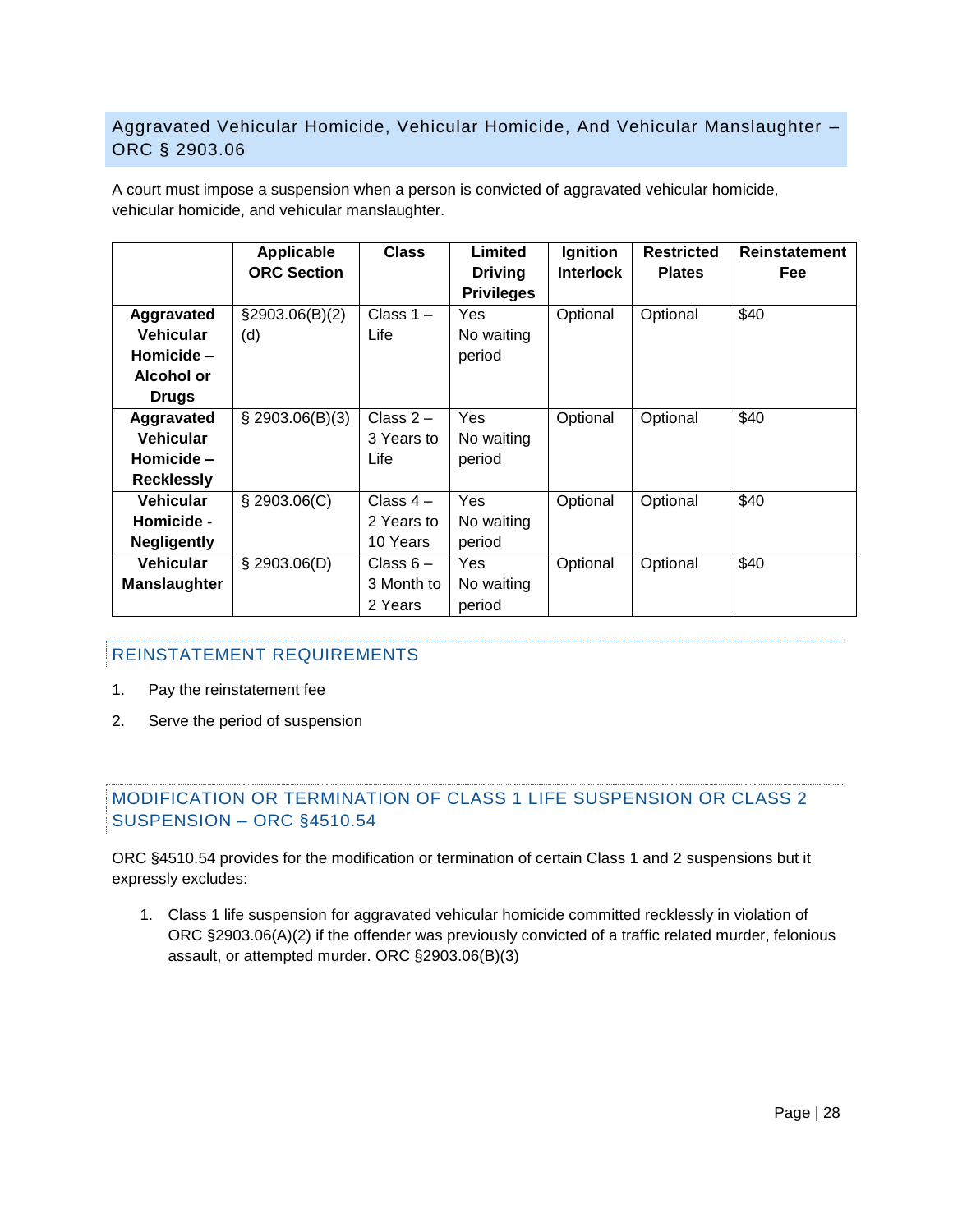- 2. Class 1 life suspension or Class 2 suspension in excess of 15 years for aggravated vehicular assault committed as the proximate result of violating ORC 4511.19(A) if the offender was previously convicted of vehicular assault, any traffic related homicide, manslaughter or assault offense, or any traffic related murder, felonious assault, or attempted murder. ORC §2903.08(B)(2).
- 3. Class 2 suspension in excess of 15 years for vehicular homicide committed negligently if the offender was previously convicted of a traffic related murder, felonious assault or attempted murder. ORC §2903.06(C)
- 4. Class 2 suspension in excess of 15 years for felonious assault committed in violation of ORC §2903.11(A)(2) if the deadly weapon used in the commission of the offense is a motor vehicle. ORC §2903.11(D)(2)
- 5. Class 2 suspension in excess of 15 years for attempted aggravated murder or murder if the offender used a motor vehicle as the means to attempt to commit the offense. ORC §2923.02  $(E)(3)$
- 6. Class 2 suspension in excess of 15 years for aggravated murder or murder if the offender used a motor vehicle as the means to commit the offense. ORC §2929.02(D)(1)

# PREREQUISITES FOR MODIFICATION OR TERMINATION

The offender must demonstrate the following:

- 1. At least 15 years have elapsed since the suspension began or in the case of aggravated vehicular homicide, 15 years have elapsed since the offender was released from prison and, for the past 15 years, the driver has not been convicted of any felony, any moving violation, or any violation of a suspension under ORC Chapter 4510 or an equivalent ordinance; or
- 2. At least 5 years have elapsed since the suspension began, and during that time, the driver has not been convicted of a moving violation, any violation of ORC §2903.06 or §2903.08, or any violation of a suspension under ORC Chapter 4510 or an equivalent ordinance; and
- 3. The driver has current proof of financial responsibility; and
- 4. If the suspension was imposed because the offender was under the influence of alcohol and/or a drug of abuse at the time of the offense or at or over the *per se* limit for alcohol or drugs at the time of the offense, the offender has successfully completed an alcohol or drug treatment program, has not abused alcohol or drugs for a period satisfactory to the court, and for the past 15 years, the driver has not been found guilty of any alcohol related or drug related offense.

# PROCEDURE FOR MODIFICATION OR TERMINATION

- 1. The offender files a Motion for modification or termination
- 2. The court may deny the motion without a hearing but cannot grant the motion without a hearing.
	- a. If the court denies the motion after a hearing, the court cannot consider a subsequent motion from the offender. The court shall hear only one motion filed by the offender.
	- b. If a hearing is scheduled, the court must conduct it within 90 days from the date of the filing of the motion.
	- c. The court must notify the offender and the prosecutor of the time date and location of the hearing and the prosecutor must then notify any victim or victim representative.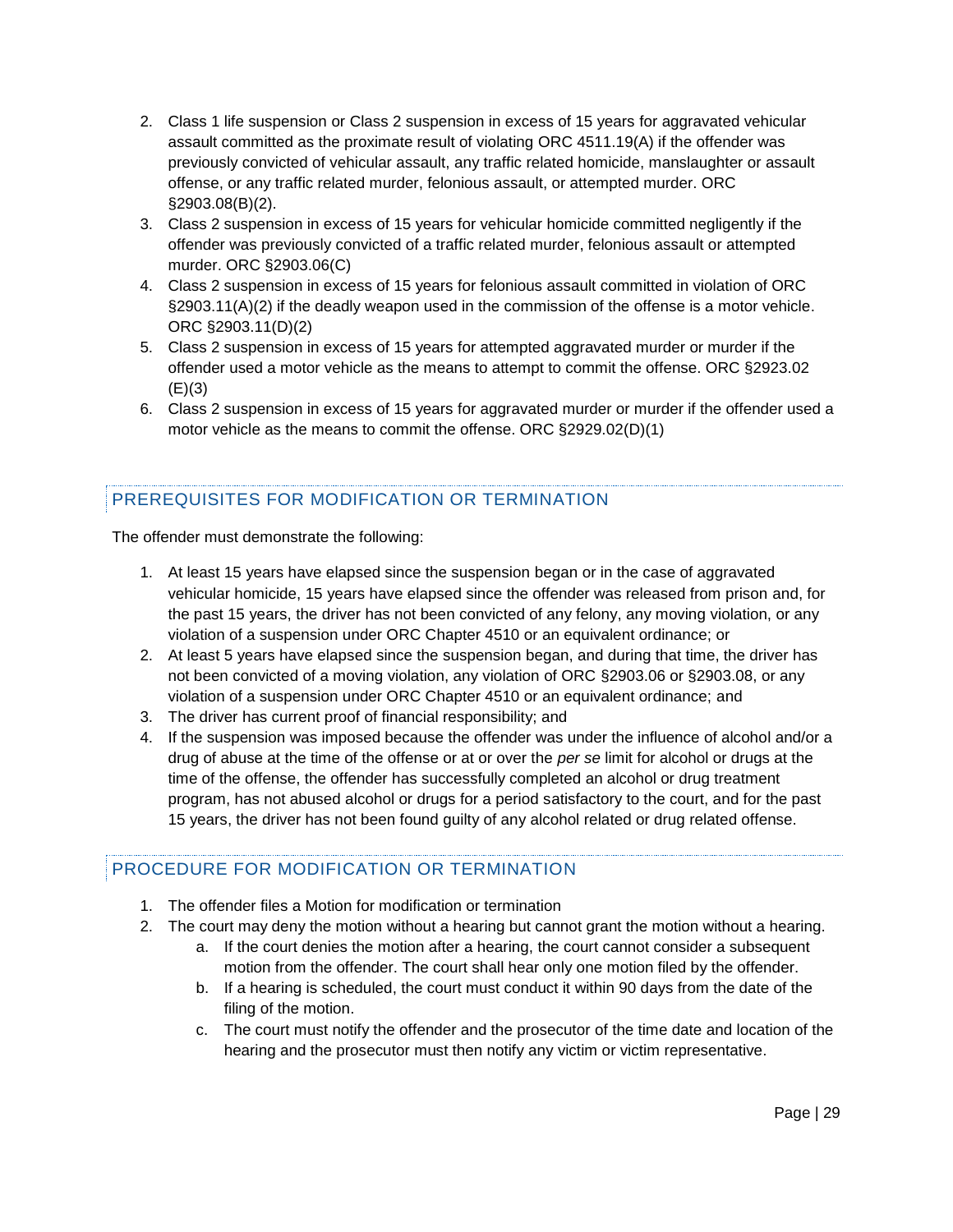- 3. At the hearing, the court must afford the offender an opportunity to present oral and written, relevant information under oath. The prosecutor and the victim or victim representative shall be given the same opportunity to present information.
- 4. The court shall consider the offender's driving record, nature of the offense that resulted in the suspension, the impact on the victim, whether the offender committed any other offense while under suspension and whether the offense is relevant to the determination.
- 5. The court may modify or terminate the suspension if it finds that to do so is not likely to present a danger to the public.

*Note that if a court modifies a license suspension and the driver is subsequently found guilty of any moving violation or of any substantially equivalent municipal ordinance that carries as a possible penalty the suspension of a license, the court may re-impose the Class 1 or other life time suspension and the Class 2 suspension.*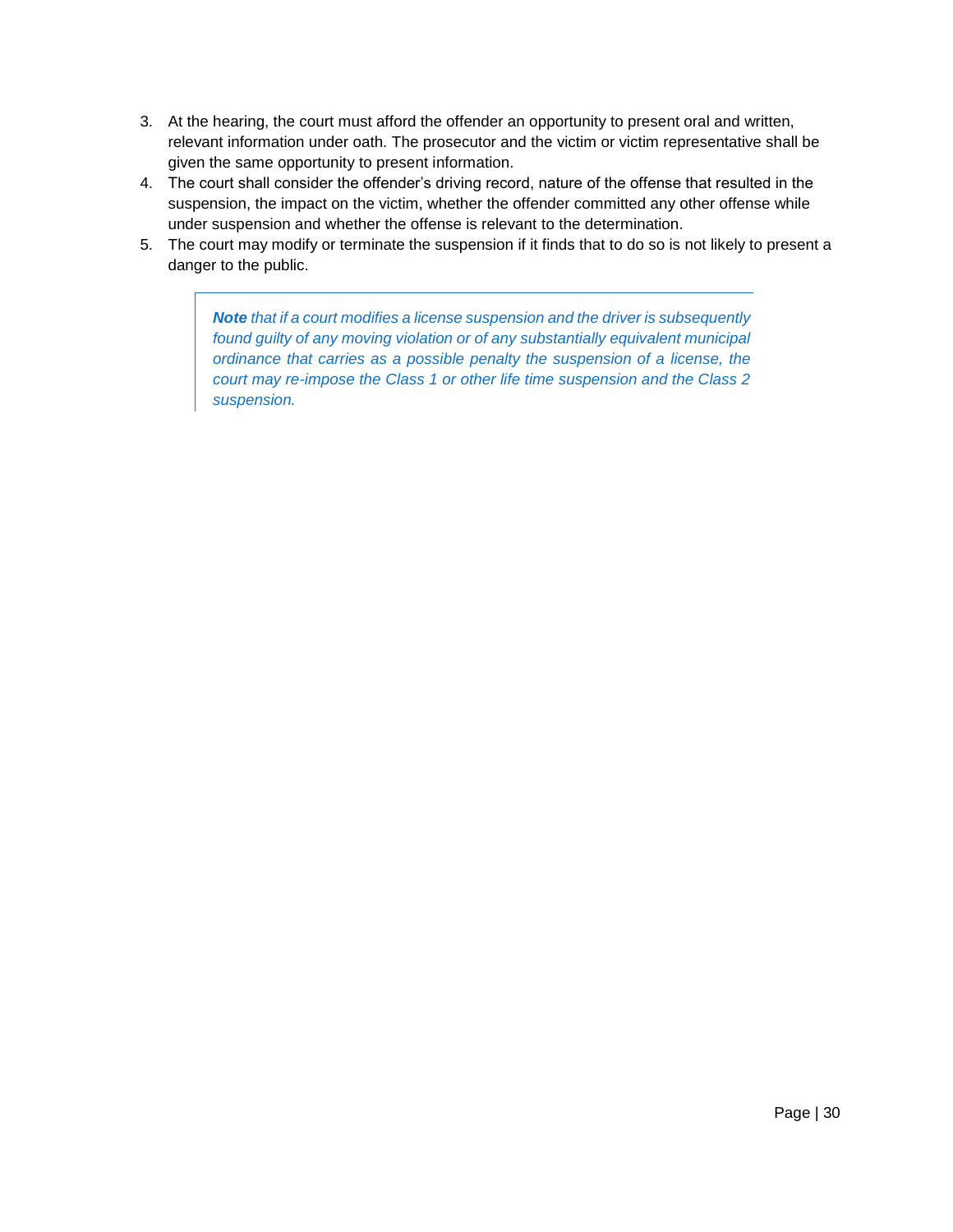# LIMITED DRIVING PRIVILEGES DO NOT CONSTITUTE A MODIFICATION OF A LIFE **SUSPENSION**

In *State of Ohio v. Manocchio*, 2012 Ohio 5720 (8<sup>th</sup> District, December 6, 2012), the Court held that an order granting limited driving privileges under ORC §4510.13(A) does not constitute a modification of a suspension under ORC §4510.54 so that the lower court had the authority to grant limited driving privileges during a life suspension even where 15 years had not elapsed.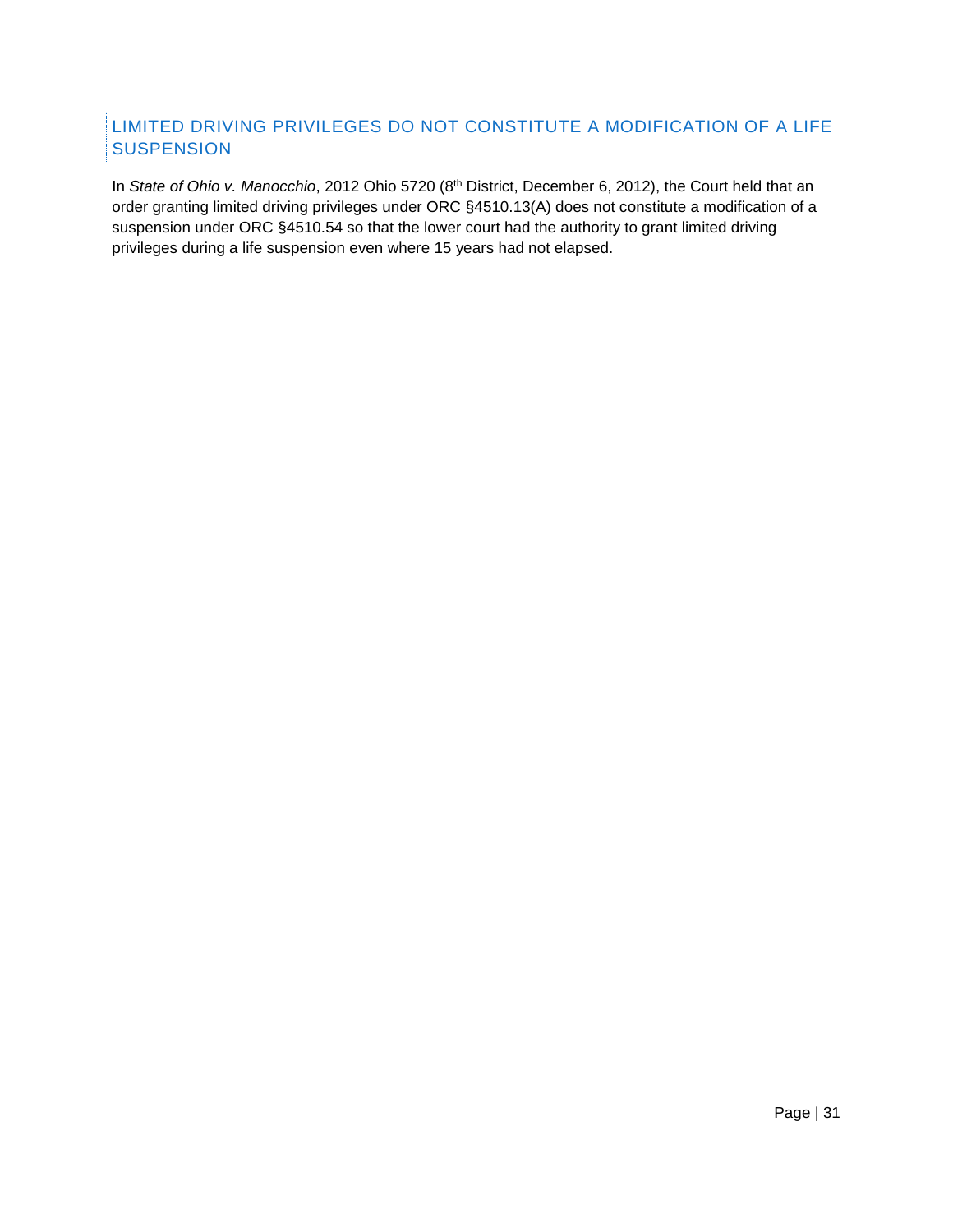# <span id="page-32-0"></span>Aggravated Vehicular Assault and Vehicular Assault – ORC § 2903.08

A court must impose a suspension when a person is convicted of operating a vehicle and causing serious physical harm to another as a proximate result of committing a violation of ORC § 4511.19(A) (Aggravated Vehicular Assault) or recklessly (Vehicular Assault).

|                  | Applicable         | <b>Class</b> | Limited           | Ignition         | <b>Restricted</b> | <b>Reinstatement</b> |
|------------------|--------------------|--------------|-------------------|------------------|-------------------|----------------------|
|                  | <b>ORC Section</b> |              | <b>Driving</b>    | <b>Interlock</b> | <b>Plates</b>     | Fee                  |
|                  |                    |              | <b>Privileges</b> |                  |                   |                      |
| Aggravated       | \$2903.08(B)(2)    | Class 3      | Yes               | Optional         | Optional          | \$40                 |
| <b>Vehicular</b> |                    | $-2$         | No waiting        |                  |                   |                      |
| <b>Assault</b>   |                    | Years to     | period            |                  |                   |                      |
|                  |                    | 10 Years     |                   |                  |                   |                      |
| <b>Vehicular</b> | $\S$ 2903.08(C)(2) | Class 4      | Yes               | Optional         | Optional          | \$40                 |
| <b>Assault</b>   |                    | $-1$ Year    | No waiting        |                  |                   |                      |
|                  |                    | to $5$       | period            |                  |                   |                      |
|                  |                    | Years        |                   |                  |                   |                      |

- 1. Pay the reinstatement fee
- 2. Serve the period of suspension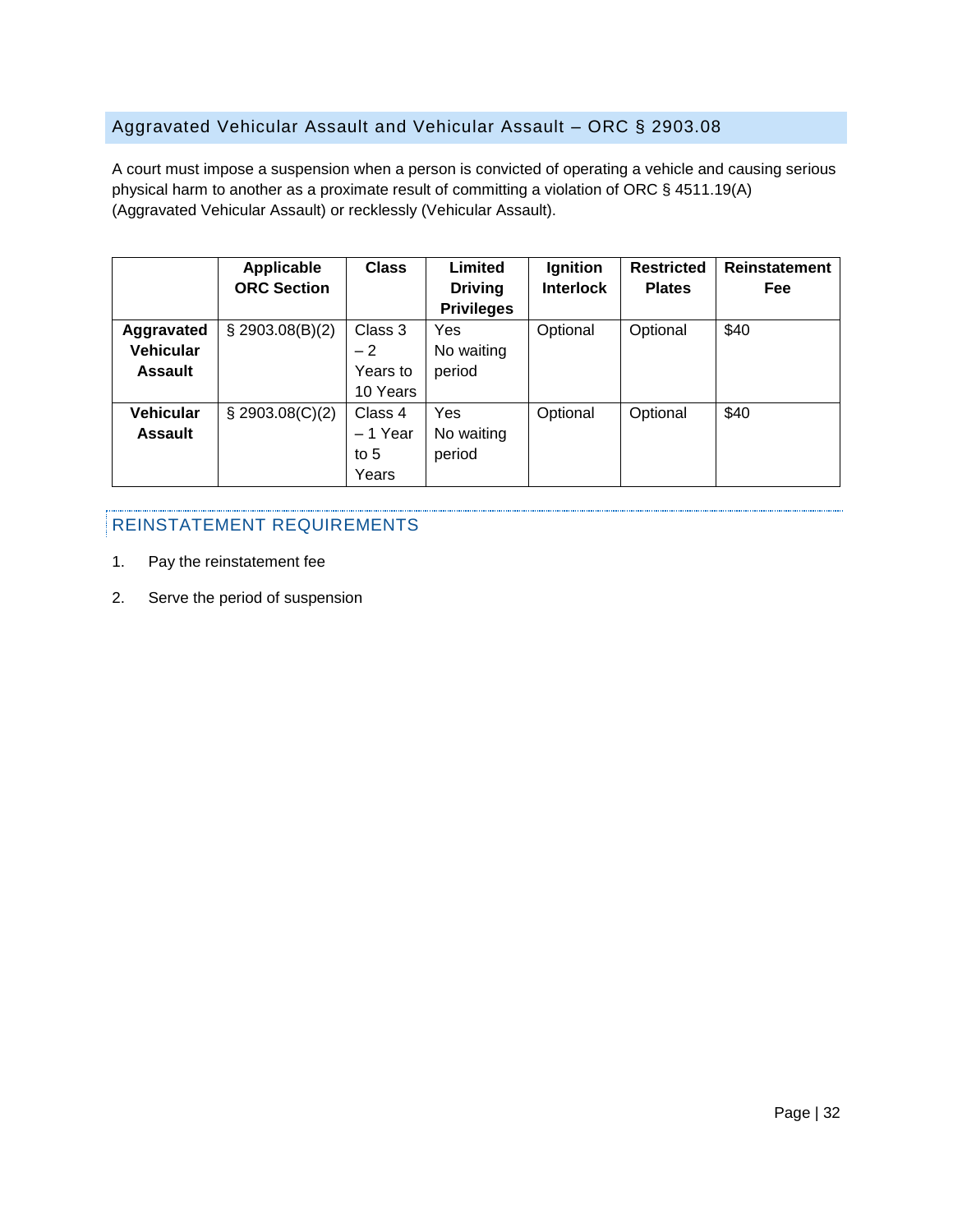#### <span id="page-33-0"></span>In-State Drug Offense Suspension - ORC §2925.01 *Et Seq.*

A court is no longer required but may impose a drug conviction suspension when a person is convicted of certain drug offenses under ORC Chapter 2925 in an Ohio court. If the drug conviction is under a municipal ordinance which is substantially similar to a provision of the ORC, the court has the option to impose a suspension which does not exceed the length of the state suspension. ORC §4510.05

| <b>Applicable</b><br><b>ORC Section</b> | <b>Class</b>                  |                             | Fee                             |
|-----------------------------------------|-------------------------------|-----------------------------|---------------------------------|
| §2925.01<br>et seq.                     | Unclassified<br>Up to 5 years | Yes<br>No waiting<br>period | \$40<br>If 90 days or<br>longer |

#### DRUG OFFENSES FOR WHICH A COURT SUSPENSION IS PERMISSIBLE UNDER CHAPTER 2925

- §2925.02 Corrupting Another with Drugs
- §2925.03 Trafficking Offenses
- §2925.04 Illegal Manufacture of Drugs or Cultivation of Marijuana
- §2925.041 Assembly or possession of chemicals used to manufacture controlled substance with intent to manufacture controlled substance
- §2925.05 Funding of drug or marijuana trafficking
- §2925.06 Illegal administration or distribution of anabolic steroids
- §2925.11 Drug possession offenses
- §2925.12 Possessing drug abuse instruments
- §2925.13 Permitting drug abuse
- §2925.14 Use, possession, or sale of drug paraphernalia
- §2925.141 Illegal use or possession of marihuana drug paraphernalia
- §2925.22 Deception to obtain a dangerous drug
- §2925.23 Illegal processing of drug documents
- §2925.31 Abusing harmful intoxicants
- §2925.32 Trafficking harmful intoxicants, improperly dispensing/distributing nitrous oxide
- §2925.33 Possessing nitrous oxide in a motor vehicle
- §2925.36 Illegal dispensing of drug samples
- §2925.37 Possessing or trafficking in counterfeit controlled substances

- 1. Pay the reinstatement fee
- 2. Serve the period of suspension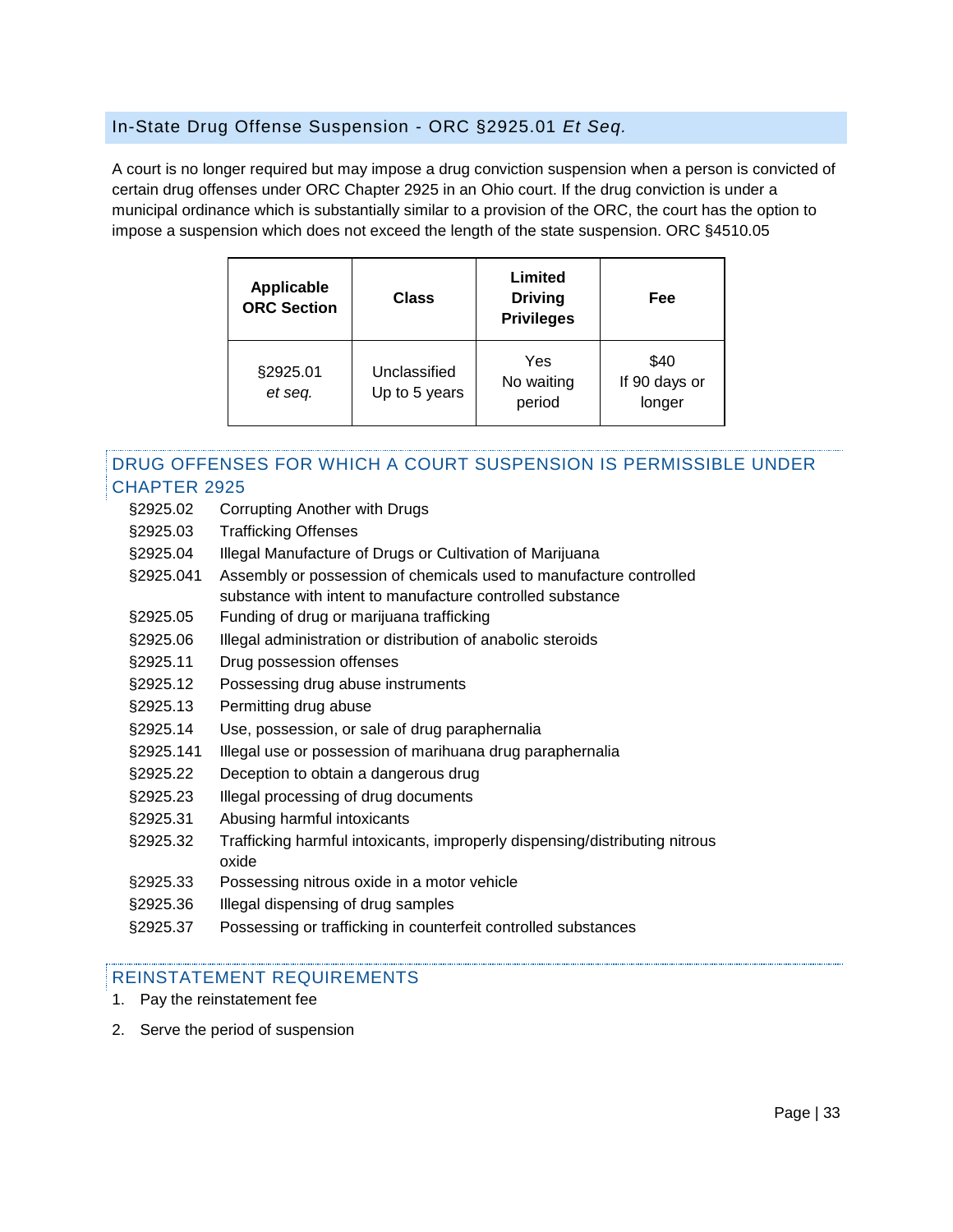# TERMINATION OF PRIOR MANDATORY COURT SUSPENSIONS

Prior to September 13, 2016, the license suspensions under Chapter 2925 offenses were mandatory. Any offender who received a mandatory suspension may file a motion with the sentencing court requesting the termination of the suspension. However, an offender who pleaded guilty to or was convicted of an OVI violation of ORC §4511.19 or a substantially similar municipal ordinance or law of another state or the United States that arose out of the same set of circumstances as the violation for which the offender's license was suspended may not file such a motion. Upon the filing of a motion to terminate a mandatory suspension, the sentencing court, in its discretion, may terminate the suspension.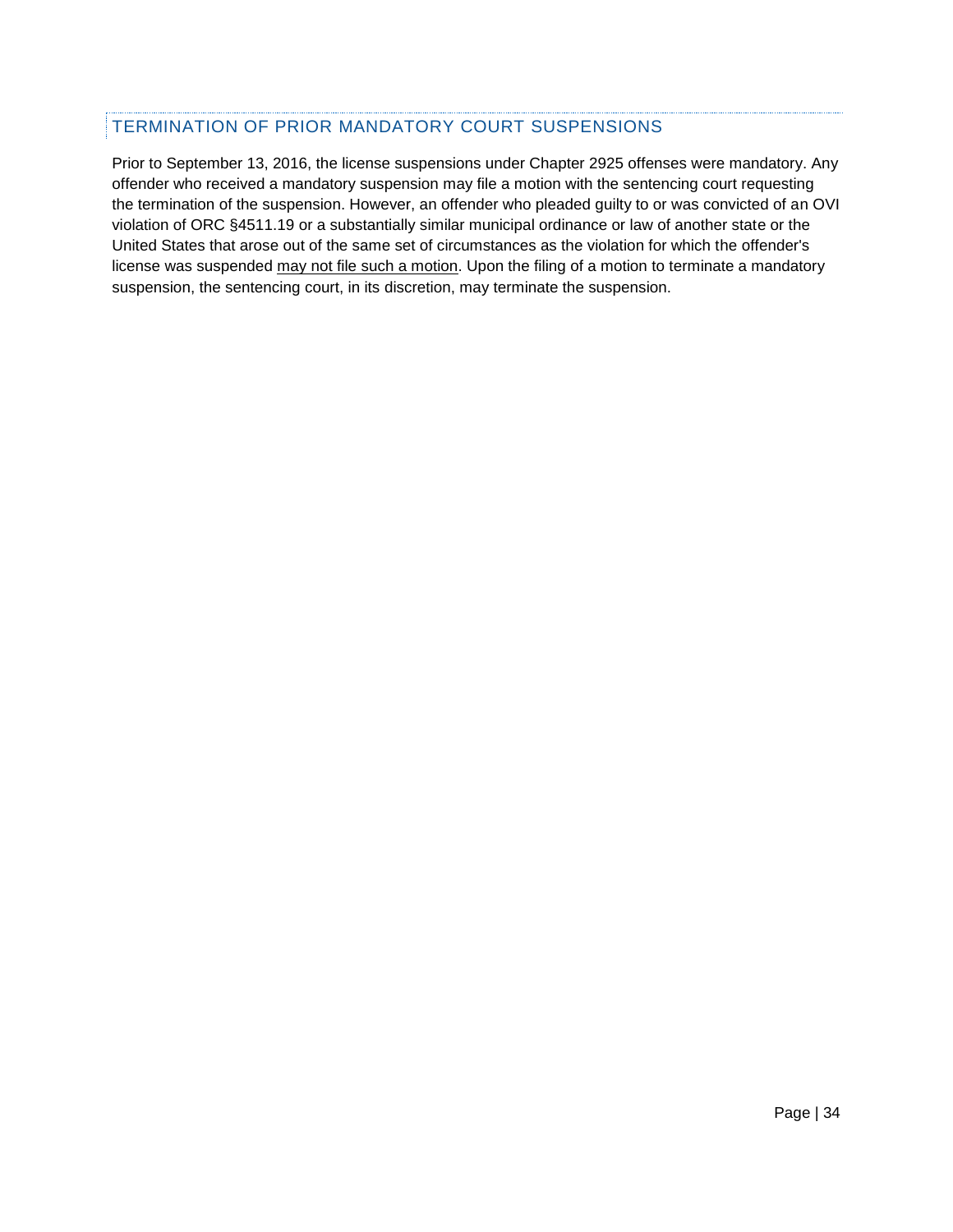# <span id="page-35-0"></span>Out-Of-State OVI or Drug Conviction Suspension – ORC §4510.17

The OBMV imposes a suspension when an Ohio resident driver pleads guilty to or is convicted of a violation of a statute of any other state or out-of-state local ordinance similar to the OVI and drug offenses listed below.

| Applicable<br><b>ORC</b><br><b>Section</b> | <b>Class</b>                                     | <b>Prior OVI</b><br><b>Convictions</b> | <b>Limited Driving</b><br><b>Privileges</b> | Fee  | <b>Review</b><br><b>Process</b> |
|--------------------------------------------|--------------------------------------------------|----------------------------------------|---------------------------------------------|------|---------------------------------|
|                                            | Class D                                          | 0 in 6 years                           | After 15 days                               |      | By OBMV                         |
| §4510.17                                   | 6 months or length of<br>out of state suspension | 1 in 6 years                           | After 30 days                               | \$40 | or Court                        |
|                                            | whichever is earlier                             | 2 in 6 years                           | After 180                                   |      |                                 |
|                                            |                                                  | 3 or more in 5                         | None                                        |      |                                 |

# DRUG AND OVI OFFENSES FOR WHICH OBMV SUSPENSION IS MANDATORY

- §2925.02 Corrupting Another with Drugs
- §2925.03 Trafficking Offenses
- §2925.04 Illegal Manufacture of Drugs or Cultivation of Marijuana
- §2925.041 Assembly or possession of chemicals used to manufacture controlled substance with intent to manufacture controlled substance
- §2925.05 Funding of drug or marijuana trafficking
- §2925.06 Illegal administration or distribution of anabolic steroids
- §2925.11 Drug possession offenses
- §2925.12 Possessing drug abuse instruments
- §2925.13 Permitting drug abuse
- §2925.14 Use, possession, or sale of drug paraphernalia
- §2925.141 Illegal use or possession of marihuana drug paraphernalia
- §2925.22 Deception to obtain a dangerous drug
- §2925.23 Illegal processing of drug documents
- §2925.31 Abusing harmful intoxicants
- §2925.32 Trafficking harmful intoxicants, improperly dispensing/distributing nitrous oxide
- §2925.36 Illegal dispensing of drug samples
- §2925.37 Possessing or trafficking in counterfeit controlled substances
- §4511.19 Operating vehicle under the influence of alcohol or drugs

- 1. Pay the reinstatement fee
- 2. Serve the suspension period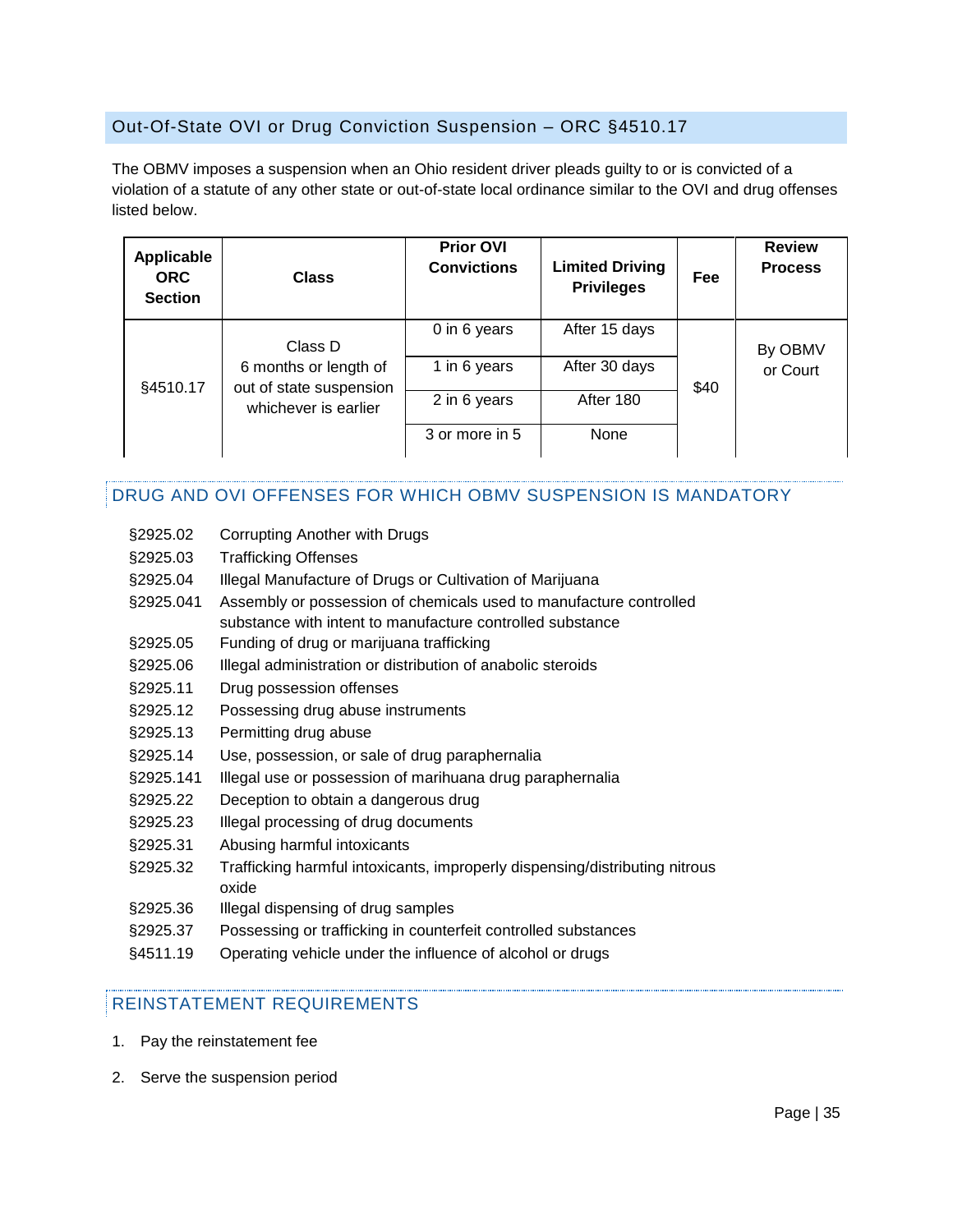# ADMINISTRATIVE OR CIVIL HEARING

- 1. A driver may request a hearing in writing within 21 days from the date of the OBMV suspension notice.
- 2. The driver may request a hearing before the Registrar (§4510.17) or court (§4510.73). The hearing must be held within 40 days from the date of the filing of the petition.
- 3. The request does not stay the suspension, but it may be stayed by the court.
- 4. Although ORC §4510.17 expressly states that the scope of the hearing is whether the driver pled or was found guilty of the offense, practitioners may consider other important issues that should be raised.

#### DRIVING PRIVILEGES

- 1. First offenders may apply for unlimited driving privileges with ignition interlock device.
- 2. The driver may apply for driving privileges in the county of residence by paying the costs of the proceeding and alleging that the suspension would seriously affect the driver's ability to continue the driver's employment. Privileges cannot be granted for employment as a driver of a commercial vehicle
- 3. After April 6, 2017, the "look back" period for the "hard time" during which privileges cannot be granted is 10 years.

# TERMINATION OF SUSPENSION

The driver may file a motion with the court requesting termination of the out of state drug suspension as long as it does not arise from an OVI conviction. If the court, in its discretion, determines that a termination of the suspension is appropriate, the court shall issue an order to the Registrar to terminate the suspension. ORC §4510.17(F)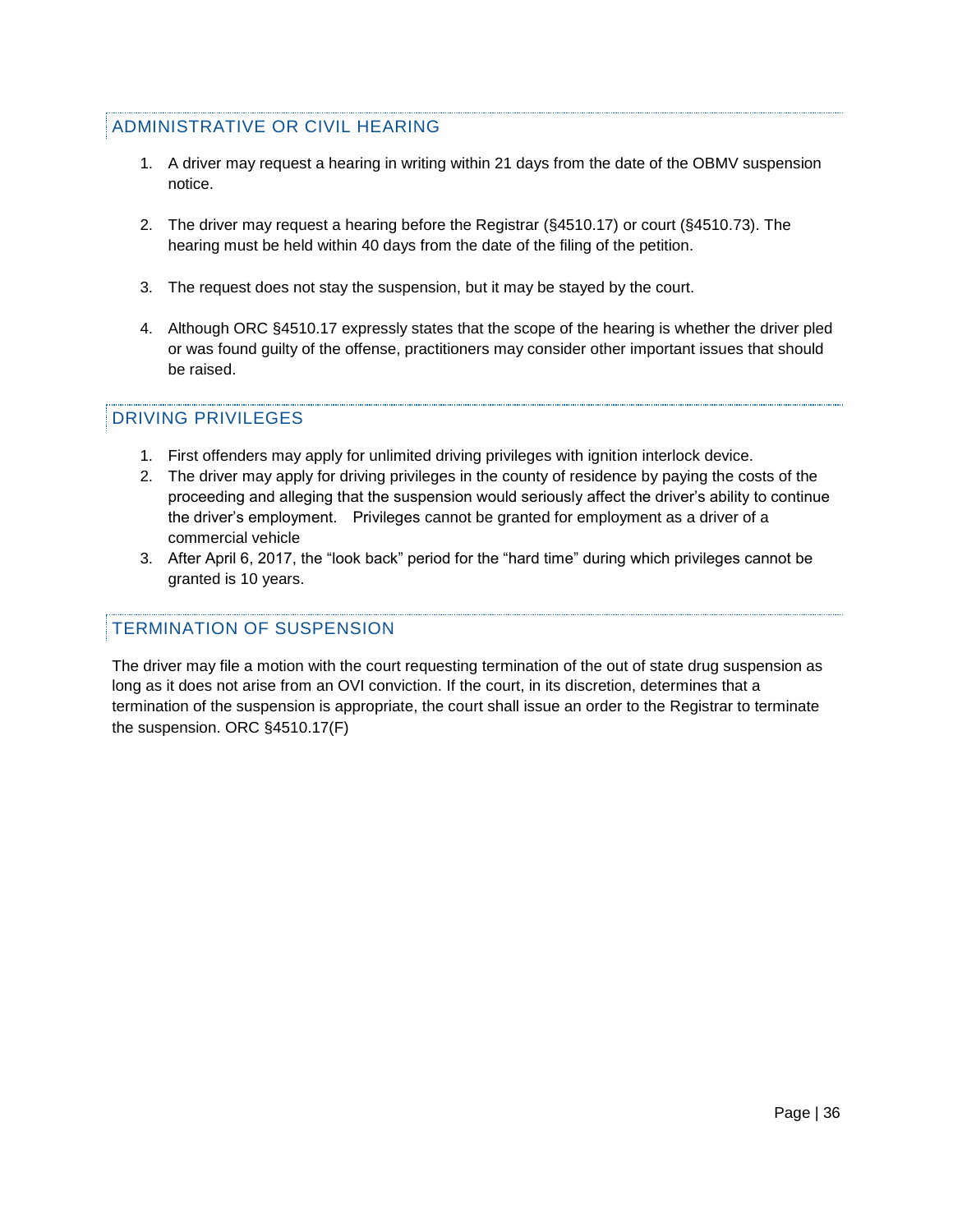# <span id="page-37-0"></span>Habitual Use of Alcohol/Drugs Suspension - ORC §4507.08

The OBMV imposes a suspension when a driver is convicted of 3 or more OVI offenses within the immediately preceding 3 year period.

| <b>Applicable</b><br><b>ORC</b><br><b>Section</b> | Class                                    | Limited<br><b>Driving</b><br><b>Privileges</b> | Fee  | <b>Appeal</b><br><b>Process</b> |
|---------------------------------------------------|------------------------------------------|------------------------------------------------|------|---------------------------------|
| §4507.08<br><b>OAC</b><br>4501:1-1-16             | Class F - until<br>conditions are<br>met | None                                           | None | To OBMV or<br>Court             |

#### REINSTATEMENT REQUIREMENTS:

1. Complete a treatment/rehabilitation program approved by the Alcohol and Drug Addiction Services Board after the last conviction

2. Maintain 6 months continuous sobriety or freedom from addiction from the date of completion of the treatment program

3. File OBMV Form 2326, *Alcohol/Drug Reinstatement Form,* completed and signed by a physician, psychologist, certified chemical dependency counselor or national certified chemical dependency counselor attesting to the above with the OBMV.

# ADMINISTRATIVE OR CIVIL HEARING

- 1. The driver may request a hearing in writing within 30 days from the date of the OBMV suspension notice (§119.07).
- 2. Driver may request hearing before the Registrar (§119.06) or Municipal Court (§4510.73).
- 3. The request for hearing does not stay the suspension.
- 4. The scope of the hearing is to determine whether the suspension was properly imposed.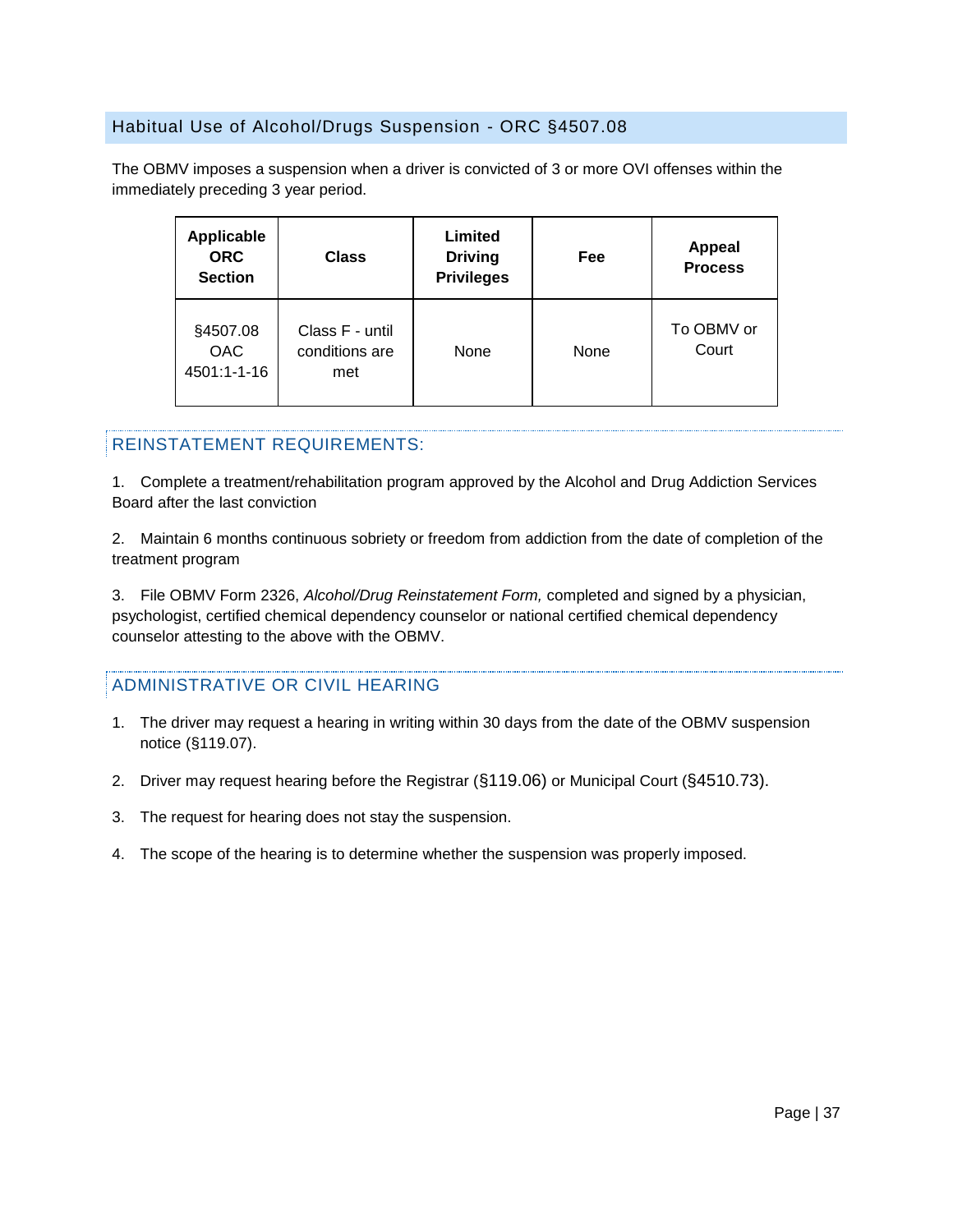# <span id="page-38-0"></span>**CHAPTER FOUR: FINANCIAL RESPONSIBILITY SUSPENSIONS (ORC CHAPTER 4509)**

#### <span id="page-38-1"></span>Security Suspension – ORC §4509.17

The OBMV imposes a security suspension if an uninsured driver is in accident and the driver or vehicle owner fails to deposit security in the amount determined by the OBMV to be sufficient to satisfy a judgment for damages resulting from an accident.

| <b>Applicable</b><br><b>ORC</b><br><b>Section</b> | <b>Class</b>                               | Limited<br><b>Driving</b><br><b>Privileges</b> | Fee  | <b>Review</b><br><b>Process</b> |
|---------------------------------------------------|--------------------------------------------|------------------------------------------------|------|---------------------------------|
| §4509.17                                          | Class F-<br>until<br>conditions<br>are met | None                                           | None | By the OBMV<br>or Court         |

#### REINSTATEMENT REQUIREMENTS

Submit any one of the following to the OBMV:

- 1. Release (§4509.21) or agreement signed by both parties (§4509.24) or
- 2. Security deposit in the amount determined by the OBMV up to the statutorily required minimum limits (§4509.12) or
- 3. Final adjudication of non-liability (§4509.22) or
- 4. Proof that judgment is paid in full up to statutorily required minimum limits(§4509.22)
- 5. Satisfactory evidence showing no action for damages has been instituted within two years after the date of the accident (§4509.26)
- 6. Discharge in bankruptcy with the schedule of creditors showing accident claim is listed (§4509.22)

# ADMINISTRATIVE OR CIVIL HEARING

- 1. The request for hearing must be made within 30 days of the mailing of the OBMV notice as to the amount of the security to be deposited.
- 2. Driver may request hearing before the Registrar (§4509.13) or Municipal Court (§4510.73)
- 3. The request for hearing stays the suspension.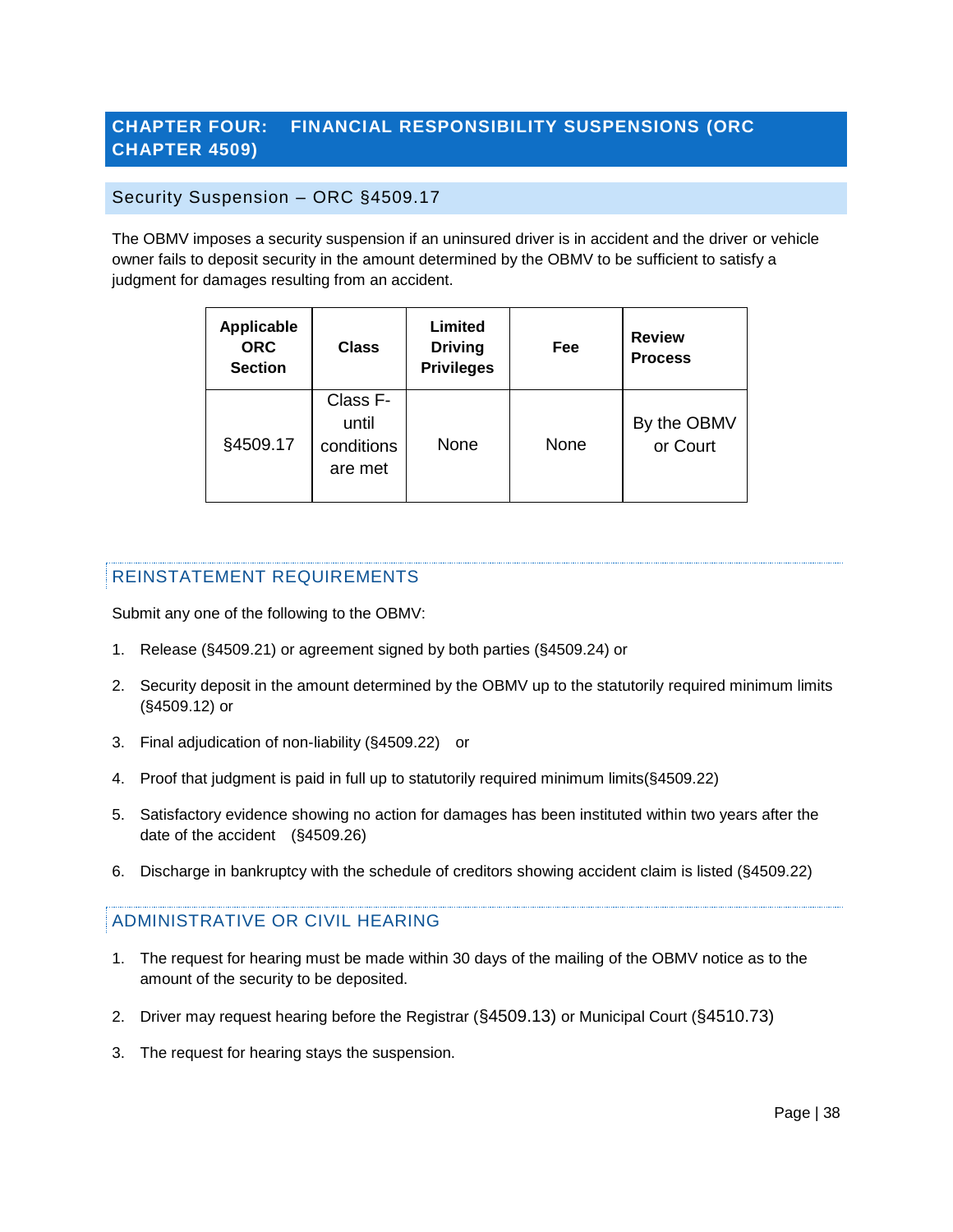4. The scope of the hearing is to determine any exemptions under ORC §4509.19 or to challenge the amount of the deposit required by the Registrar.

# EXEMPTIONS FROM A SECURITY SUSPENSION– ORC §4509.19

The security deposit requirement does not apply to …

- 1. the driver or vehicle owner where no injury or damage was caused to anyone other than the driver or the owner's vehicle;
- 2. the driver or vehicle owner if the vehicle was parked legally;
- 3. the vehicle owner if the driver was operating or parked the vehicle without the owner's permission;
- 4. to any police officer who was responding to an emergency and assumed custody of the motor vehicle at the time of the accident;
- 5. to the driver or owner if liability policy or bond was in effect at the time of the accident, except the driver is not exempt if he or she was operating the vehicle without the owner's permission;
- 6. to the driver if he or she was driving another's vehicle but had a liability policy in effect which covered the driver while operating a vehicle not owned by him or her;
- 7. to the driver that is covered by any other form of liability policy or bond;
- 8. to the driver or vehicle owner if the vehicle owner was self-insured but the driver will not be exempt if he or she did not have permission to operate the vehicle.
- 9. to a vehicle owner which is a government agency.

# OTHER SECURITY SUSPENSION REMEDY – ORC §4509.19 (B)

If the Registrar receives information within six months after an accident that a decision regarding the security deposit was incorrect by reason of erroneous information, the Registrar is to take corrective action. However, the Registrar is not required to evaluate the amount of the deposit.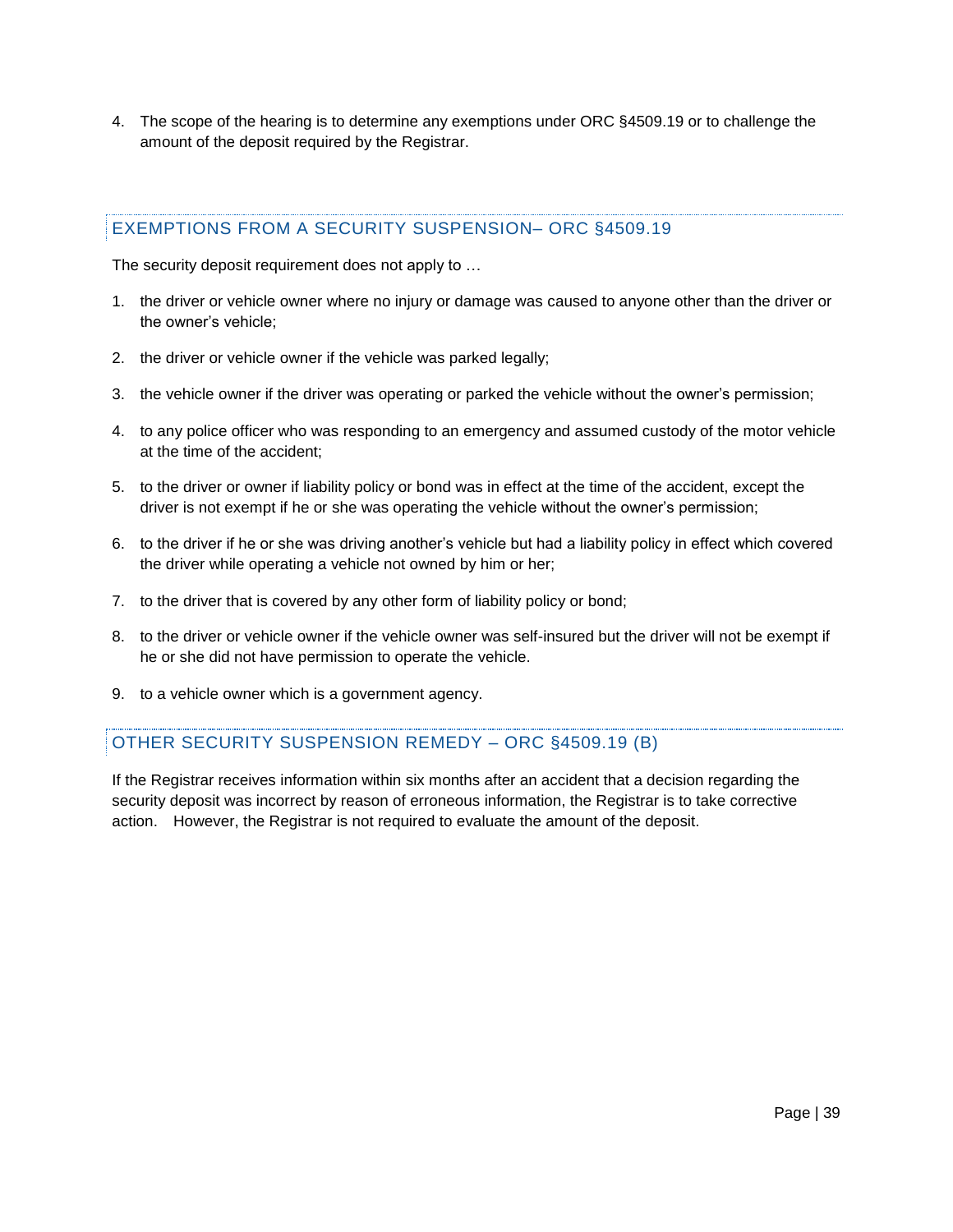# <span id="page-40-0"></span>Non-Compliance Suspension – ORC §4509.101

A driver may not operate, and a vehicle owner may not permit the operation of, a motor vehicle without maintaining proof of financial responsibility continuously throughout the registration period of that vehicle. The OBMV imposes a suspension for failure to provide proof of financial responsibility which is in effect at the time…

- 1. Of a vehicle crash
- 2. When a driver receives a traffic citation

|                                                          | <b>Applicable</b><br><b>ORC</b><br><b>Section</b> | <b>Class</b>                    | <b>Limited Driving</b><br><b>Privileges</b>               | Fee   | File &<br><b>Maintain FR</b> | <b>Review</b><br><b>Process</b> |
|----------------------------------------------------------|---------------------------------------------------|---------------------------------|-----------------------------------------------------------|-------|------------------------------|---------------------------------|
| 1 <sup>st</sup><br><b>Violation</b><br>within 5<br>years | §4509.101<br>(A)(2)(a)                            | Class F-<br>Until<br>Compliance | No Need-<br>File SR 22 and<br>Pay<br>Reinstatement<br>Fee | \$100 | 3 years                      | To OBMV<br>or                   |
| 2 <sub>nd</sub><br><b>Violation</b><br>within 5<br>years | §4509.101<br>(A)(2)(b)                            | Class C-<br>1 year              | Yes<br>After 15 days                                      | \$300 | 5 years                      | Court                           |
| 3 <sup>rd</sup><br><b>Violation</b><br>within 5<br>years | §4509.101<br>(A)(2)(c)                            | Class B-<br>2 years             | Yes<br>After 30 days                                      | \$600 | 5 years                      |                                 |

3. When the vehicle owner is randomly selected to provide proof of financial responsibility

# REINSTATEMENT REQUIREMENTS

- 1. File and maintain proof of financial responsibility for required period with OBMV
	- a. Certificate of insurance or
	- b. Financial responsibility bond or
	- c. Certificate of deposit of money or securities in the amount of \$30,000 issued by the OBMV upon application and approval

2. Pay the reinstatement fee plus a non-voluntary compliance fee in the amount of \$50 if the driver has not voluntarily surrendered the license, certificate of registration, or license plates

3. Serve the period of suspension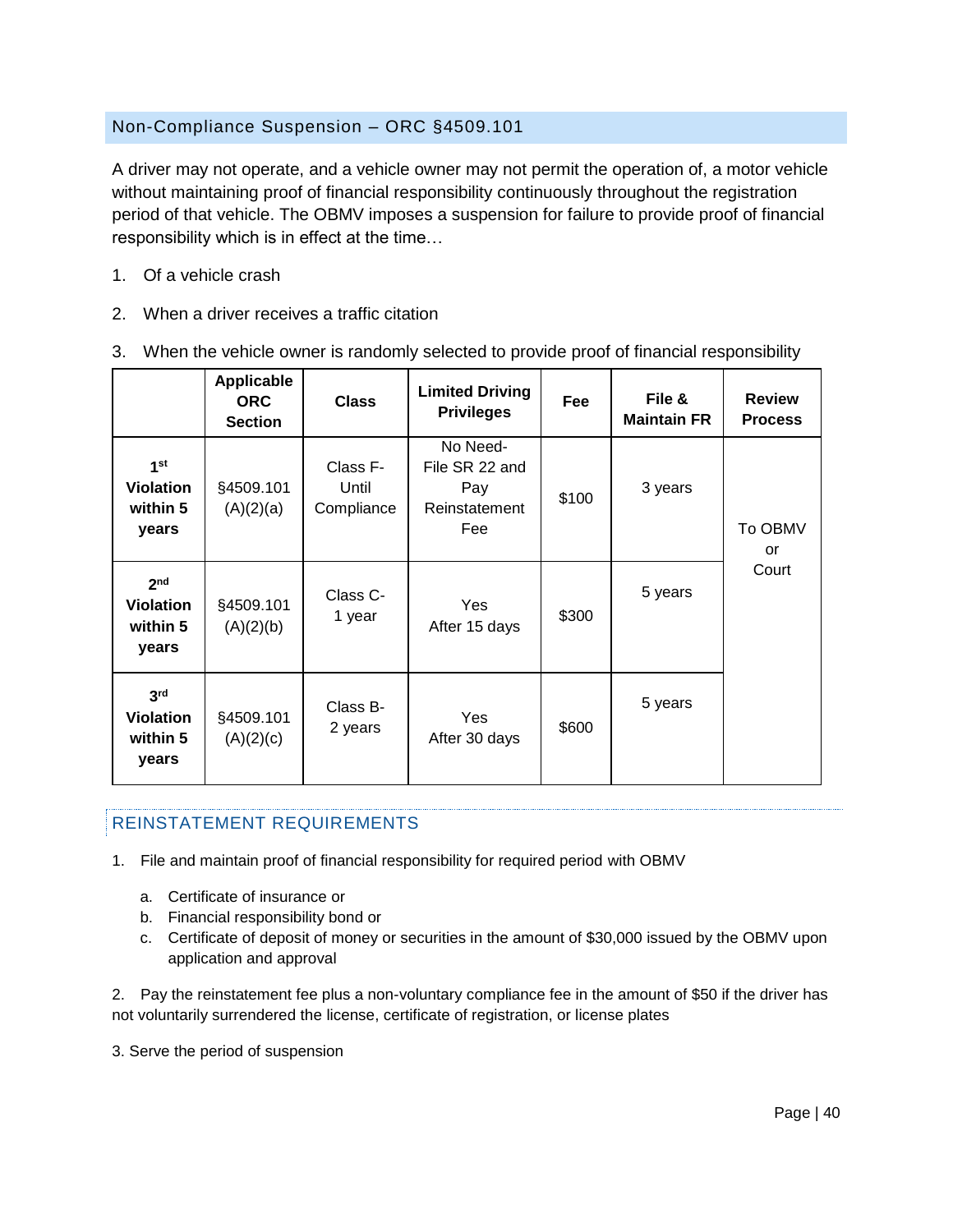# ADMINISTRATIVE OR CIVIL HEARING

1. The request for hearing with a \$30.00 hearing fee must be received by the OBMV within 10 days of the mailing of the OBMV notice of suspension.

2. The driver may request a hearing before the Registrar (§4509.101) or Municipal Court (§4510.73).

3. The request for hearing does not stay the suspension, but it may be stayed by the court.

4. The scope of hearing is limited to whether proof of financial responsibility in accordance with ORC §4509.101 was demonstrated by the suspended driver or owner of the vehicle. The vehicle owner may also argue and prove that he or she did not give the driver permission to drive the vehicle.

# RELIEF FROM NON-COMPLIANCE SUSPENSION FOR EXCUSABLE NEGLECT ORC §4509.101(L)

The OBMV may terminate a non-compliance suspension imposed under ORC §4509.101 and waive the reinstatement fee and proof of financial responsibility filing requirement if, with or without a hearing, it determines the owner of the vehicle has established by clear and convincing evidence that the owner customarily maintains proof of financial responsibility and proof was not in effect on the date in question due to excusable neglect under circumstances that are not likely to recur.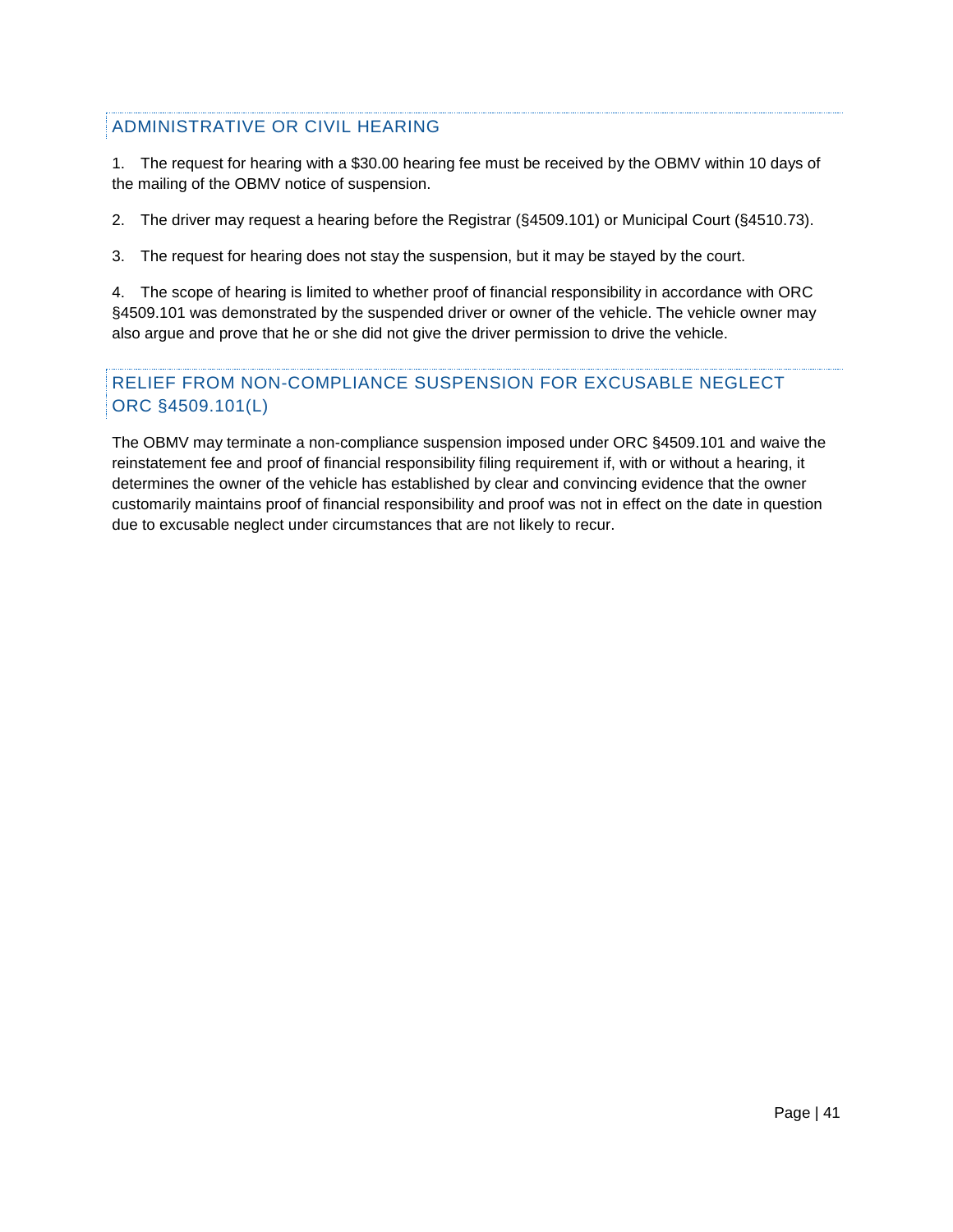#### <span id="page-42-0"></span>Random Selection Suspension – ORC 4509.101

A random selection suspension is really a subcategory of a non-compliance suspension but is unique because it does not involve the operation of a vehicle. The OBMV imposes this suspension if a vehicle owner fails to provide proof of financial responsibility after being randomly selected from a pool of licensed drivers and notified that he/she must submit proof to the OBMV.

|                                                          | Applicable<br><b>ORC</b><br><b>Section</b> | <b>Class</b>                    | <b>Limited Driving</b><br><b>Privileges</b>                | <b>Fee</b> | File &<br><b>Maintain</b><br>FR | <b>Review</b><br><b>Process</b> |
|----------------------------------------------------------|--------------------------------------------|---------------------------------|------------------------------------------------------------|------------|---------------------------------|---------------------------------|
| 1 <sup>st</sup><br><b>Violation</b><br>within 5<br>years | §4509.101<br>(A)(2)(a)                     | Class F-<br>until<br>compliance | No Need-<br>File SR 22 and Pay<br><b>Reinstatement Fee</b> | \$100      | 3 years                         | To OBMV<br>or                   |
| 2 <sub>nd</sub><br><b>Violation</b><br>within 5<br>years | §4509.101<br>(A)(2)(b)                     | Class C-<br>1 year              | Yes<br>After 15 days                                       | \$300      | 5 years                         | Court                           |
| 3 <sup>rd</sup><br><b>Violation</b><br>within 5<br>years | §4509.101<br>(A)(2)(c)                     | Class B-<br>2 years             | Yes after 30 days                                          | \$600      | 5 years                         |                                 |

# REINSTATEMENT REQUIREMENTS

- 1. File with the OBMV and maintain proof of financial responsibility for required period
	- a. Certificate of insurance or
	- b. Financial responsibility bond or
	- c. Certificate of deposit of money or securities in the amount of \$30,000 issued by the OBMV upon application and approval

2. Pay the reinstatement fee plus a non-voluntary compliance fee in the amount of \$50 if the driver has not voluntarily surrendered the license, certificate of registration, or license plates as ordered

3. Serve the period of suspension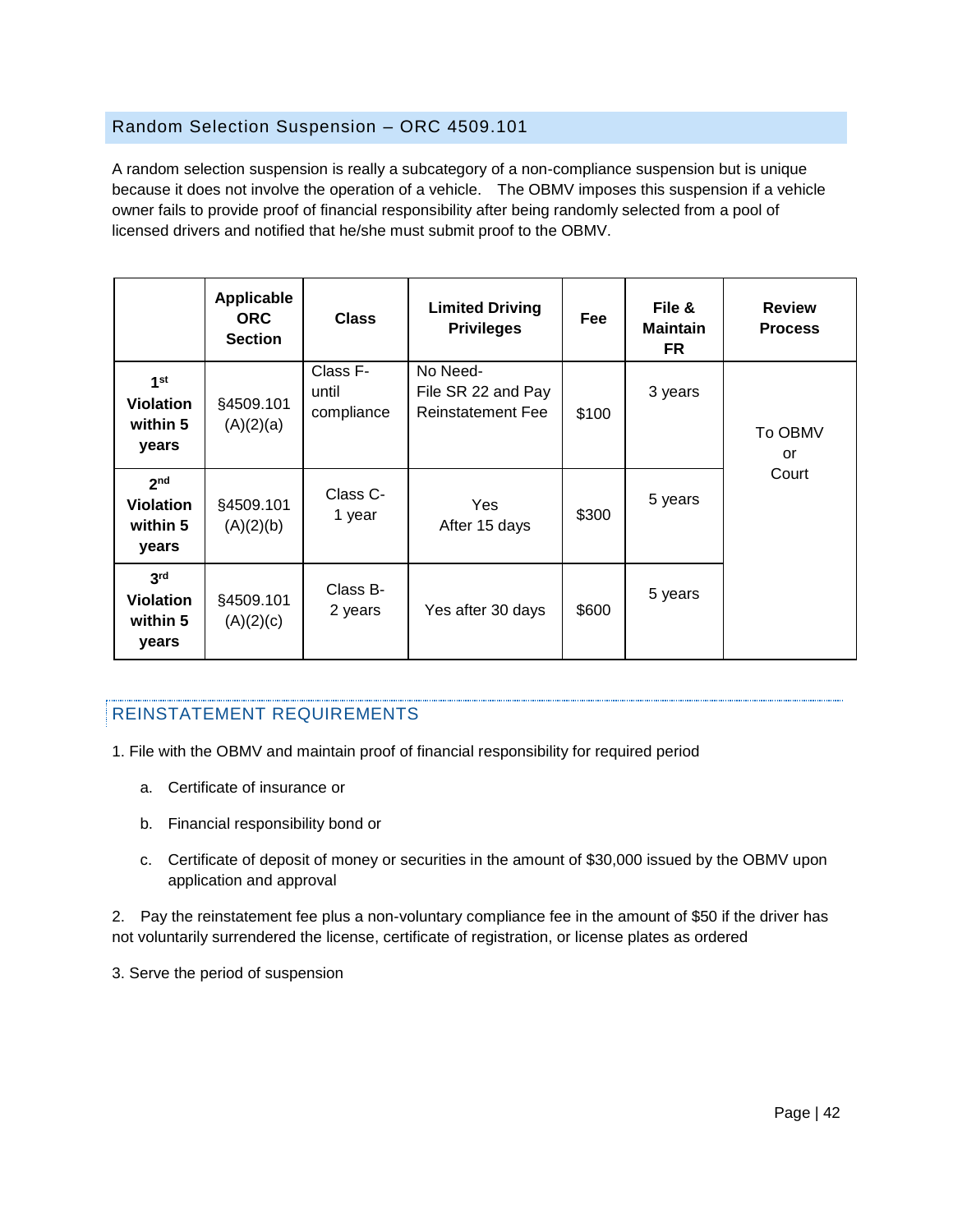# ADMINISTRATIVE OR CIVIL HEARING

1. The request for hearing with a \$30.00 hearing fee must be received by the OBMV within 10 days of the mailing of the OBMV notice of suspension.

2. The driver may request hearing before the Registrar (§4509.101) or Municipal Court (§4510.73).

3. The request for hearing does not stay the suspension, but it may be stayed by the court.

4. Scope of hearing is limited to whether proof of financial responsibility in was in effect at the time of random selection or whether the vehicle is exempt from the random selection procedure.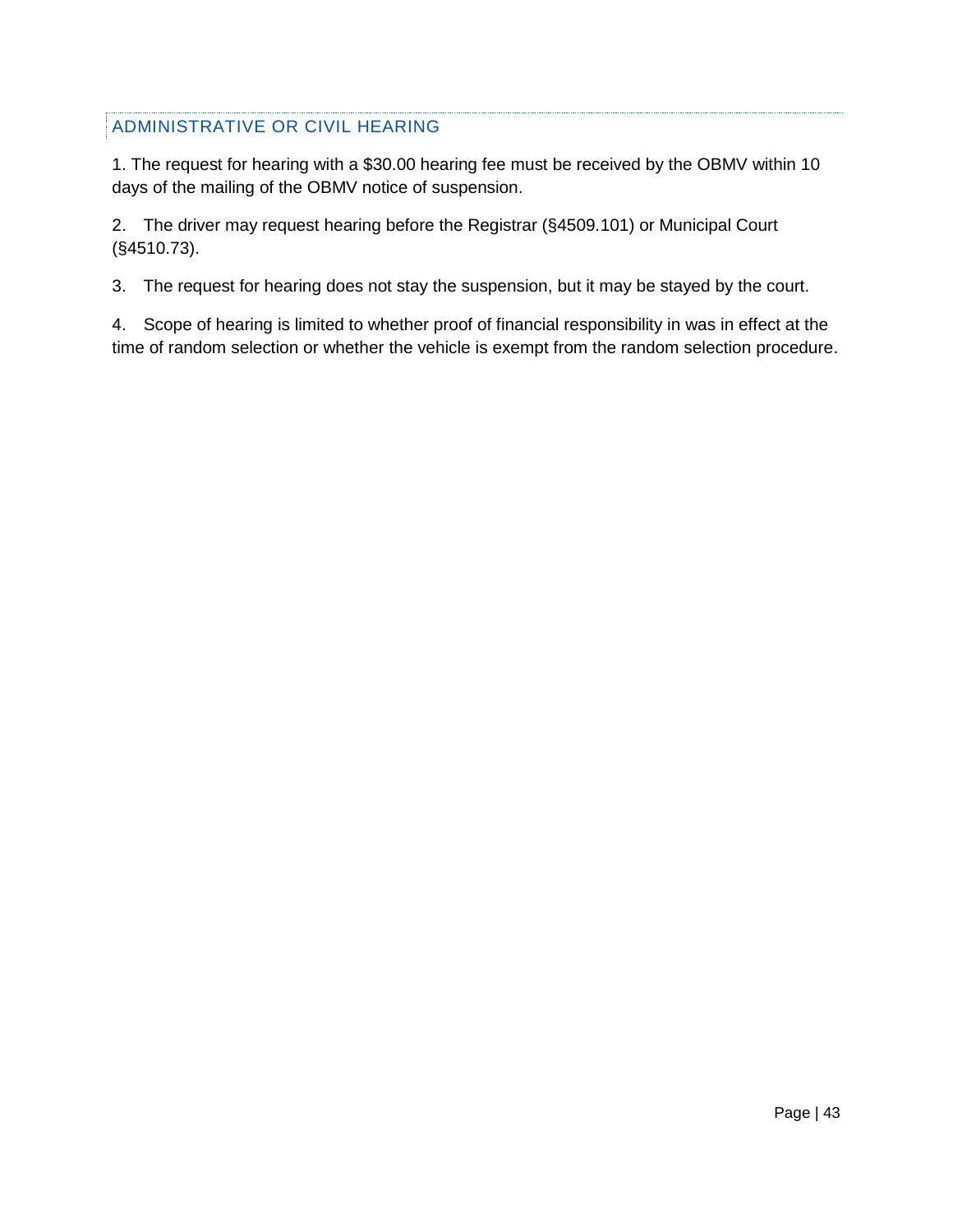#### <span id="page-44-0"></span>Judgment Suspension - ORC § 4509.37

The OBMV imposes a judgment suspension when it receives a certified copy of judgment in a civil action taken as a result of damages and/or injuries arising from ownership, maintenance or use of a motor vehicle.

| Applicable<br><b>ORC</b><br><b>Section</b> | <b>Class</b>                                                                                       | Limited<br><b>Driving</b><br><b>Privileges</b> | <b>Fee</b> | File &<br><b>Maintain</b><br>FR                                 | <b>Review Process</b>                             |
|--------------------------------------------|----------------------------------------------------------------------------------------------------|------------------------------------------------|------------|-----------------------------------------------------------------|---------------------------------------------------|
| §4509.37                                   | Class F-<br>until<br>conditions<br>are met<br>Or<br>7 years if<br>judgment<br>prior to<br>1/1/2004 | None                                           | None       | 3 years<br>Or<br>5 years<br>If judgment<br>prior to<br>1/1/2004 | Appeal to court<br>which rendered<br>the judgment |

#### REINSTATEMENT PROCEDURE

- 1. File and maintain proof of financial responsibility with OBMV for the required period of time
- 2. Submit proof to OBMV of any of the following:
	- a. Judgment satisfied up to statutorily required minimum limits (§4509.40 and §4509.41)
	- b. Creditor consent in writing that debtor be allowed license (§4509.38)
	- c. Court in which judgment rendered approves installment payment plan (§4509.42)
	- d. Petition or notice of discharge in bankruptcy with the schedule of creditors showing accident claim is listed (§4509.40)

#### APPEAL – ORC §119.12

1. The appeal must be filed within 15 days of the mailing of the OBMV notice of suspension.

2. The appeal is to the Common Pleas Court in the County of the driver's residence. The appeal is to the Franklin County Common Pleas Court if the driver resides outside of Ohio.

3. The request for hearing does not stay the suspension but the Court may issue a stay order.

4. Case law should be researched to determine the scope of the appeal.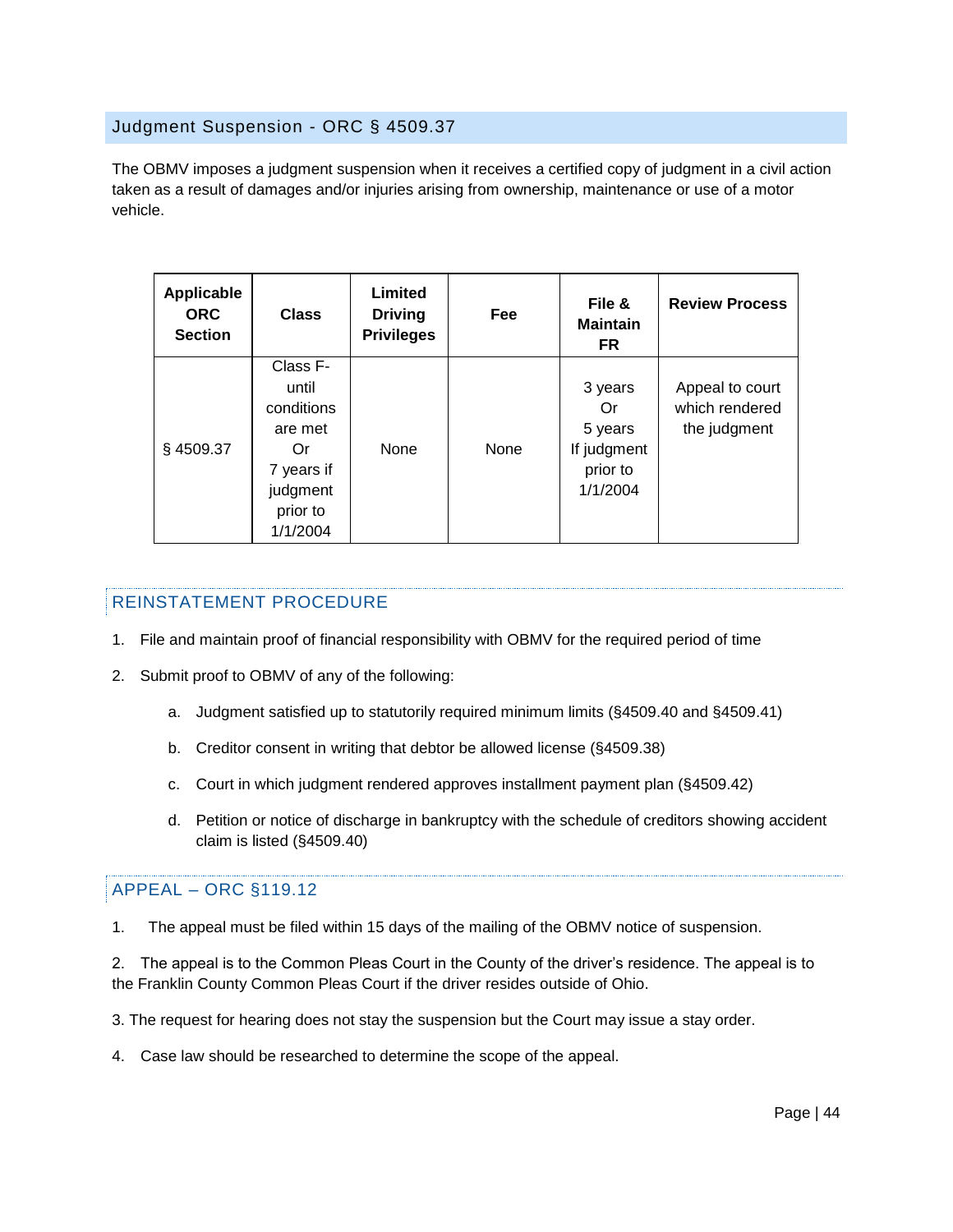<span id="page-45-0"></span>Failure To Provide Proof Of Financial Responsibility When Required To File An Accident Report - ORC §4509.06

Although a driver is still required to provide proof of financial responsibility after an accident at the request of the Registrar, the Registrar is not authorized to suspend the driver's license for failure to provide proof effective September 28, 2012.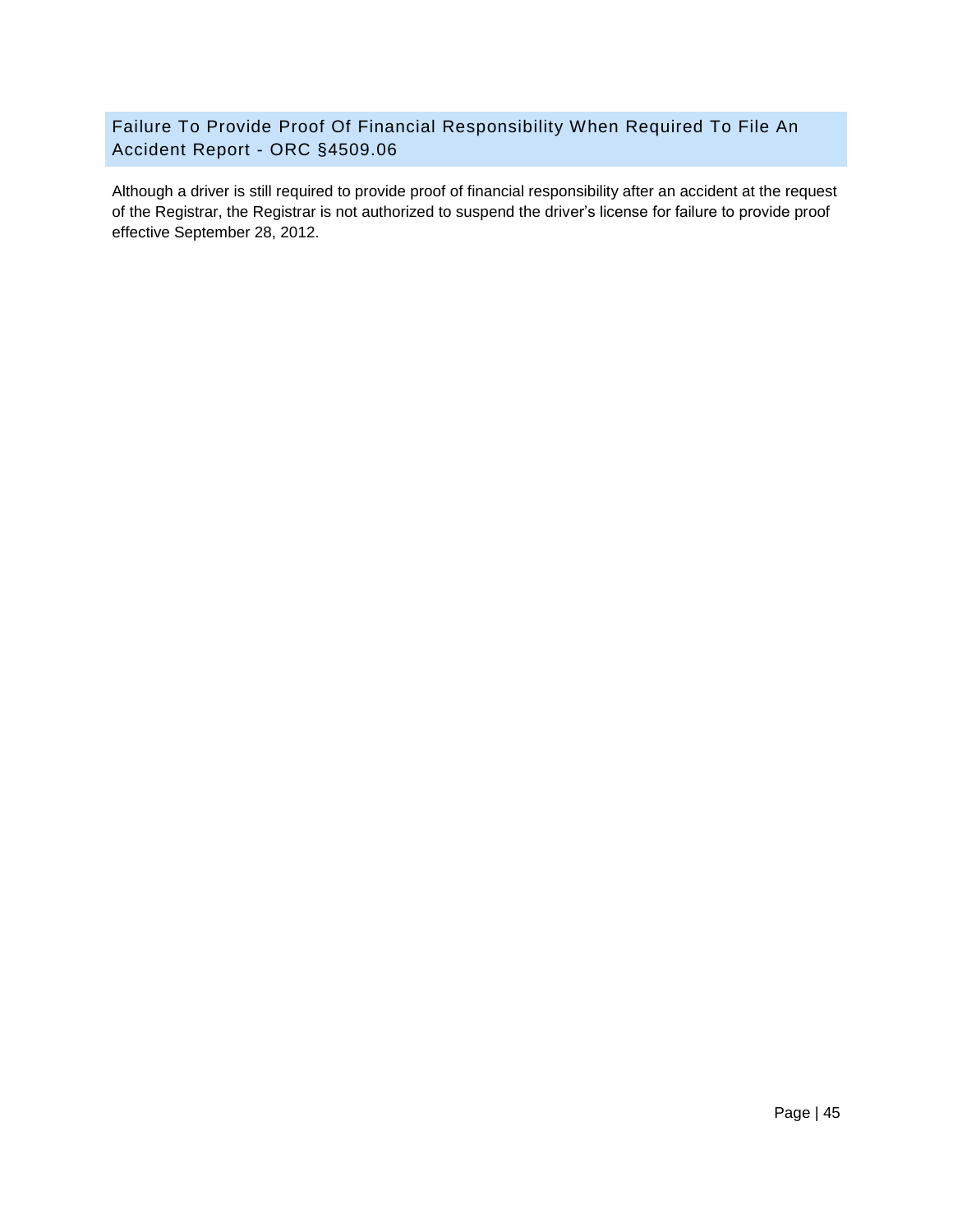# <span id="page-46-0"></span>**CHAPTER FIVE: MISCELLANEOUS SUSPENSIONS**

# <span id="page-46-1"></span>Wrongful Entrustment Suspension - ORC §4511.203

The Court may impose a suspension when a vehicle owner permits a vehicle owned by him or under his control to be driven by another person without a valid license or while under the influence.

| <b>Applicable</b><br><b>ORC</b><br><b>Section</b> | Class                                                | Limited<br><b>Driving</b><br><b>Privileges</b> | Fee                                              |
|---------------------------------------------------|------------------------------------------------------|------------------------------------------------|--------------------------------------------------|
| §4511.203                                         | Optional<br>Class 7-<br>not to<br>exceed one<br>year | Yes<br>No waiting<br>period                    | \$40 if<br>suspension is<br>90 days or<br>longer |

- 1. Pay the reinstatement fee, if any
- 2. Serve the period of suspension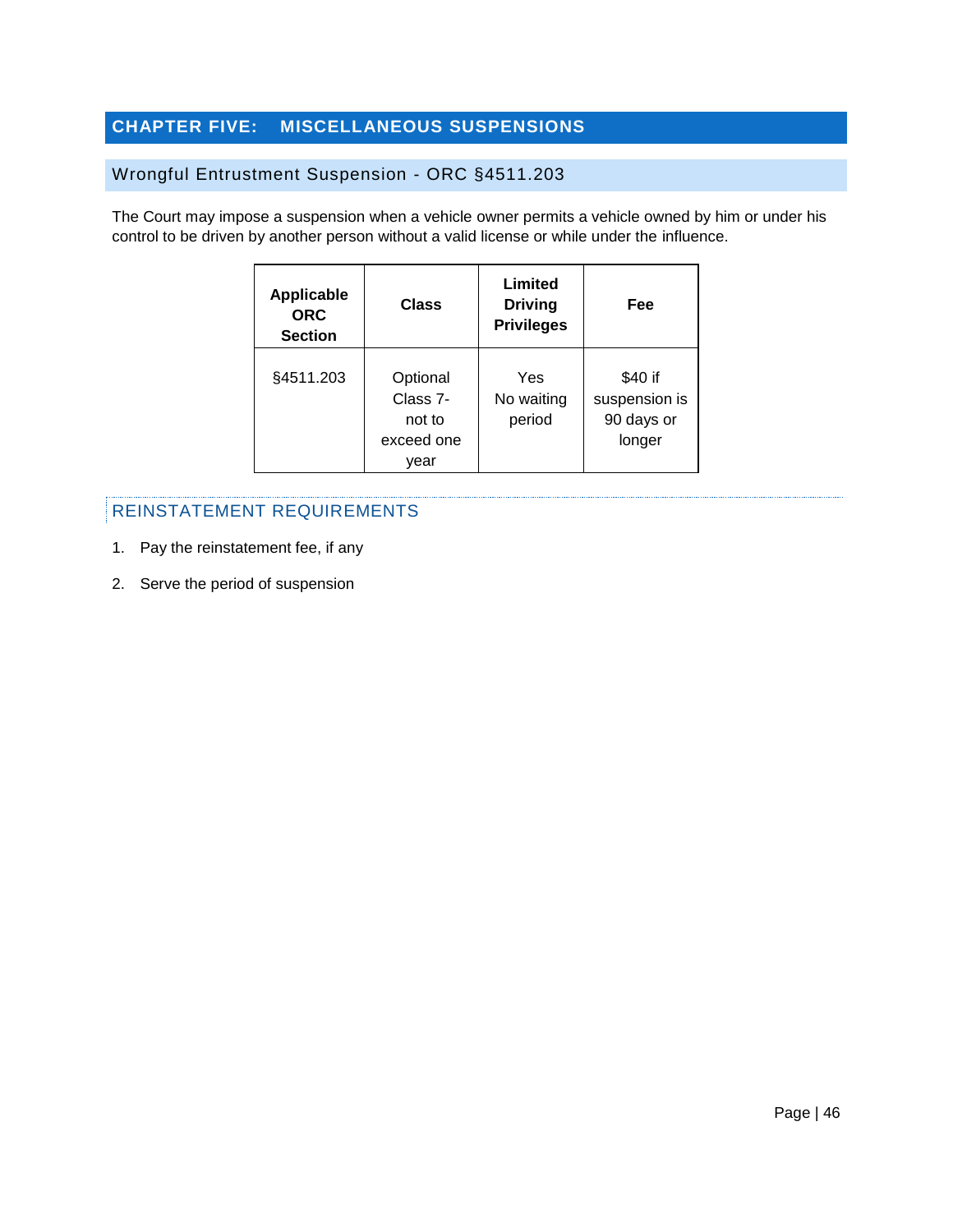#### <span id="page-47-0"></span>Twelve Point Suspension - ORC §4510.037

The OBMV imposes a suspension when a driver accumulates 12 points within a 2 year period.

At any point before accumulating 12 points, a driver who has 2 or more points may take a remedial driving class and earn a 2 point credit. A person is permitted to receive one 2 point credit in any 3 year period, and up to 5 in a lifetime. However, there is no credit where the class is imposed by a court as a condition for the return of driving privileges. A 2-point credit does not reduce points but instead allows a person to accumulate 14 points before imposition of the 12-point suspension.

| Applicable<br><b>ORC</b> Section | Class                                         | Limited<br>Driving<br>Privileges | Fee  | Review<br><b>Process</b> |
|----------------------------------|-----------------------------------------------|----------------------------------|------|--------------------------|
| §4510.037                        | Class D<br>6 months or<br>until<br>compliance | Yes<br>No waiting<br>period      | \$40 | Appeal to Court          |

# REINSTATEMENT REQUIREMENTS

- 1. Pass remedial driving course
- 2. Re-take driver's license exam
- 3. File and maintain proof of financial responsibility
- 4. Pay reinstatement fee

# APPEAL PROCESS

1. The driver must file an appeal within 20 days after the mailing of the notice, i.e. prior to the effective date of the suspension and pay court costs. If the driver is under the age of 18, the appeal must be filed in the juvenile court for the county in which the juvenile driver resides.

2. The filing of the appeal stays the imposition of the suspension by the OBMV

3. The scope of the appeal is whether cause can be shown why driving privileges should not be suspended

4. If the suspension is upheld, the court may grant limited driving privileges

5. If the court upholds the suspension, it shall impose the applicable suspension under §4510.037 **or** suspend all or a portion of the suspension and impose any conditions upon the driver that the court considers proper **or** impose upon the driver a community control sanction pursuant to ORC §2929.15 or §2929.25.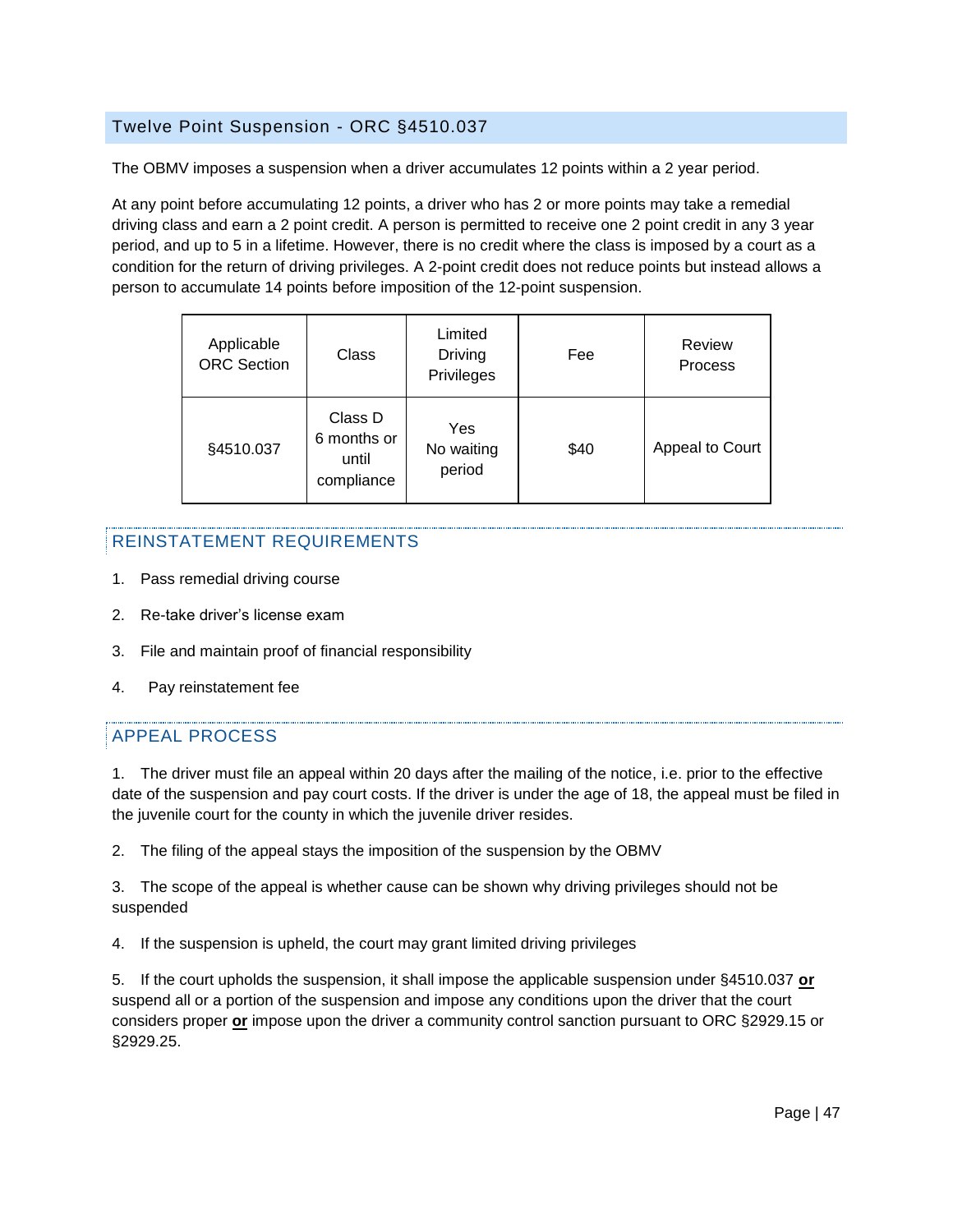#### <span id="page-48-0"></span>License Forfeiture Suspension– ORC §4510.22

A court may declare a license forfeiture when person is charged with a violation of any of the various statutes listed in ORC §4510.22 and fails to appear in court prior to conviction at the required time and place or fails within the time allowed to pay the fines imposed by the court after conviction.

A license forfeiture cannot be imposed for unpaid costs. *State v. Short,* 2d Dist. No. 2011 CA 16, 2012- Ohio-2546.

The court notifies the OBMV of the forfeiture 30 days after the declaration by the court, which gives the driver 30 days to appear or pay any fines.

| <b>Applicable</b><br><b>ORC</b><br><b>Section</b> | Class                                      | Limited<br><b>Driving</b><br><b>Privileges</b> | Fee  |
|---------------------------------------------------|--------------------------------------------|------------------------------------------------|------|
| §4510.22                                          | Class F-<br>until<br>conditions<br>are met | None                                           | \$25 |

- 1. Satisfy the court requirements to appear or pay fines.
- 2. Obtain a release of forfeiture from the court
- 3. Pay the reinstatement fee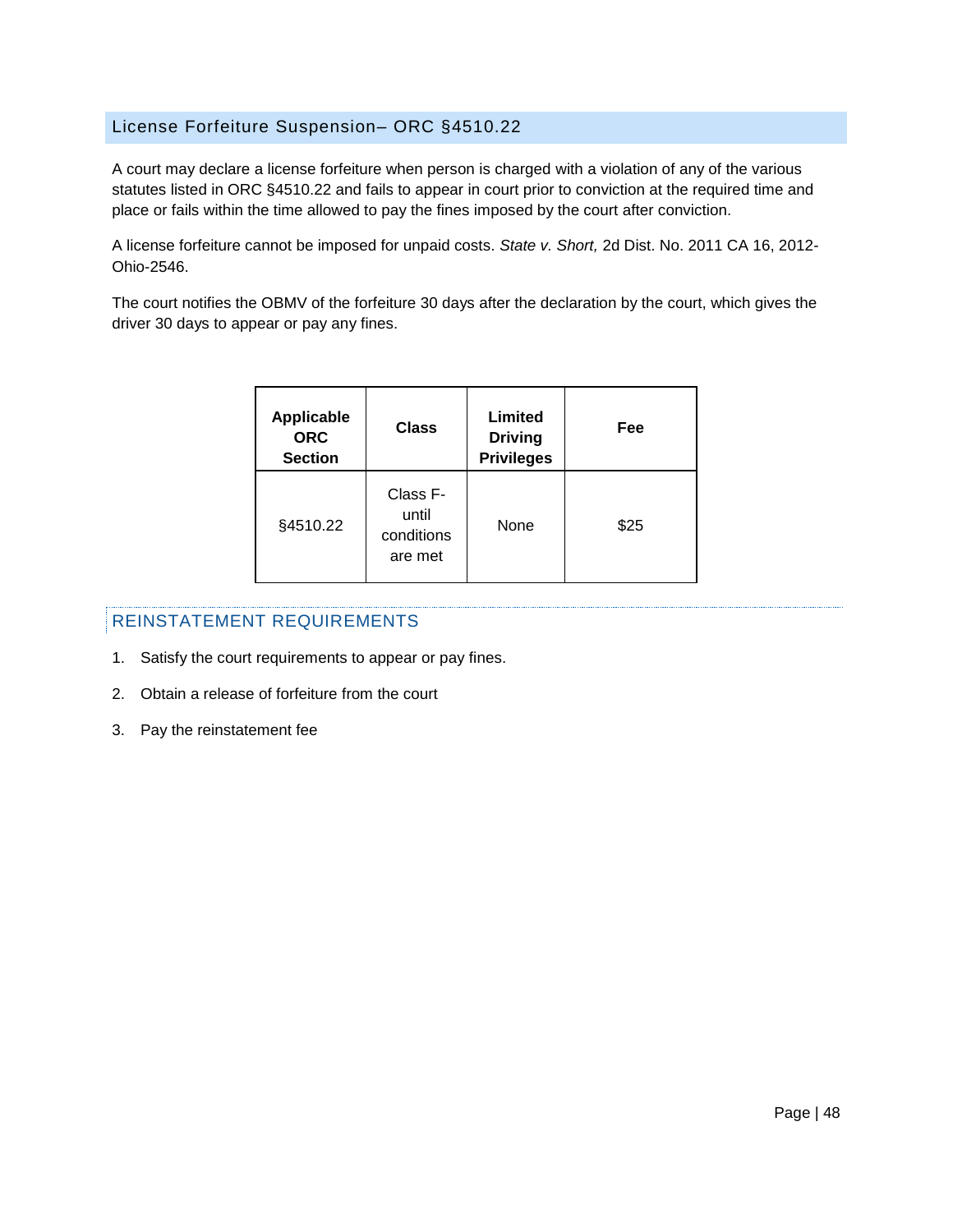#### <span id="page-49-0"></span>Warrant Block - ORC §4507.091

The OBMV imposes a block on a driver's record when it receives a report from a clerk of court that an arrest warrant has issued for the driver. The block prevents the driver from obtaining, renewing or reinstating a driver license and prevents the driver from registering a motor vehicle in his or her name. The warrant block is not a suspension so that a driver may still have a valid driver's license after the imposition of the block. A driver may not be charged with driving under suspension based on a warrant block alone.

| <b>Applicable</b><br><b>ORC</b><br><b>Section</b> | <b>Class</b>                           | Limited<br><b>Driving</b><br><b>Privileges</b> | Fee  | <b>Review</b><br><b>Process</b> |
|---------------------------------------------------|----------------------------------------|------------------------------------------------|------|---------------------------------|
| <b>ORC</b><br>§4507.091                           | None as no<br>suspension is<br>imposed | Not applicable                                 | \$15 | None                            |

#### REMOVAL REQUIREMENTS

- 1. Pay reinstatement fee
- 2. File a release from the court issuing the warrant with the OBMV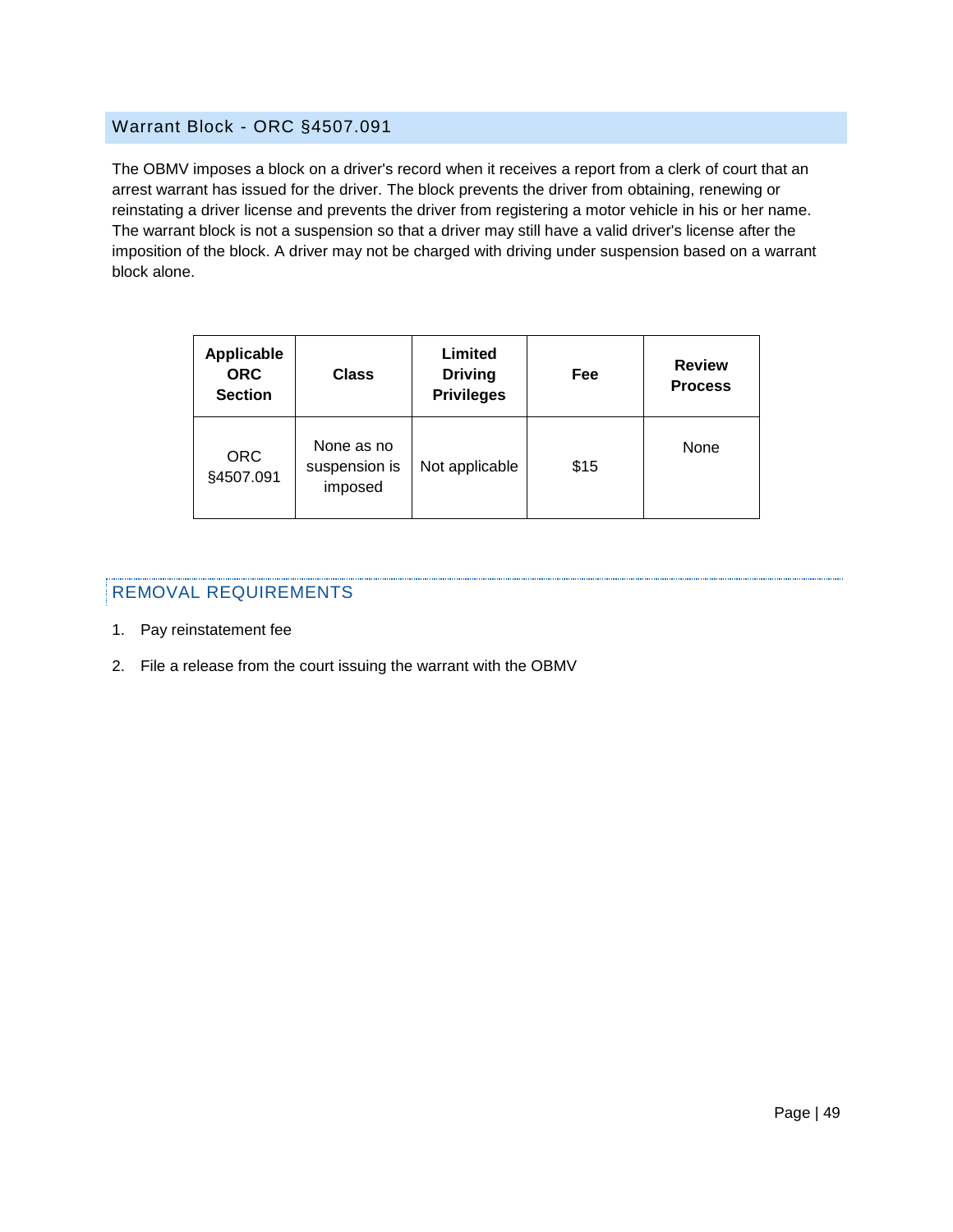#### <span id="page-50-0"></span>Indefinite Medical Suspension - ORC §4507.20

The OBMV imposes a suspension, when in the opinion of the Registrar, a driver is afflicted with or suffering from a physical or mental disability or disease that prevents him/her from exercising reasonable and ordinary control over a vehicle. Prior to imposition of the suspension, the Registrar notifies the driver that he/she will be required to submit to a physical examination or a driver's license examination or both. An unfavorable examination or refusal to submit to the examination will also result in the suspension, although the Registrar may impose license restrictions in lieu of a suspension.

| <b>Applicable</b><br><b>ORC</b><br><b>Section</b> | <b>Class</b>                            | Limited<br><b>Driving</b><br><b>Privileges</b> | Fee  | <b>Review</b><br><b>Process</b> |
|---------------------------------------------------|-----------------------------------------|------------------------------------------------|------|---------------------------------|
| §4507.20                                          | Class F-<br>until conditions<br>are met | None                                           | None | <b>To OBMV</b><br>or Court      |

# REINSTATEMENT REQUIREMENTS

OBMV can order one or both of the following:

- 1. File a satisfactory physician's report AND/OR
- 2. Pass the driver's license examination

#### ADMINISTRATIVE OR CIVIL HEARING

- 1. The driver may request a hearing in writing within 30 days of the date of the notice of suspension;
- 2. The driver may request the hearing before the Registrar (§119.06) or Municipal Court (§4510.73);
- 3. The request does not stay the suspension, but it may be stayed by the court;
- 4. The scope of the hearing is whether the suspension or restrictions are medically warranted.

#### OTHER RELIEF

The suspended driver may apply for a restricted license for 6 months if a physician reports that the medical condition resulting in the suspension is under control. (§4507.08)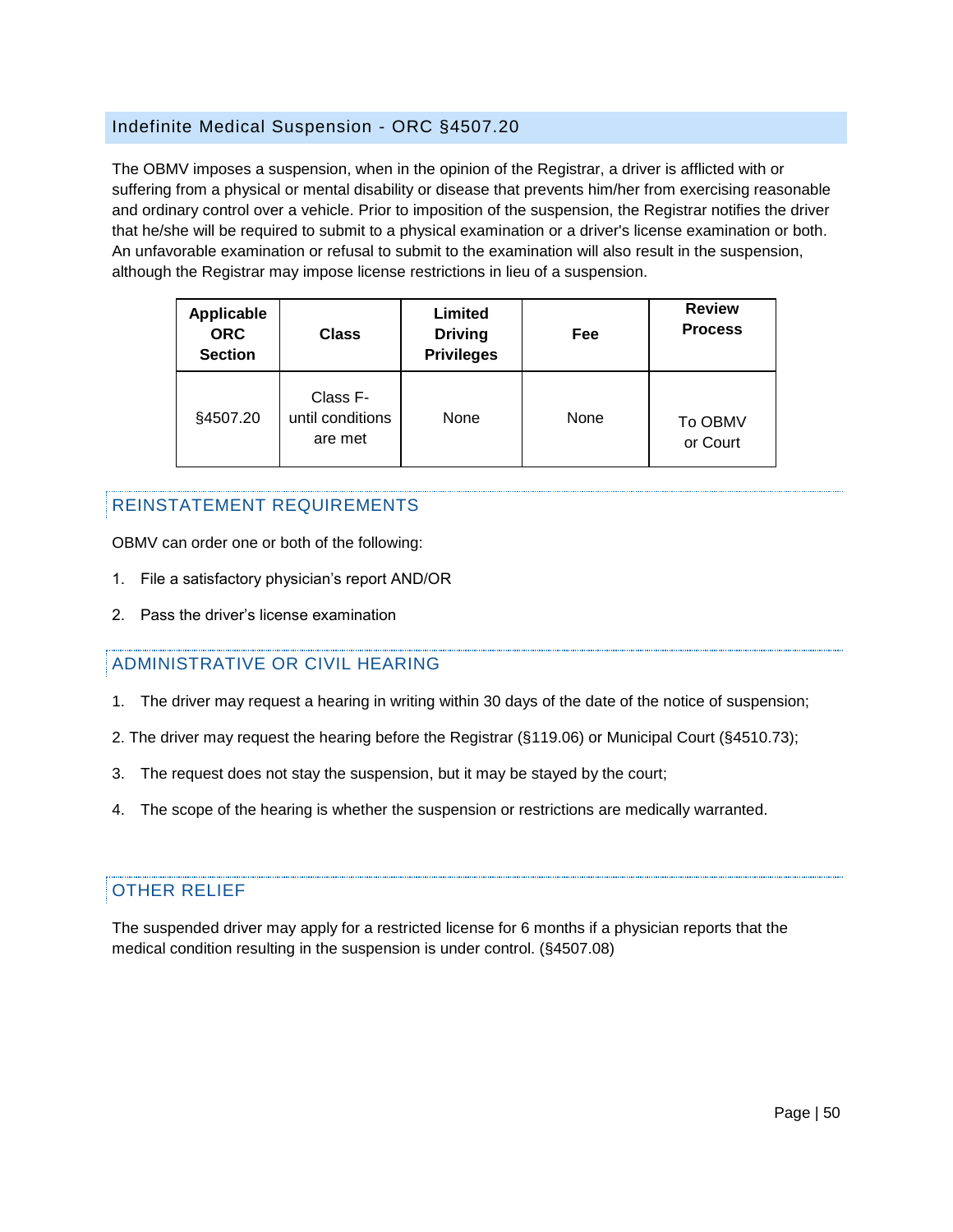#### <span id="page-51-0"></span>Violation of Restriction Suspension - ORC §4507.14

The OBMV imposes a suspension when it receives notice that a driver has violated a license restriction such as corrective lenses, mechanical control devices, daylight driving only, etc., relating to the ability to operate a vehicle

| <b>Applicable</b><br><b>ORC</b><br><b>Section</b> | <b>Class</b>          | Limited<br><b>Driving</b><br><b>Privileges</b> | Fee  | <b>Review</b><br><b>Process</b> |
|---------------------------------------------------|-----------------------|------------------------------------------------|------|---------------------------------|
| §4507.14                                          | Class D -<br>6 months | None                                           | \$40 | By OBMV or<br>court             |

#### REINSTATEMENT REQUIREMENTS

- 1. Pay the reinstatement fee
- 2. Serve the period of suspension

# PRE- SUSPENSION ADMINISTRATIVE HEARING

- 1. The driver may request an administrative hearing within 30 days of the date of the suspension notice;
- 2. The driver may request hearing before the Registrar (§119.06) or Municipal Court (§4510.73).

3. The suspension does not take effect until after the administrative hearing or the expiration of the period for requesting the administrative hearing.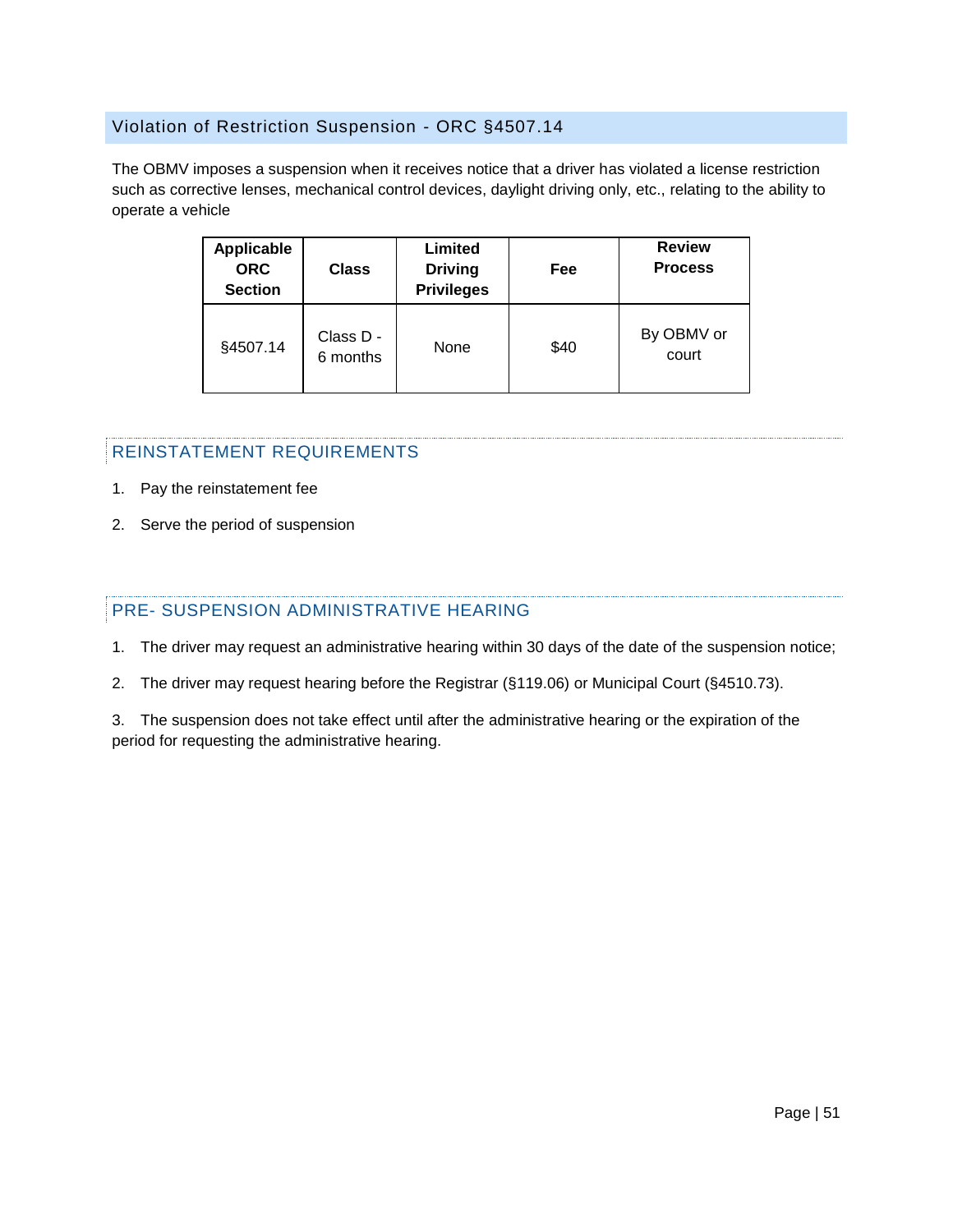#### <span id="page-52-0"></span>Child Support Suspension - ORC §3123.55

The OBMV imposes the suspension when it receives notice from a Child Support Enforcement Agency that a driver defaulted on a child support order.

| <b>Applicable</b><br><b>ORC</b><br><b>Section</b> | <b>Class</b>                               | Limited<br><b>Driving</b><br><b>Privileges</b>                                                   | Fee  | <b>Review Process</b> |
|---------------------------------------------------|--------------------------------------------|--------------------------------------------------------------------------------------------------|------|-----------------------|
| §3123.55                                          | Class F-<br>until<br>conditions<br>are met | Yes-No<br>waiting<br>period<br>Court may<br>grant driving<br>privileges in<br>contempt<br>action | \$25 | None                  |

# REINSTATEMENT REQUIREMENTS

- 1. Obtain a release from Child Support Enforcement Agency
- 2. Pay the reinstatement fee

# LIMITED DRIVING PRIVILEGES

Effective September 28, 2012, amended ORC §3123.58(B)(1) authorizes a court to grant limited driving privileges in accordance with ORC §4510.021 in an action for contempt initiated under ORC §2705.031.

The driver must provide a recent, non-certified copy of the driver's abstract from the Registrar.

The court must request the Child Support Enforcement Agency to advise the court as to its position on the request for driving privileges prior to granting privileges, although the court is not bound by the Agency's position.

If driving privileges are granted, the court shall issue a permit card to the driver. If the person granted limited driving privileges is convicted of any violation of Chapter 4510, the privileges are immediately suspended pending a reinstatement hearing.

> *NOTE that a contempt proceeding under ORC §2705.031 must be initiated by persons other than the driver. Recent amendments to the law do not appear to give the driver the right to petition the court for driving privileges other than in a contempt proceeding initiated against him or her.*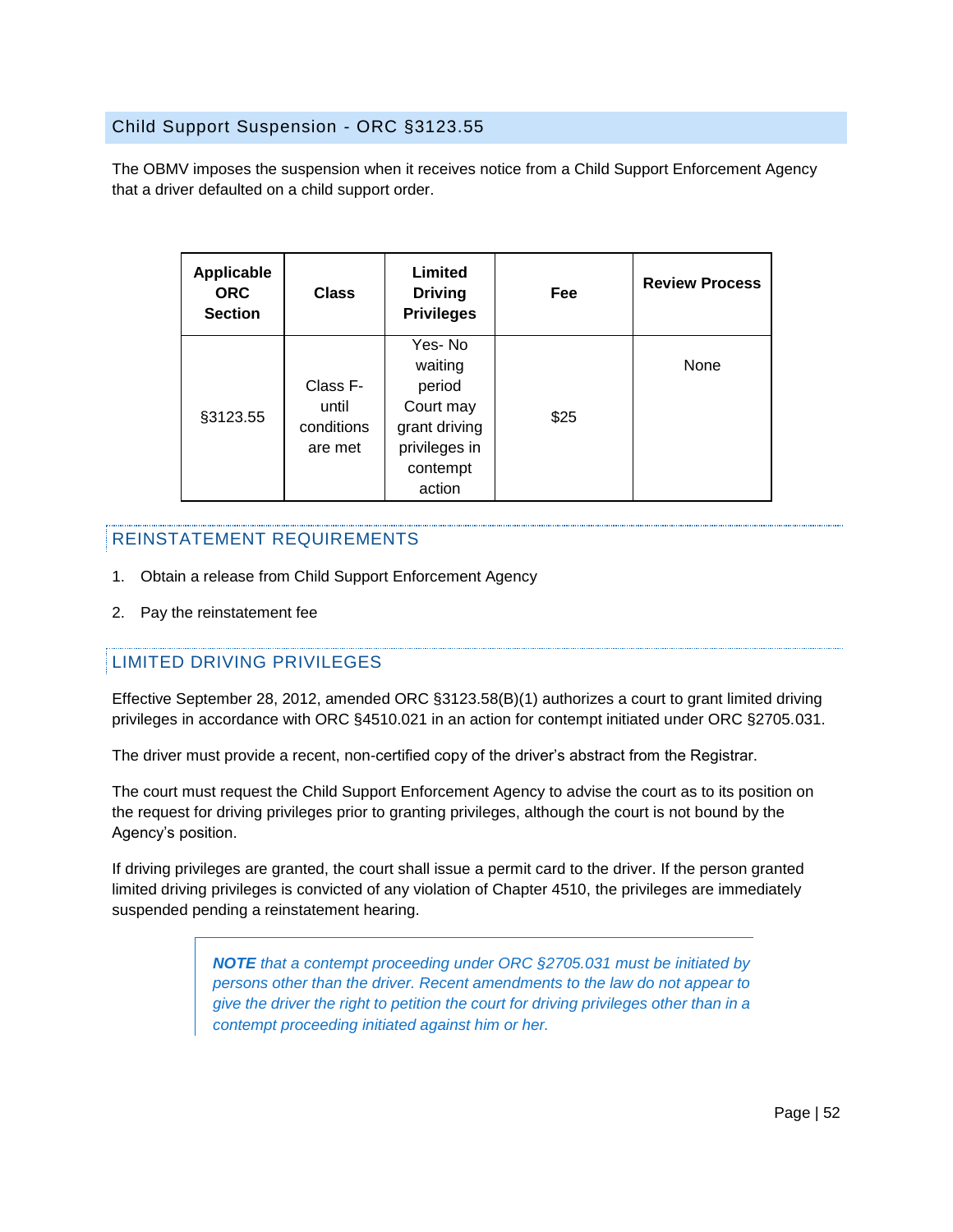# <span id="page-53-0"></span>Reckless Operation Suspension - ORC §4510.15

The court may impose a suspension when a person is convicted of operating a vehicle in violation of a state or local code relating to reckless operation.

| <b>Applicable</b><br><b>ORC</b><br><b>Section</b> | <b>Class</b>                                   | Limited<br><b>Driving</b><br><b>Privileges</b> | Fee  |
|---------------------------------------------------|------------------------------------------------|------------------------------------------------|------|
| §4510.15                                          | Optional<br>Class 5-<br>6 months to 3<br>years | Yes<br>No waiting<br>period                    | \$40 |

- 1. Pay the reinstatement fee
- 2. Serve the period of suspension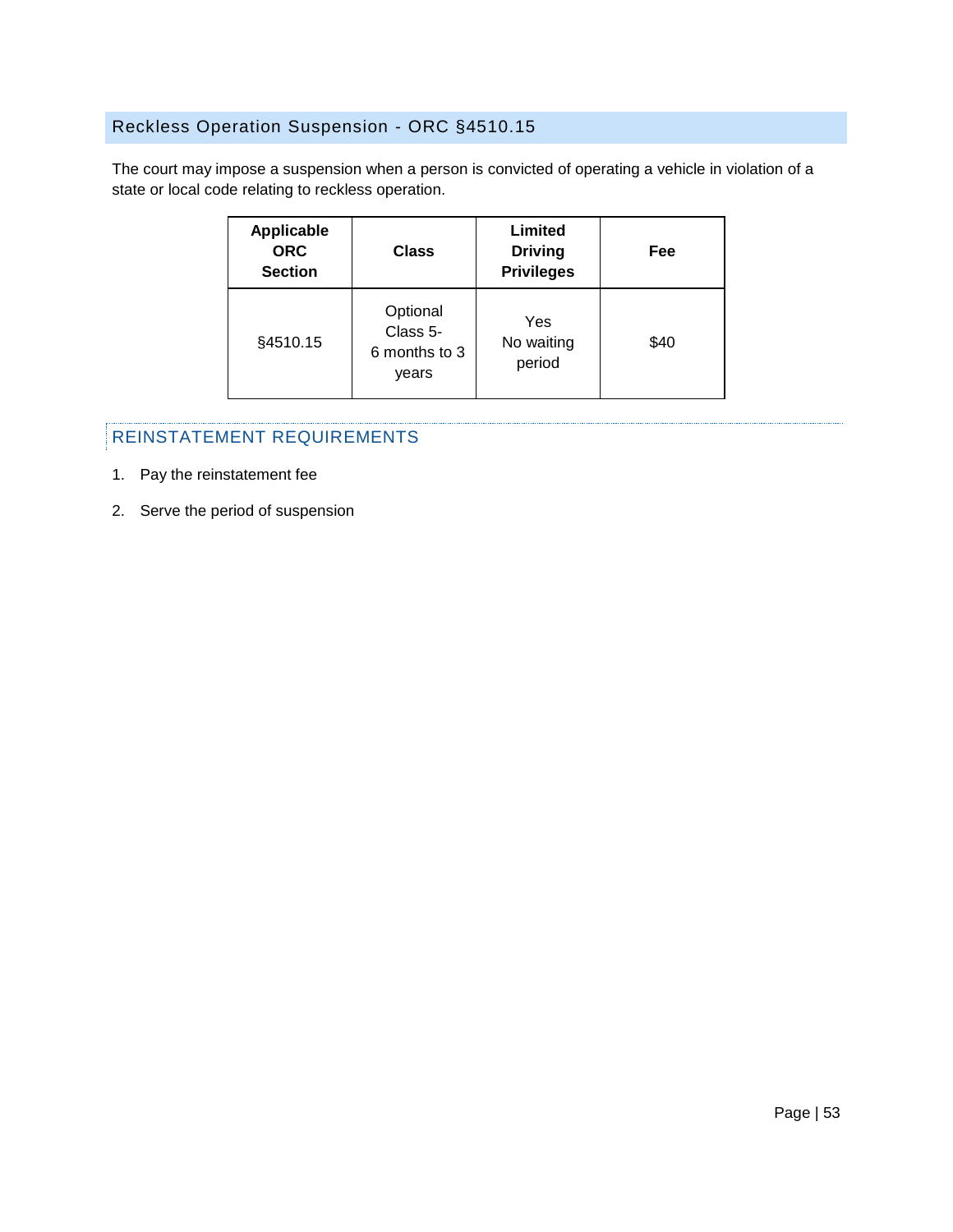# <span id="page-54-0"></span>Leaving the Scene After an Accident (Hit-Skip) Suspension – ORC §§ 4549.02 AND 4549.021

A court must impose a suspension when a person is convicted of "Hit-Skip," in violation of ORC § 4549.02 or ORC § 4549.021.

|                 | <b>Applicable</b><br><b>ORC Section</b> | <b>Class</b> | <b>Limited</b>                      | Ignition<br><b>Interlock</b> | <b>Restricted</b><br><b>Plates</b> | Reinstatement |
|-----------------|-----------------------------------------|--------------|-------------------------------------|------------------------------|------------------------------------|---------------|
|                 |                                         |              | <b>Driving</b><br><b>Privileges</b> |                              |                                    | <b>Fee</b>    |
| <b>Accident</b> | §4549.02(B)                             | Class $5-$   | Yes                                 | Optional                     | Optional                           | \$40          |
| on Public       |                                         | 6 Months     | No Waiting                          |                              |                                    |               |
| Road or         |                                         | to 3 Years   | Period                              |                              |                                    |               |
| Highway         |                                         |              |                                     |                              |                                    |               |
| <b>Accident</b> | §4549.021(B)                            | Class $5-$   | Yes                                 | Optional                     | Optional                           | \$40          |
| on Public       |                                         | 6 Months     | No Waiting                          |                              |                                    |               |
| or Private      |                                         | to 3 Years   | Period                              |                              |                                    |               |
| <b>Property</b> |                                         |              |                                     |                              |                                    |               |
| other           |                                         |              |                                     |                              |                                    |               |
| than            |                                         |              |                                     |                              |                                    |               |
| <b>Public</b>   |                                         |              |                                     |                              |                                    |               |
| Road or         |                                         |              |                                     |                              |                                    |               |
| Highway         |                                         |              |                                     |                              |                                    |               |

- 1. Pay the reinstatement fee
- 2. Serve the period of suspension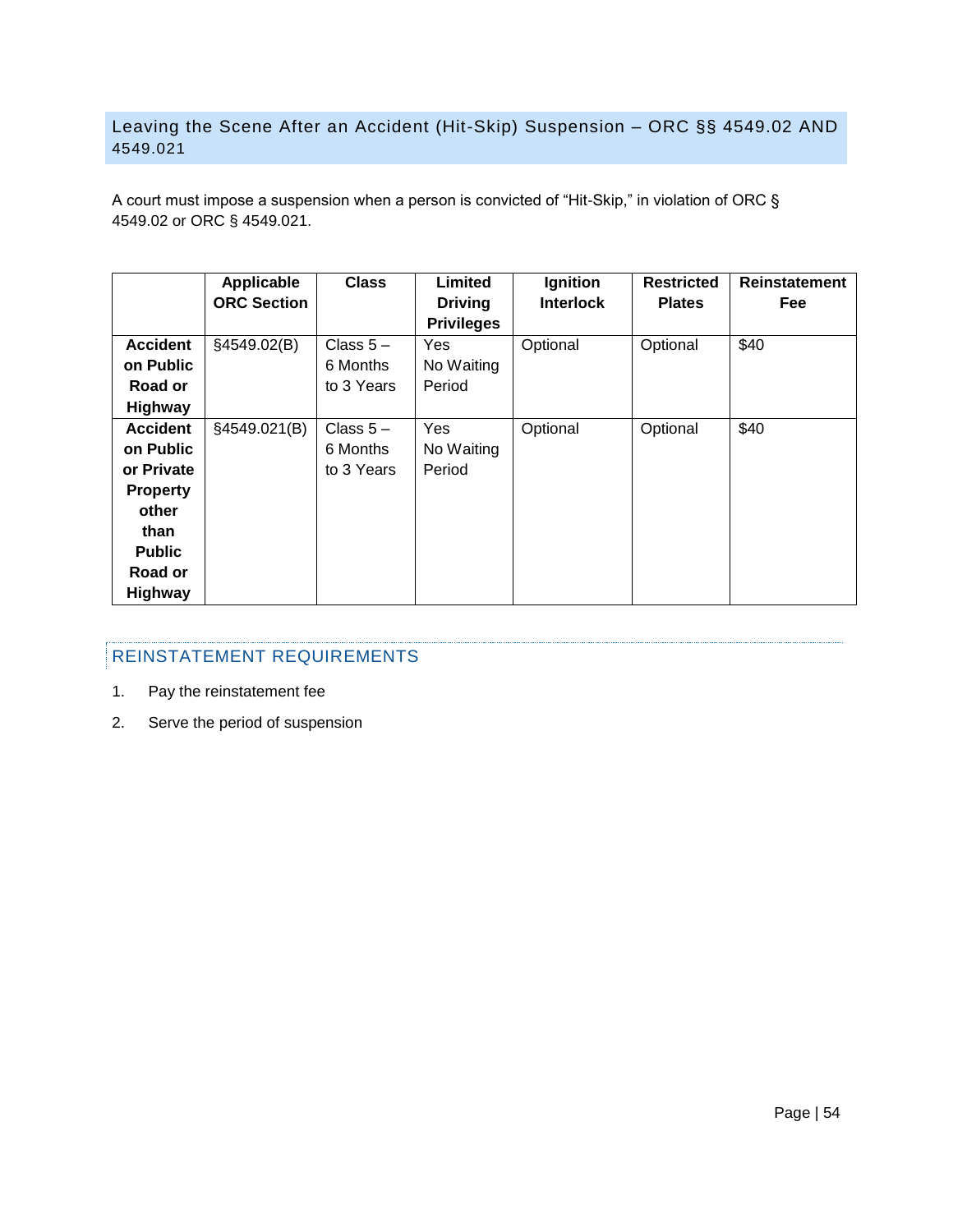<span id="page-55-0"></span>Failure to Comply With Order or Signal of Police Officer and Fleeing or Eluding Police Officer Suspension – ORC § 2921.331

A court must impose a suspension when a person is convicted of failing to comply with a lawful order or direction of an officer invested with authority to direct and regulate traffic or willfully fleeing or evading a police officer in violation of ORC § 2921.331

|                   | Applicable     | <b>Class</b>  | Limited           | Ignition         | <b>Restricted</b> | <b>Reinstatement</b> |
|-------------------|----------------|---------------|-------------------|------------------|-------------------|----------------------|
|                   | <b>Section</b> |               | <b>Driving</b>    | <b>Interlock</b> | <b>Plates</b>     | Fee                  |
|                   |                |               | <b>Privileges</b> |                  |                   |                      |
| <b>Failure to</b> | § 2921.331(E)  | Class $5-6$   | Yes               | Optional         | Optional          | \$40                 |
| Comply            |                | Months to 3   | No waiting        |                  |                   |                      |
| with Order        |                | Years         | period            |                  |                   |                      |
| <b>Fleeing or</b> | § 2921.331(E)  | Class $5-6$   | Yes               | Optional         | Optional          | \$40                 |
| <b>Eluding</b>    |                | Months to 3   | No waiting        |                  |                   |                      |
| M1                |                | Years         | period            |                  |                   |                      |
| <b>Fleeing or</b> | § 2921.331(E)  | Class $2 - 3$ | <b>No</b>         | Optional         | Optional          | \$40                 |
| <b>Eluding</b>    |                | Years to      |                   |                  |                   |                      |
| <b>Felony</b>     |                | Life          |                   |                  |                   |                      |

- 1. Pay the reinstatement fee
- 2. Serve the period of suspension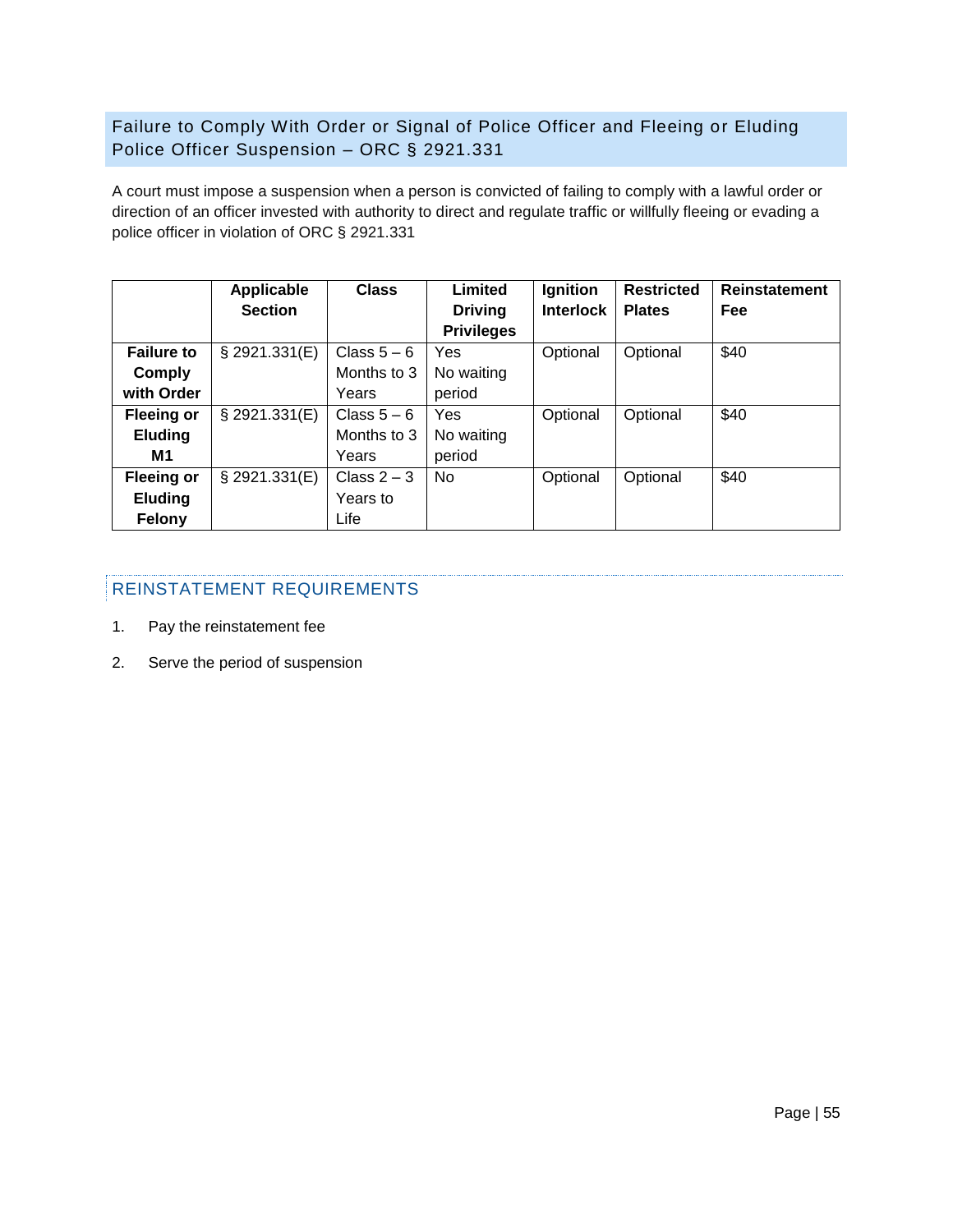# <span id="page-56-0"></span>Juvenile Driver Suspension – ORC § 4510.31

The Registrar must suspend the license of any person who has been convicted of, pleaded guilty to, or been adjudicated in juvenile court as having committed one of a series of offenses before the person's 18<sup>th</sup> birthday.

|                       | <b>Applicable ORC</b> | <b>Class</b>     | <b>Limited Driving</b>  | Reinstatement |
|-----------------------|-----------------------|------------------|-------------------------|---------------|
|                       | <b>Section</b>        |                  | <b>Privileges</b>       | Fee           |
| <b>Unruly Child</b>   | §4510.31(B)           | Class $D - 6$    | Yes - No waiting        | \$40          |
| with a Drug           |                       | <b>Months</b>    | period. May be          |               |
| <b>Abuse Offense</b>  |                       |                  | granted to practice     |               |
|                       |                       |                  | driving with parent or  |               |
|                       |                       |                  | guardian.               |               |
| <b>Suspension for</b> | $§$ 4510.31(A)(1)(c)  | Class $E - 3$    | Yes - No waiting        | \$40          |
| <b>Two Moving</b>     |                       | Months           | period. May be          |               |
| <b>Violations</b>     |                       |                  | granted to practice     |               |
|                       |                       |                  | driving with parent or  |               |
|                       |                       |                  | guardian. May also      |               |
|                       |                       |                  | be granted upon         |               |
|                       |                       |                  | petition for            |               |
|                       |                       |                  | employment,             |               |
|                       |                       |                  | education, vocational   |               |
|                       |                       |                  | training, or treatment. |               |
| <b>Suspension for</b> | $§$ 4510.31(A)(1)(a)  | Class C - 1 Year | Yes - No waiting        | \$40          |
| <b>Three Moving</b>   |                       |                  | period. May be          |               |
| <b>Violations</b>     |                       |                  | granted to practice     |               |
|                       |                       |                  | driving with parent or  |               |
|                       |                       |                  | guardian. May also      |               |
|                       |                       |                  | be granted upon         |               |
|                       |                       |                  | petition for            |               |
|                       |                       |                  | employment,             |               |
|                       |                       |                  | education, vocational   |               |
|                       |                       |                  | training, or treatment. |               |
| <b>Suspension for</b> | $§$ 4510.31(A)(1)(b)  | Class $D - 6$    | Yes - No waiting        | \$40          |
| <b>Juvenile OVI</b>   |                       | Months           | period. May be          |               |
|                       |                       |                  | granted to practice     |               |
|                       |                       |                  | driving with parent or  |               |
|                       |                       |                  | guardian.               |               |

- 1. Pay the reinstatement fee
- 2. Serve the period of suspension
- 3. Obtain temporary license
- 4. Take a juvenile driver improvement program
- 5. Pass Driver's License Examination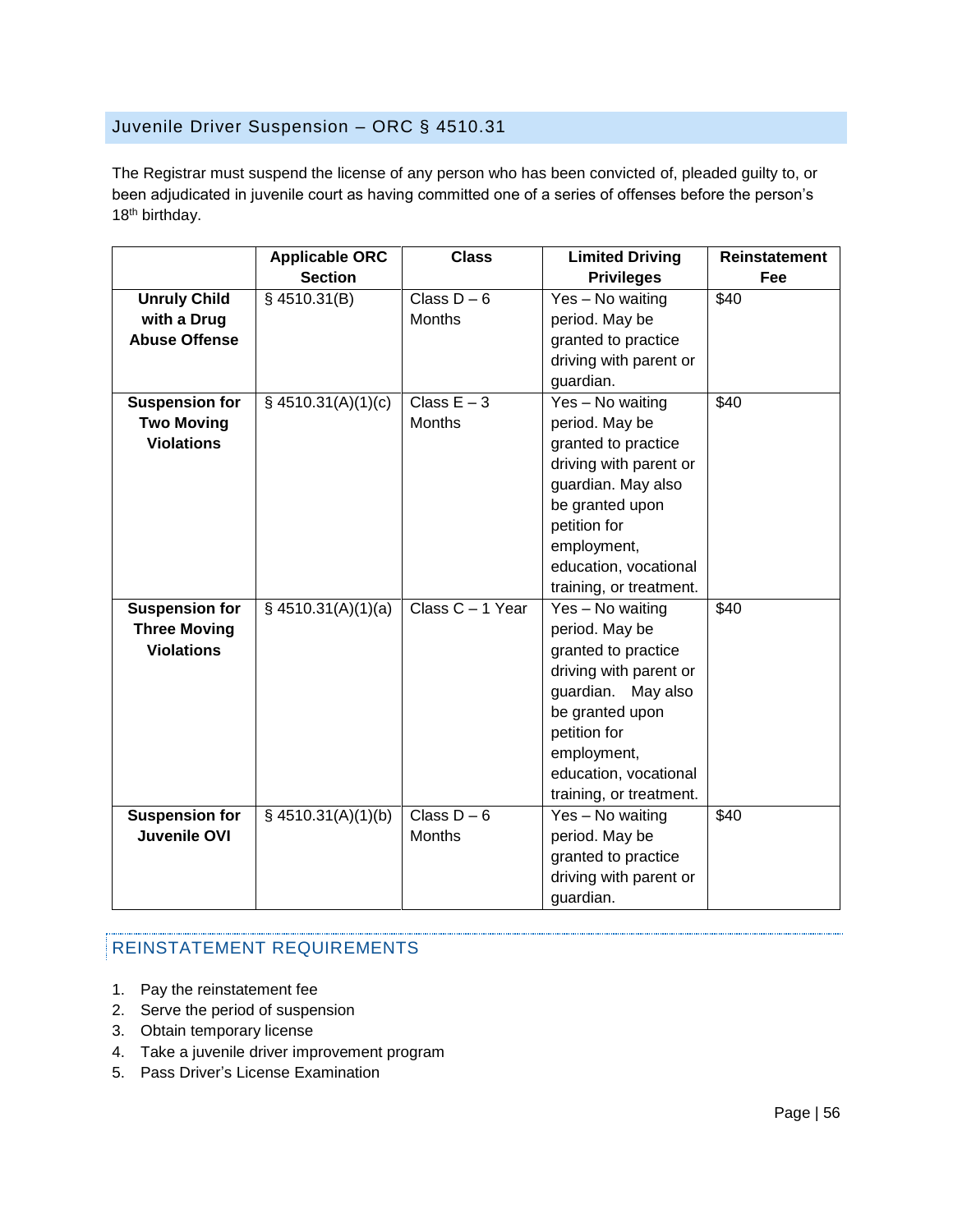# JUDICIAL RELIEF FROM JUVENILE SUSPENSION – ORC § 4510.31(C)(2)(A)

When a juvenile has been adjudicated to have committed two or three traffic violations, the court in which the juvenile has been adjudicated to have committed the second or third violation may order the Registrar to waive the suspension. The court may do so only if all of the following are satisfied:

- 1. the driver submits a petition requesting a waiver of the suspension to the court before the sentence or order of disposition. The petition must describe why the suspension would seriously affect the person's ability to continue employment, education, vocational training, or treatment;
- 2. the driver submits proof to the court before the sentence or disposition, showing that he or she has completed an advanced juvenile driver improvement program after the person committed the second or third violation; and
- 3. the court finds reasonable cause to believe the suspension would seriously affect the person's ability to continue employment, education, vocational training, or treatment.

If the sentence is for a third moving violation, a waiver of the suspension may only be granted if the person did not petition for a waiver of suspension after the second offense, and the court did not order the waiver of the suspension for the second violation.

If the court elects to order a waiver of suspension, it will immediately send written notice to the Registrar, and the Registrar shall not suspend the person's license.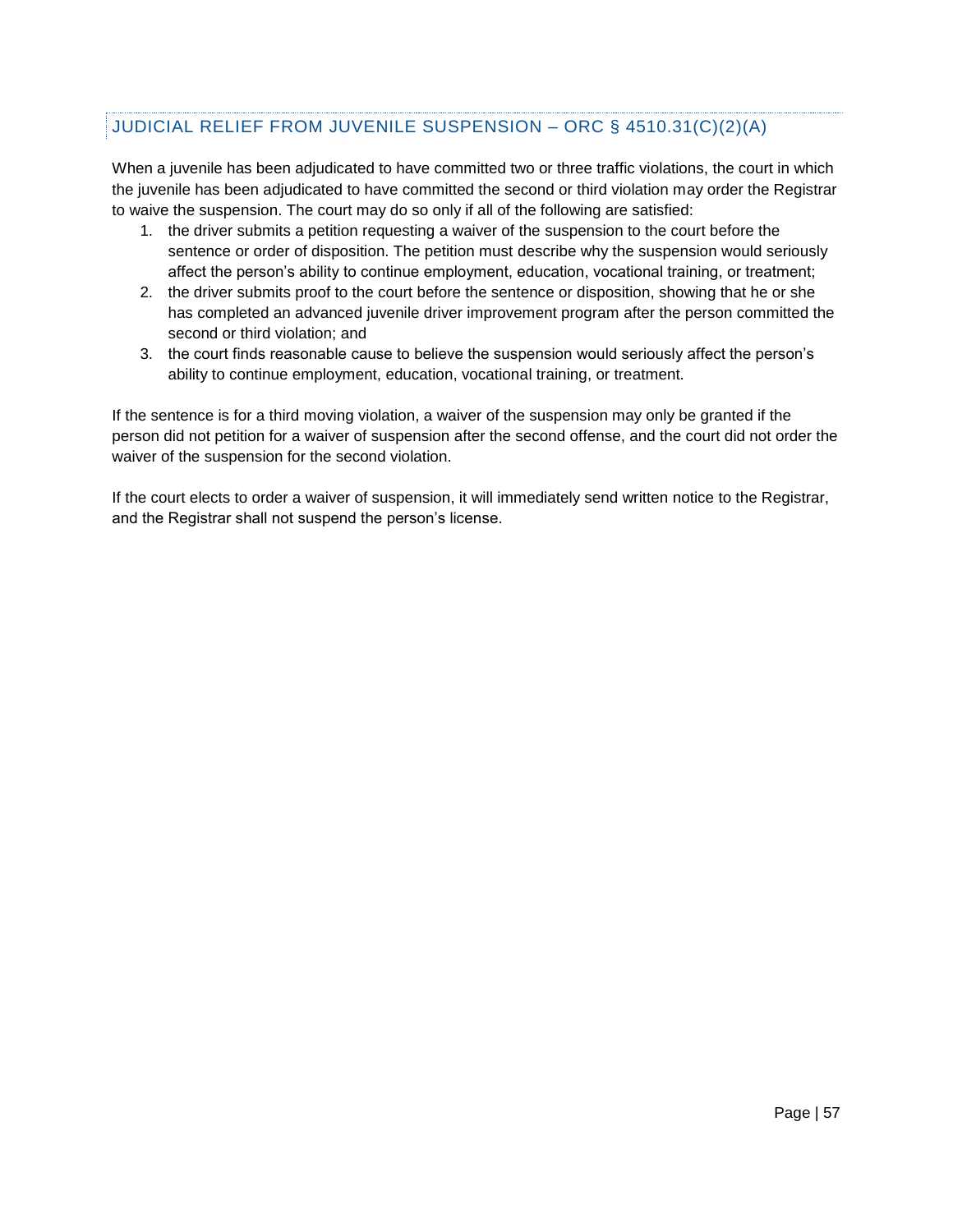# <span id="page-58-0"></span>**CHAPTER SIX: INTERSTATE SUSPENSIONS**

#### <span id="page-58-1"></span>Non-Resident Violator Compact Suspension - ORC §4510.71, Article IV

The OBMV imposes a suspension when an out of state court informs the OBMV that there is an outstanding traffic ticket against an Ohio licensed driver.

In *State v. Hutchings*, 2013 Ohio 5432, the Court of Appeals held that an Ohio Court may suspend a driver's nonresident driving privileges but may not confiscate the driver's Michigan license. Michigan is not a member of the violator compact.

| <b>Applicable</b><br><b>ORC</b><br><b>Section</b> | <b>Class</b>                               | Limited<br><b>Driving</b><br><b>Privileges</b> | Fee  | <b>Review</b><br><b>Process</b> |
|---------------------------------------------------|--------------------------------------------|------------------------------------------------|------|---------------------------------|
| §4510.71                                          | Class F-<br>until<br>conditions<br>are met | None                                           | \$40 | To OBMV or<br>Court             |

#### REINSTATEMENT REQUIREMENTS

- 1. Comply with the requirements of the out of state court
- 2. Obtain a release from the out-of-state court and file with the OBMV
- 3. Pay the reinstatement fee

#### ADMINISTRATIVE OR CIVIL HEARING

- 1. The driver may request a hearing in writing within 30 days from the date of the suspension notice.
- 2. The driver may request the hearing before the Registrar (§119.06) or Municipal Court (§4510.73);
- 3. The request for hearing stays the suspension.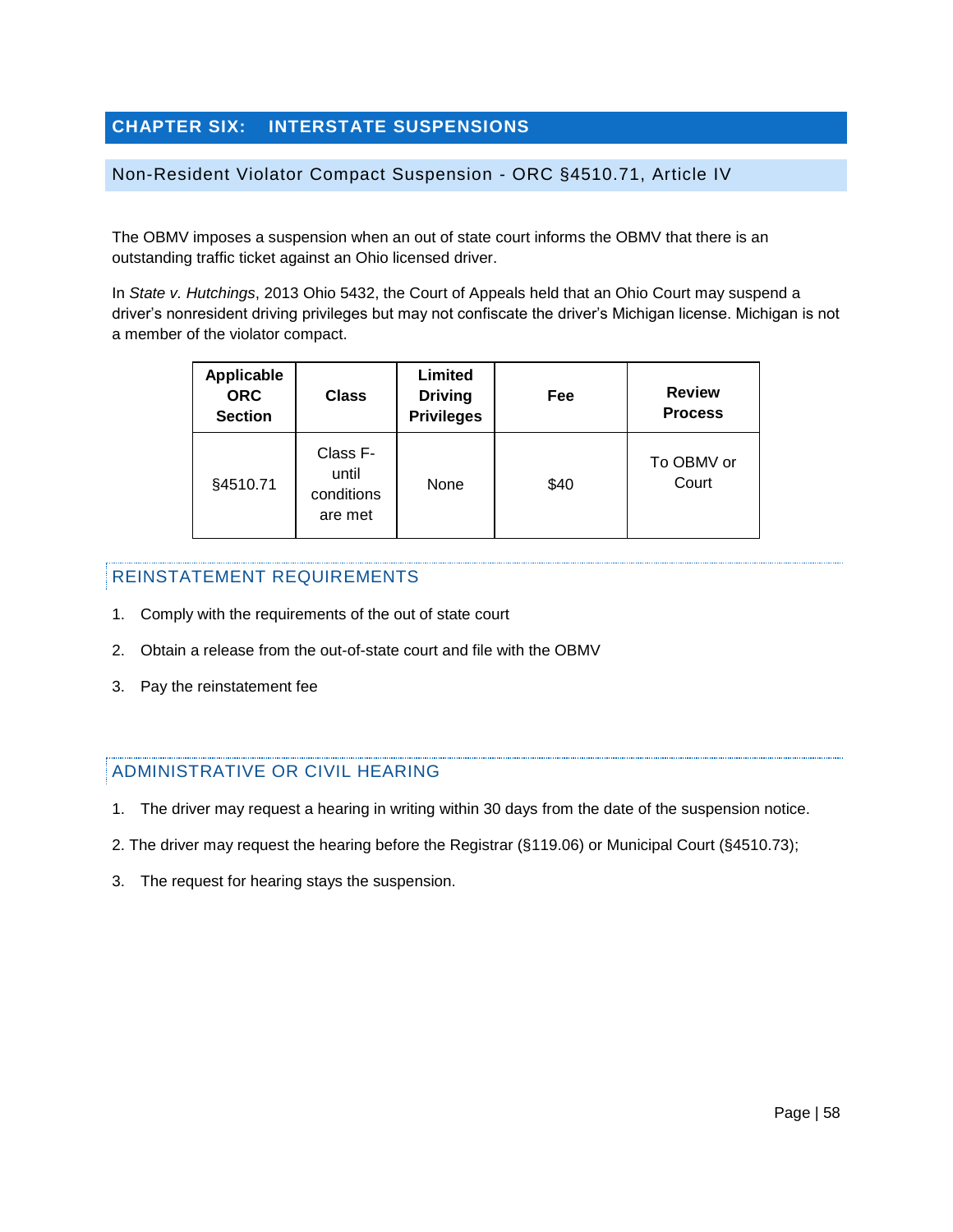#### <span id="page-59-0"></span>Driver License Compact Suspension Due to Certain Out Of State Convictions - ORC § 4510.61, Article IV

The OBMV imposes a suspension when it receives notice from another state that an Ohio driver was convicted of a traffic violation in the non-resident state. For the purpose of suspension, revocation or limitation of the driver's license, the OBMV will give the same effect to the conviction as it would if the conviction had occurred in Ohio.

#### REINSTATEMENT REQUIREMENTS

The reinstatement requirements will depend on the nature of the conviction.

#### ADMINISTRATIVE OR CIVIL HEARING

The availability of and procedure for review of the imposition of the suspension by the OBMV depends on the nature of the conviction.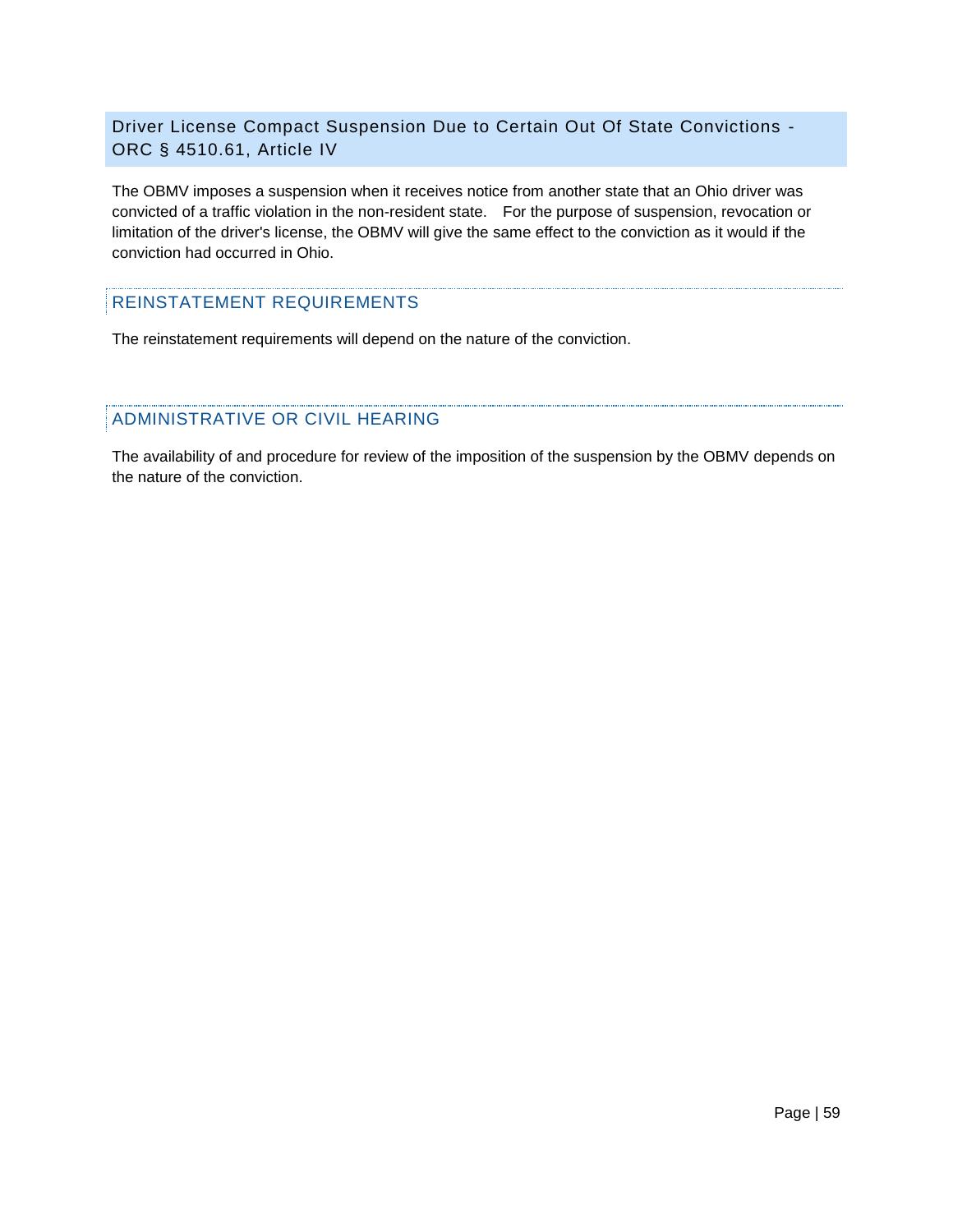#### <span id="page-60-0"></span>National Driver Registry or Driver's License Compact Block – ORC §4510.61, Article V

The OBMV imposes a block when a driver is applying for or renewing an Ohio license and is under suspension in another state or held a license in another state which is suspended. The block is triggered when the OBMV processes a driver through the Problem Drivers Pointer System, formerly through the National Driver Registry.

The OBMV searches the Pointer System when…

- 1. A person is requesting an Ohio driver's license for the first time and is over 18 years of age
- 2. A person is renewing an Ohio driver's license
- 2. An Ohio driver is being re-tested due to reinstatement requirements
- 3. An out of state, licensed driver applies for an Ohio license.

| <b>Applicable</b><br><b>ORC</b><br><b>Section</b> | Limited<br><b>Driving</b><br><b>Privileges</b> | Fee  | <b>Review</b><br><b>Process</b> |
|---------------------------------------------------|------------------------------------------------|------|---------------------------------|
| §4510.61<br>Article V                             | None                                           | \$40 | Appeal to Court<br>§4507.08     |

#### REINSTATEMENT REQUIREMENTS

- 1. Pay the OBMV fee
- 2. File a clearance letter from the other state with the OBMV
- 3. The Pointer System's license status is converted to "ELIGIBLE"

#### APPEAL PROCESS UNDER ORC §4507.08(D)(5)

1. When the application for a license is denied by the OBMV, the driver may file a petition in the municipal court where he/she resides.

2. The scope of the appeal is whether the conduct involved in the out-of-state offense would have resulted in a suspension had the offense occurred in Ohio.

3. If the appeal is successful, the OBMV will process the license application upon the filing of a certified judgment entry from the municipal court.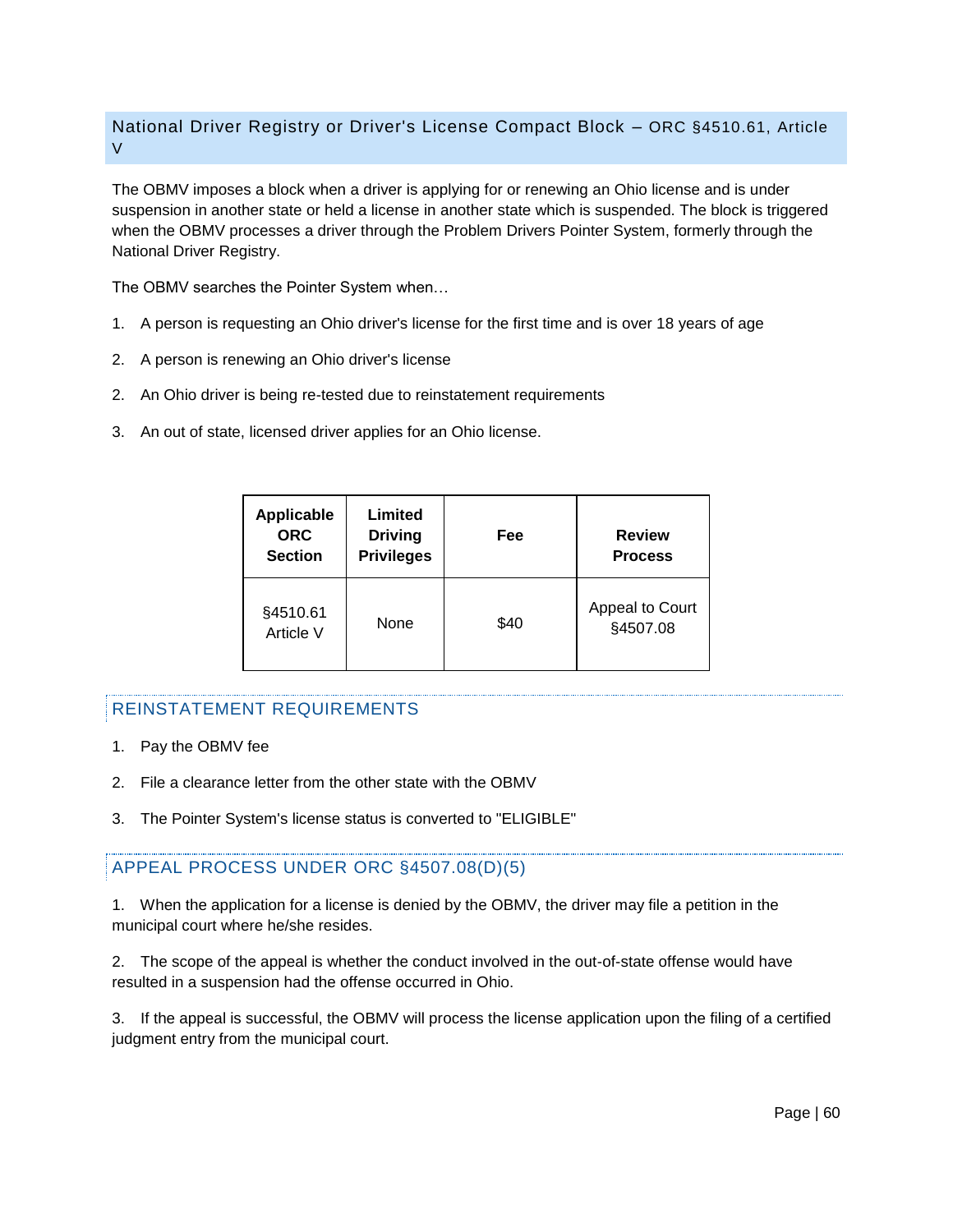# <span id="page-61-0"></span>**CHAPTER SEVEN: COURT SUSPENSIONS UPON CONVICTION FOR DRIVING UNDER VARIOUS TYPES OF SUSPENSION**

#### <span id="page-61-1"></span>Operating Under Suspension or in Violation of a License Restriction (Catch All - Other than under ORC Chapter 4509, §4510.111 and §4510.16) - ORC §4510.11

The court may impose a suspension if a driver is convicted of operating a vehicle in violation of any license restriction or while under any suspension other than a financial responsibility suspension imposed under ORC Chapter 4509, ORC §4510.111 and ORC §4510.16.

| <b>Applicable</b><br><b>ORC Section</b> | Class                                                | Limited<br><b>Driving</b><br><b>Privileges</b> | <b>Reinstatement</b><br>Fee                  |
|-----------------------------------------|------------------------------------------------------|------------------------------------------------|----------------------------------------------|
| §4510.11                                | Optional<br>Class 7-<br>Not to<br>exceed<br>one year | Yes<br>No waiting<br>period                    | \$40.00 if<br>suspended 90<br>days or longer |

- 1. Pay the reinstatement fee
- 2. Serve the period of suspension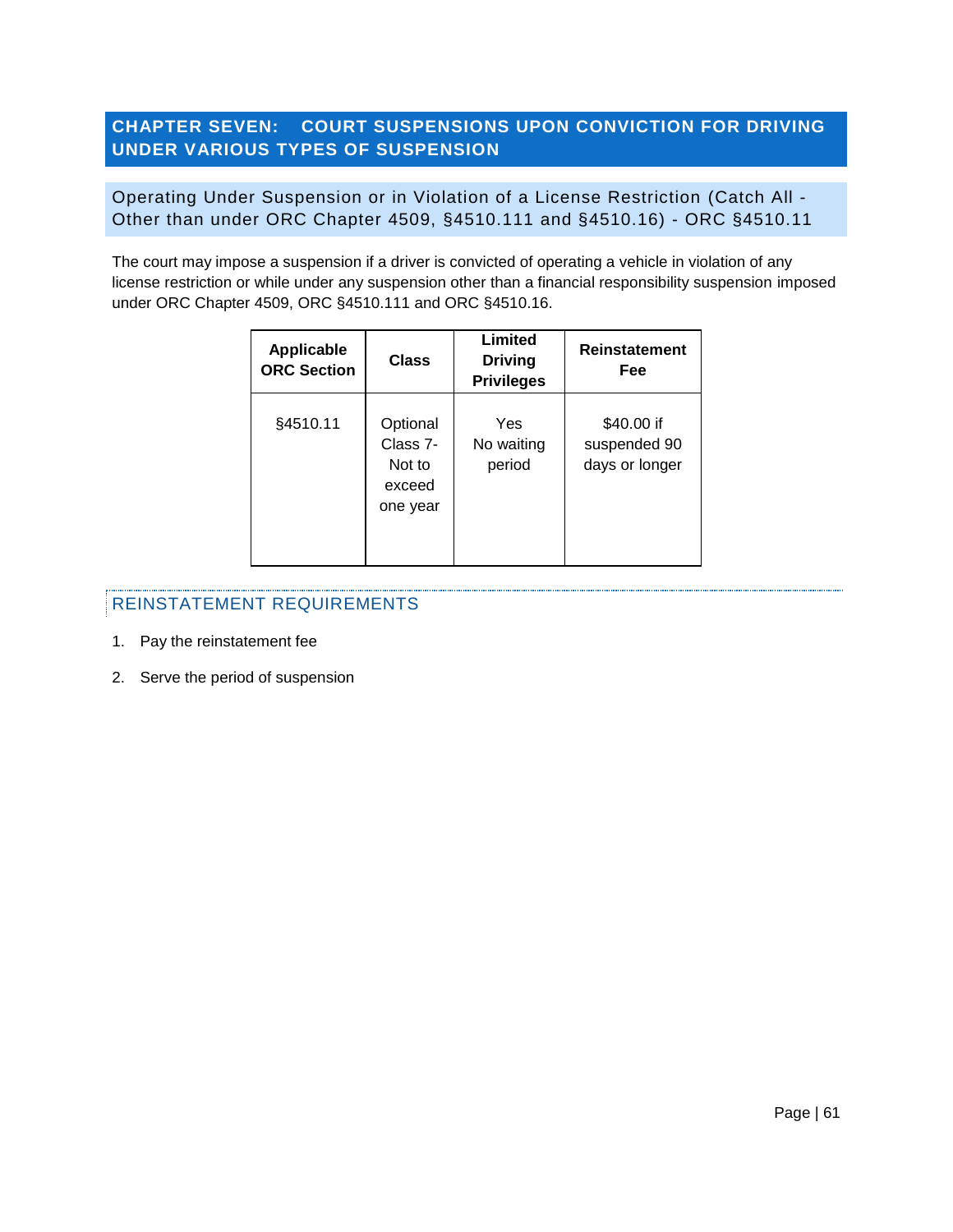#### <span id="page-62-0"></span>Operating Under License Forfeiture Suspension- ORC §4510.111

Effective September 28, 2012, a Court may no longer suspend the license of a driver convicted of driving under a license forfeiture suspension.

#### <span id="page-62-1"></span>Operating Under Child Support Suspension - ORC §4510.111

Effective September 28, 2012, a Court may no longer suspend the license of a driver convicted of driving under a child support suspension.

# <span id="page-62-2"></span>Operating Under A Financial Responsibility Suspension - ORC §4510.16

Effective September 28, 2012, a Court may no longer suspend the license of a driver convicted of driving under a financial responsibility suspension.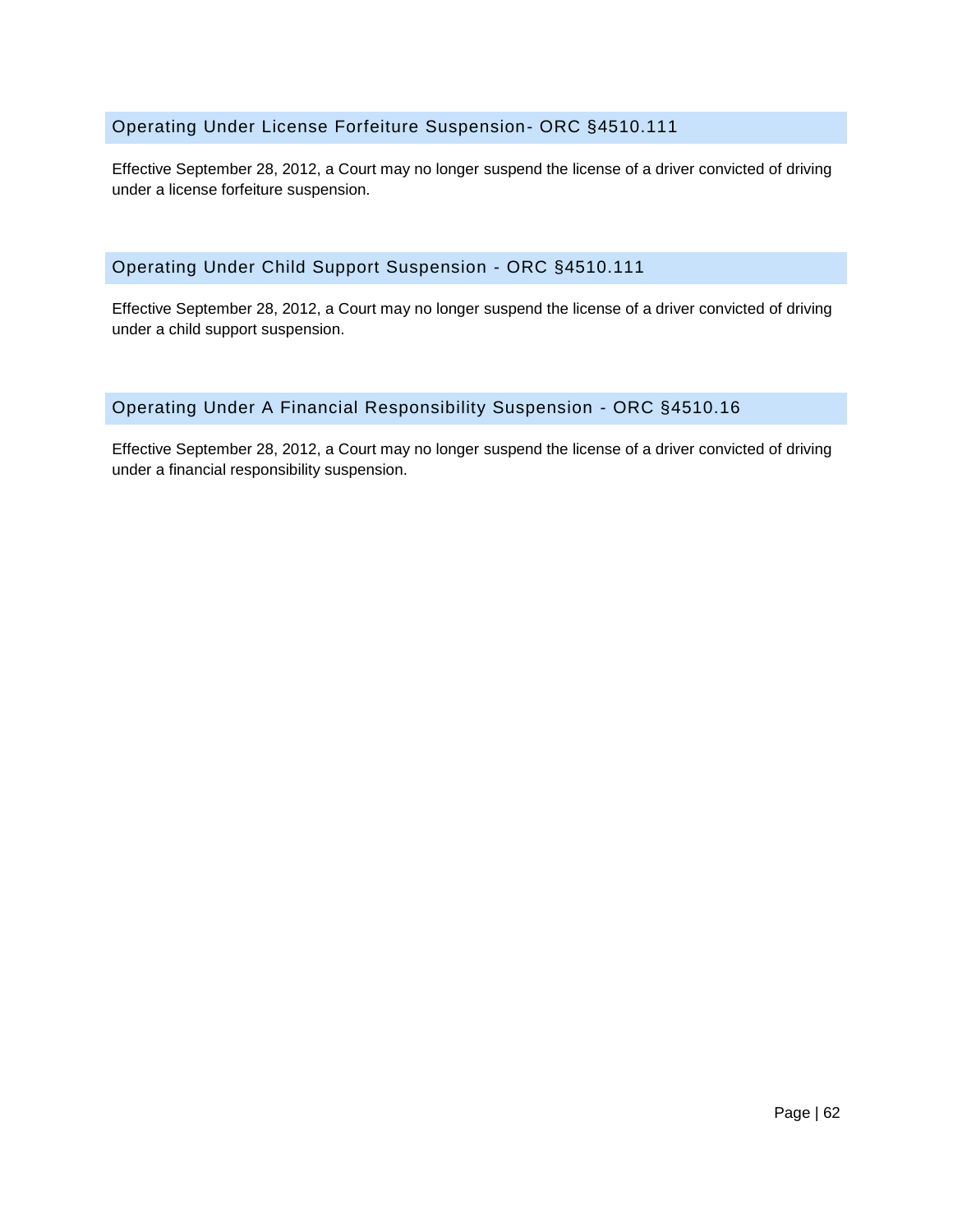# <span id="page-63-0"></span>Operating Under OVI Suspension - ORC §4510.14

The court must impose a suspension when a person is convicted of operating a vehicle under an OVI suspension (§4511.19 and §4510.07), an Administrative License Suspension (§4511.191), or a judicial pretrial suspension (§4511.196).

| <b>Applicable</b><br><b>ORC</b><br><b>Section</b> | Class                                            | Limited<br><b>Driving</b><br><b>Privileges</b> | Fee                                                     |
|---------------------------------------------------|--------------------------------------------------|------------------------------------------------|---------------------------------------------------------|
| §4510.14                                          | Mandatory<br>Class 7-<br>Not to exceed<br>1 year | Yes<br>No Waiting<br>Period                    | \$40.00 if the<br>suspension is<br>90 days or<br>longer |

- 1. Pay the reinstatement fee
- 2. Serve the period of suspension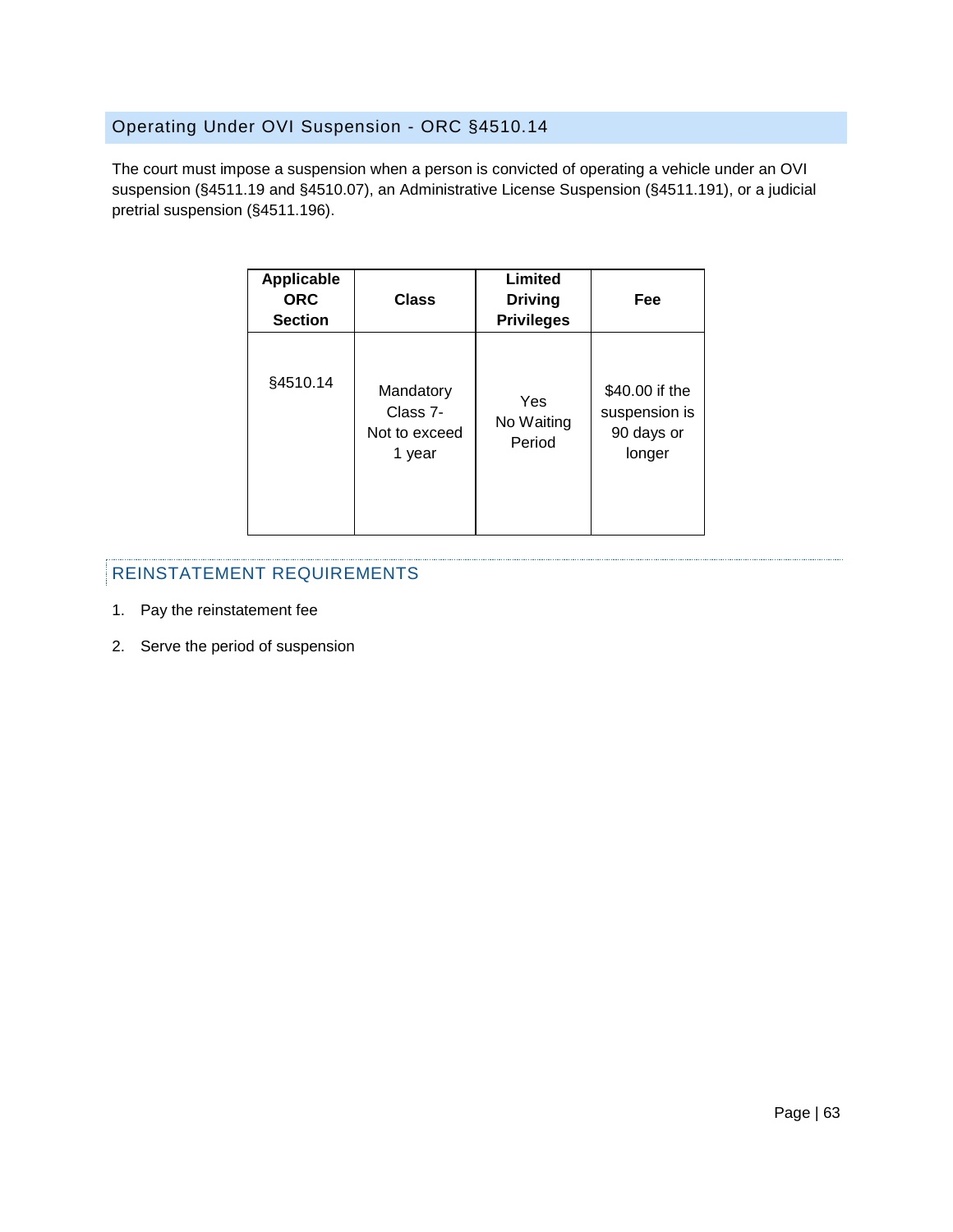# <span id="page-64-0"></span>Operating With Expired License Suspension - ORC §4510.12

The court may impose a suspension when a person is convicted of operating a vehicle with an expired license if it is at least the second offense within three years and the license is expired for more than six months.

|                                                                         | Applicable<br><b>ORC</b><br><b>Section</b> | <b>Class</b>                            | Limited<br><b>Driving</b><br><b>Privileges</b> | Fee                                                  |
|-------------------------------------------------------------------------|--------------------------------------------|-----------------------------------------|------------------------------------------------|------------------------------------------------------|
| 1 or more<br>priors in 3<br>vears<br>&<br>expired<br>for $>6$<br>months | §4510.12                                   | Optional<br>Class 7-<br>up to 1<br>year | Yes<br>No waiting<br>period                    | \$40 if<br>suspension is<br>for 90 days or<br>longer |

- 1. Pay the reinstatement fee, if any
- 2. Serve the period of suspension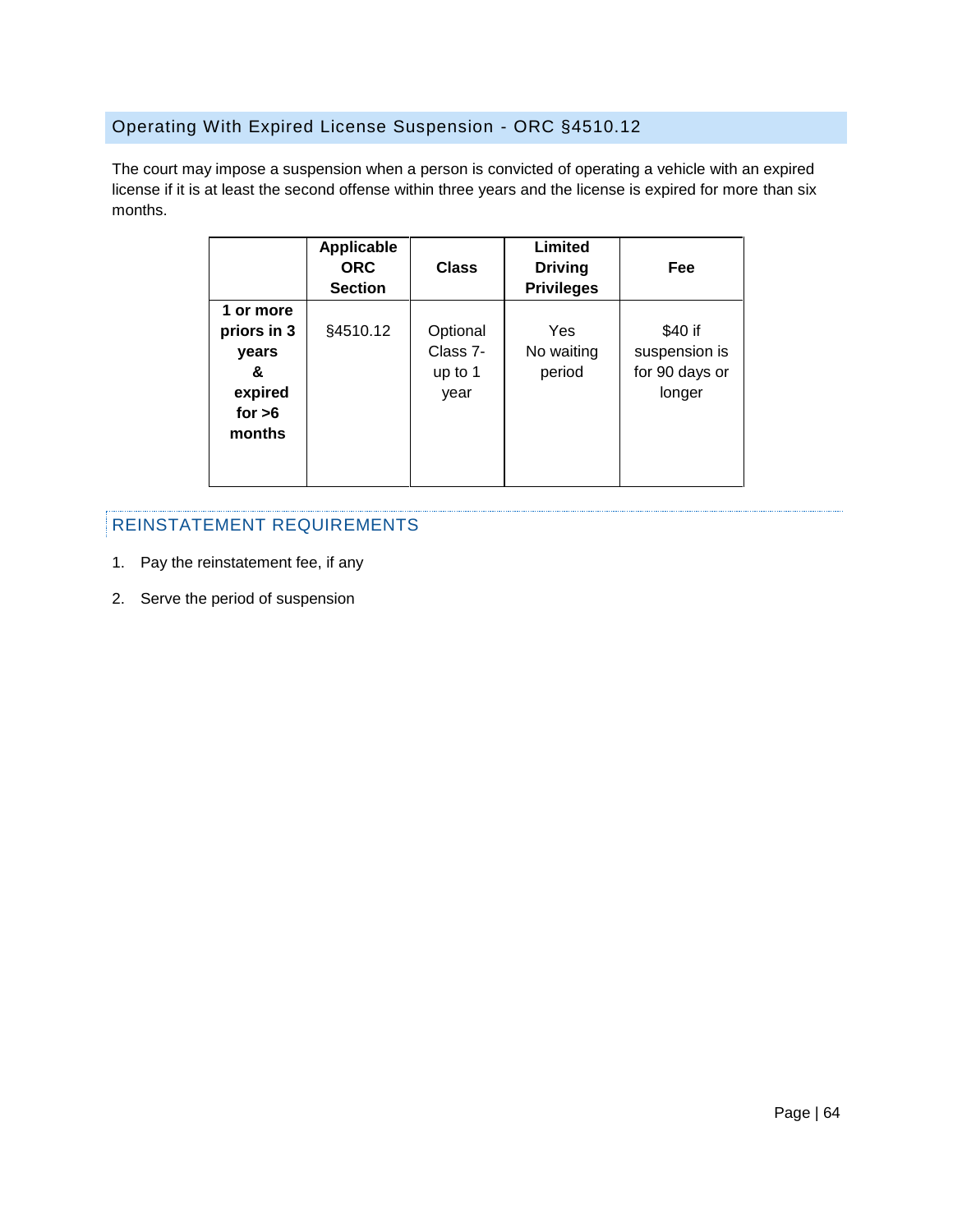# <span id="page-65-0"></span>Driving While Failing to Reinstate a License - ORC §4510.21

A court may impose a suspension when a driver is convicted of operating a vehicle after period of suspension has expired but the person has failed to comply with all reinstatement requirements imposed by law i.e. "failure to reinstate" status.

| <b>Applicable</b><br><b>ORC</b><br><b>Section</b> | <b>Class</b>                                          | Limited<br><b>Driving</b><br><b>Privileges</b> | <b>Reinstatement</b><br>Fee                         |
|---------------------------------------------------|-------------------------------------------------------|------------------------------------------------|-----------------------------------------------------|
| §4510.21                                          | Optional<br>Class $7 -$<br>Not to<br>exceed 1<br>year | Yes<br>No waiting<br>period                    | \$40.00 if<br>suspension is<br>90 days or<br>longer |

- 1. Pay the reinstatement fee, if any
- 2. Serve the period of suspension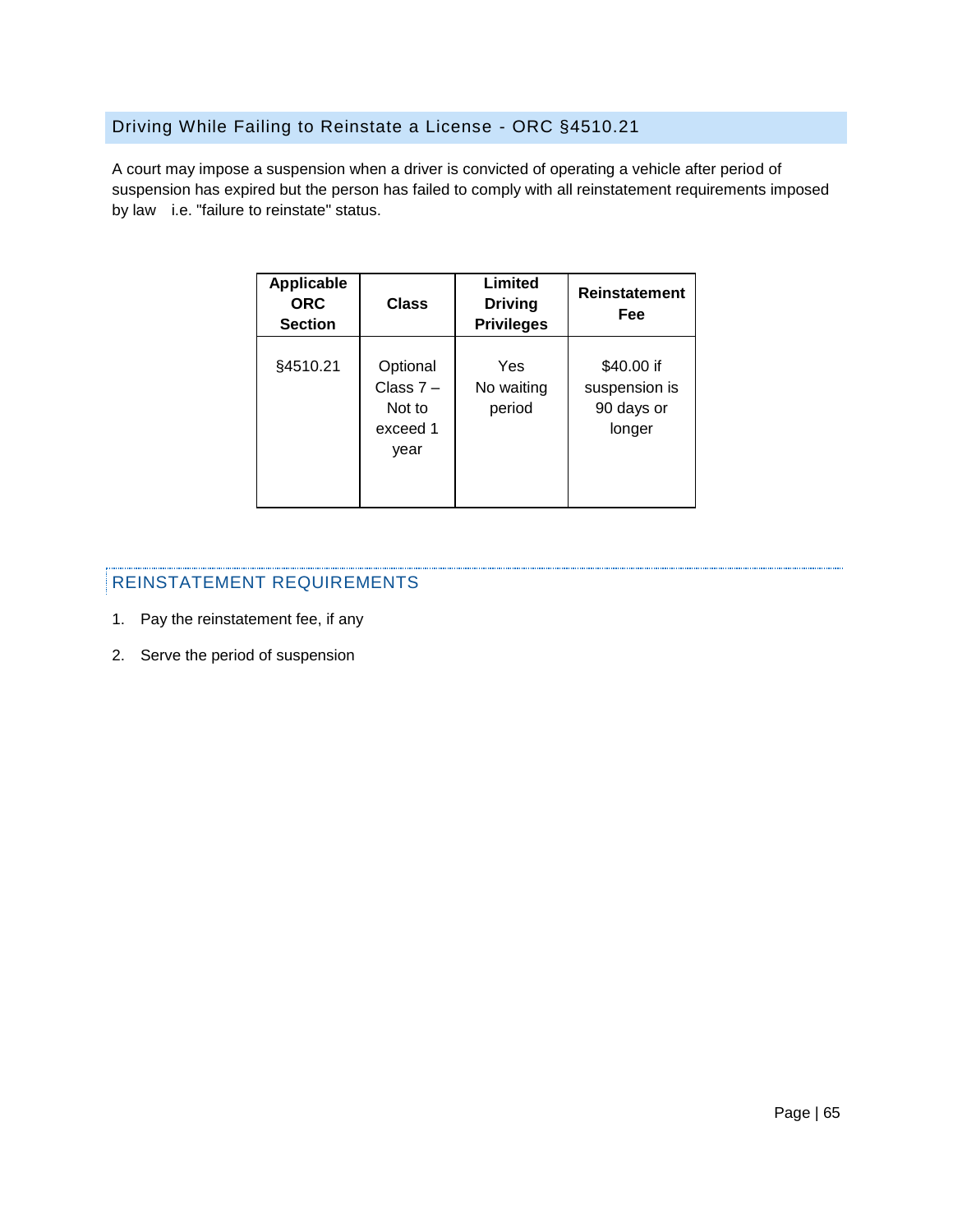# <span id="page-66-0"></span>**CHAPTER EIGHT: COMMERCIAL DRIVER'S LICENSE**

#### <span id="page-66-1"></span>Commercial Driver's License Suspensions and Disqualifications ORC §4506.16

A commercial driver's license may be suspended for any reason that other forms of driver's licenses may be suspended. If a driver's commercial driver's license is suspended, he or she may not apply or receive another form of driver's license. ORC §4506.16(K). Further, no court may grant limited driving privileges for the operation of a commercial vehicle to a driver whose driver's license or commercial driver's license is suspended or who has been disqualified. ORC §4506.161.

In addition to suspensions, however, a commercial driver's license may be subject to disqualification under ORC §4506.16. The OBMV will "disqualify a holder of a commercial driver's license...from operating a commercial motor vehicle" upon a first conviction for a violation of any provision of divisions (A)(2) to (12) of ORC §4506.15. As of the most recent amendment of ORC 4506.16 on January 27, 2012, a conviction for OVI under ORC §4511.19 or an equivalent ordinance has been removed as a disqualifying event. Notwithstanding, the OBMV's interpretation of the statute is that it may disqualify for a conviction of any violation listed in ORC §4506.15(A)(2) to (A)(12), which would include state and municipal OVI's. Note that OAC §4501:1-1-24(A) provides that the OBMV shall disqualify a person from operating a commercial motor vehicle for a conviction of an offense described in ORC 4506.15. Additionally, the disqualification applies to persons who are placed under an ALS imposed pursuant to ORC §4511.191 (Implied Consent Law) for refusing a chemical test after a lawful arrest for OVI.

Although a court may not grant limited driving privileges for employment as a driver of a commercial motor vehicle to any driver who is disqualified under ORC §4506.16, it may grant driving privileges for other purposes. ORC §4510.13(B).

> *Cautionary Note: As of January 27, 2012 an Administrative License Suspension (ALS) imposed under ORC 4511.191 for refusing a chemical test (Implied Consent law) will cause the OBMV to disqualify a person from operating a commercial motor vehicle. See ORC 4506.16(D)(1) and (2). Thus, it is very important that an ALS appeal be filed within 30 days of the arraignment. Unless the ALS (for a refusal) is vacated on appeal, the commercial driver will be disqualified even if he or she is found not guilty of the OVI by acquittal or dismissal upon amendment to a reduced charge. A first ALS requires a one year disqualification. A second ALS will require a disqualification "for life or for any other period of time as determined by the United States secretary of transportation and designed by the director of public safety by rule."*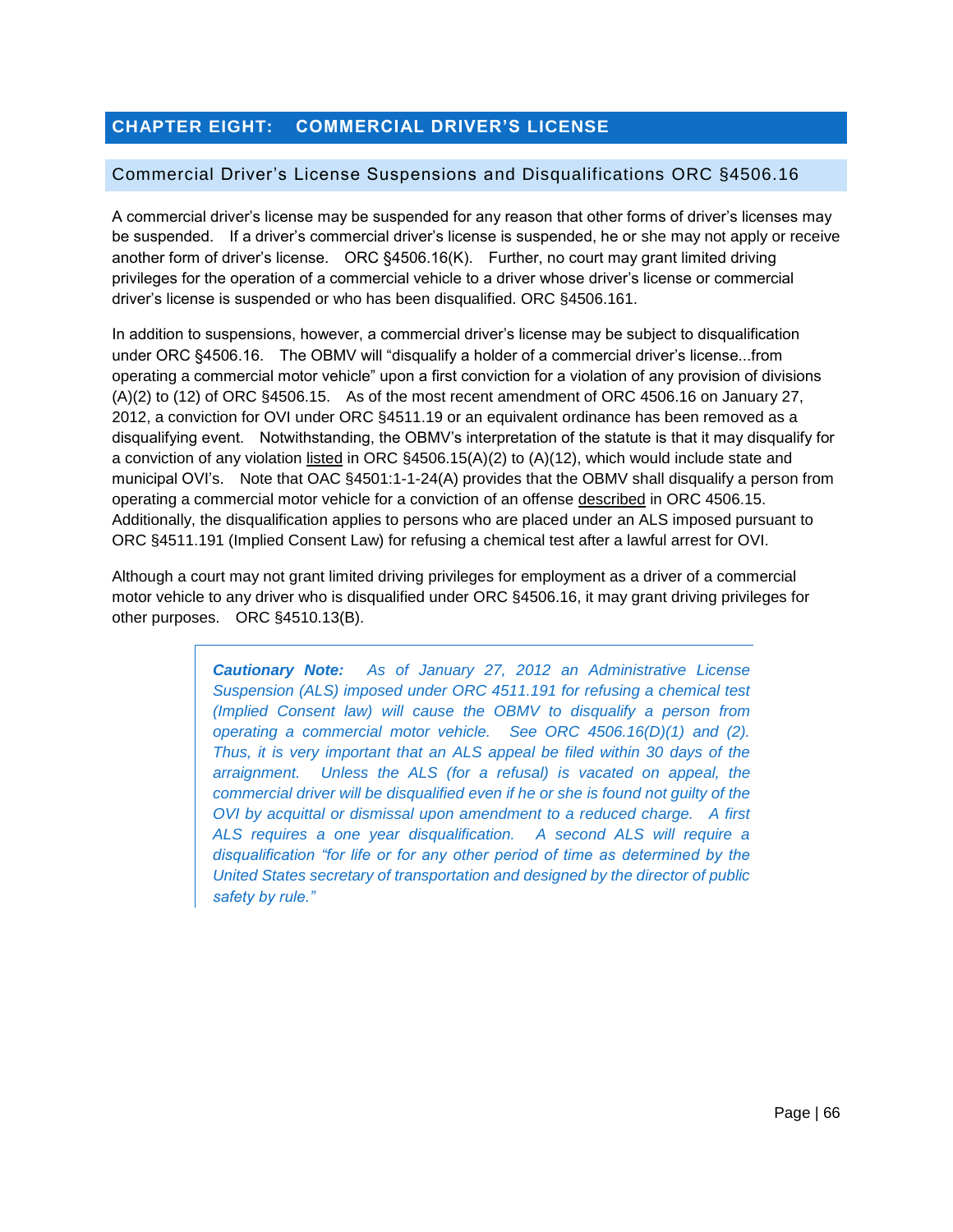<span id="page-67-0"></span>

| <b>APPENDIX A: POINTS CHART - SELECT OFFENSES</b>         |                              |                |  |  |  |
|-----------------------------------------------------------|------------------------------|----------------|--|--|--|
| <b>CONVICTION</b>                                         | <b>ORC SECTION</b>           | <b>POINTS</b>  |  |  |  |
| <b>Catch-All Driving Under Suspension</b>                 | §4510.11(A)                  | 2              |  |  |  |
| <b>Driving Under FRA Suspension</b>                       | §4510.16(A)                  | 2              |  |  |  |
| <b>Violation of Restriction</b>                           | §4510.11                     | $\overline{2}$ |  |  |  |
| Driving Under an OVI Suspension                           | §§4510.14, 4511.19, 4511.191 | 6              |  |  |  |
| <b>Failure to Reinstate</b>                               | §4510.21(B)                  | $\overline{2}$ |  |  |  |
| Driving Under a 12 Point Suspension                       | §4510.037(J)                 | 6              |  |  |  |
| Driving Under a Life Time Suspension                      | §4510.18                     | 6              |  |  |  |
| Driving Under Child Support/ Failure to<br>Pay Suspension | §4510.111                    | $\overline{2}$ |  |  |  |
| Driving Under Non-Payment of Judgment<br>Suspension       | §4510.16                     | $\overline{2}$ |  |  |  |
| Hit Skip/Leaving the Scene of Accident                    | §4549.02                     | 6              |  |  |  |
| <b>Hit Skip Private Property</b>                          | §4549.03                     | $\overline{2}$ |  |  |  |
| Fleeing and Eluding a Police Officer                      | §2921.331                    | 6              |  |  |  |
| <b>Reckless Operation</b>                                 | §4510.20                     | 4              |  |  |  |